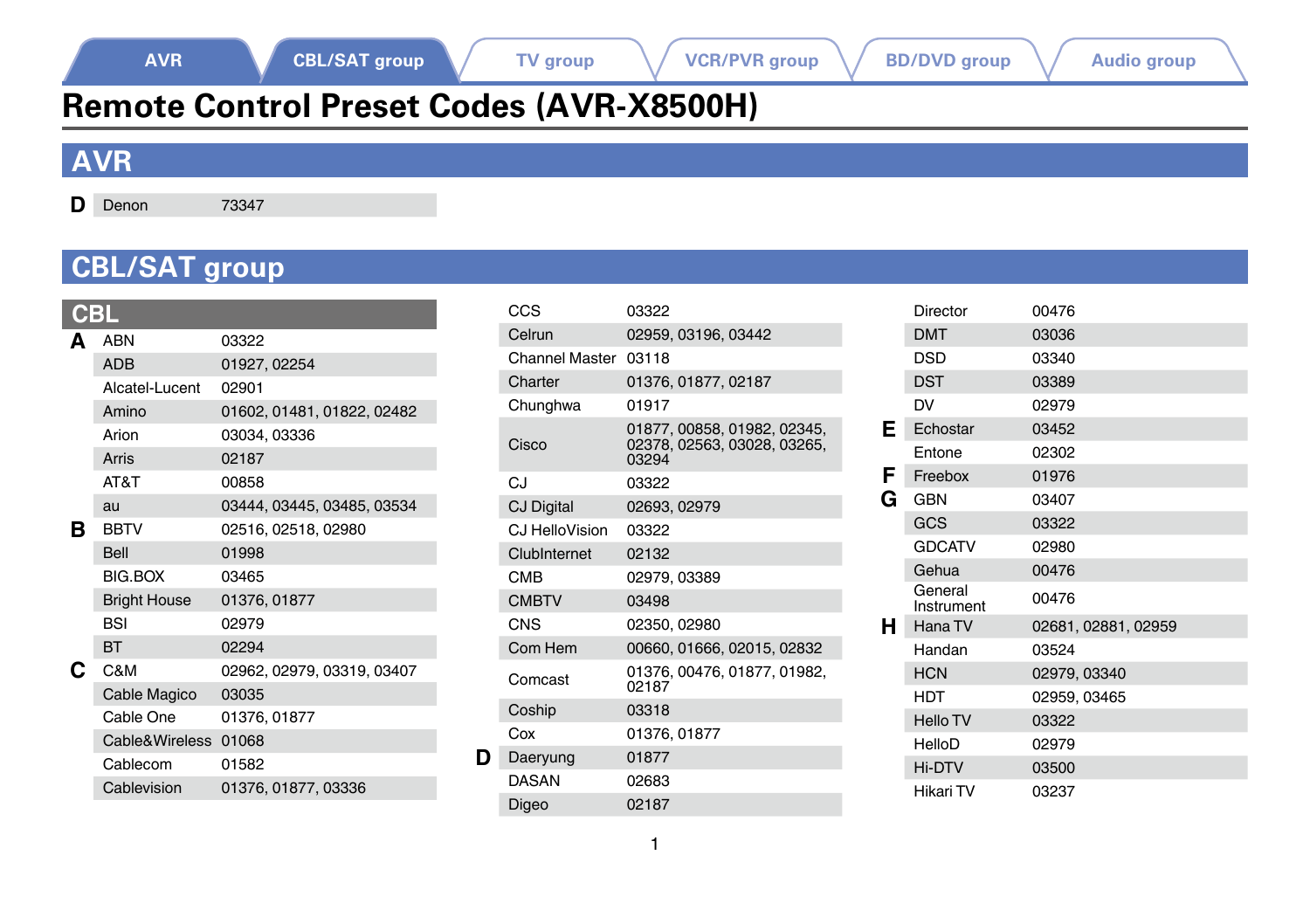|   | <b>AVR</b>           | <b>CBL/SAT group</b>                                       |   | <b>TV</b> group  | <b>VCR/PVR group</b>                                                 |    | <b>BD/DVD</b> aroup | <b>Audio aroup</b>                                        |
|---|----------------------|------------------------------------------------------------|---|------------------|----------------------------------------------------------------------|----|---------------------|-----------------------------------------------------------|
|   | Homecast             | 02977, 02979, 03389                                        |   | LG               | 02692, 02979, 03196, 03340,<br>03389, 03406, 03407, 03500            |    | Panasonic           | 01982, 02703, 02752, 03474,<br>03475                      |
|   | Huawei               | 01991                                                      |   | $LG U +$         | 02682, 03196                                                         |    | Philips             | 01582, 02174, 02294                                       |
|   | Humax                | 00660, 01981, 01983, 02165,<br>02620, 02683, 02701, 02832, | м | Mediacom         | 01376, 01877                                                         |    | Pioneer             | 01877, 02700                                              |
|   |                      | 02881, 02962, 03051, 03053                                 |   | Mega             | 02683                                                                |    | Pirelli             | 02944                                                     |
|   | <b>HYA</b>           | 02989                                                      |   | Mega TV          | 02683                                                                |    | Premiere            | 02620                                                     |
|   | Hyroad               | 02979                                                      |   | Minerva          | 03118                                                                |    | Prime               | 03033                                                     |
|   | I-Digital            | 03319, 03499                                               |   | <b>Networks</b>  |                                                                      |    | <b>PX</b>           | 03348                                                     |
|   | i3 Micro             | 01602                                                      |   | <b>MIO</b>       | 02275, 02802                                                         | Q  | Qook TV             | 02683                                                     |
|   | Insight              | 01376, 01877                                               |   | mio TV           | 02275.02802                                                          |    | Qrix                | 02979, 03465                                              |
|   | <b>ITV</b>           | 02979, 03389                                               |   | Mitsubishi       | 03274, 03444, 03485                                                  |    | <b>Qtel</b>         | 01822                                                     |
|   | J:COM                | 02700, 02701, 02703, 02752,<br>03051, 03053                |   | Motorola         | 01376.00476.00858.01562.<br>01982.01998.02275.02378.<br>03445, 03534 | R. | <b>RCN</b>          | 01376, 00476                                              |
|   | <b>JCN</b>           | 03491                                                      |   | <b>MovieLink</b> | 03276                                                                |    | Rogers              | 01877                                                     |
|   | Jerrold              | 00476                                                      |   | Moxi             | 02187                                                                | S  | Sagem               | 02407                                                     |
|   | Jiuzhou              | 01991                                                      |   | <b>MTS</b>       | 01998                                                                |    |                     | 01877.01060.01666.01987.<br>02015.02174.02407.02610.      |
| K | Kabel<br>Deutschland | 01981, 01983                                               |   | <b>MyLGTV</b>    | 02682                                                                |    | Samsung             | 02683, 02962, 02979, 03319.<br>03322, 03340, 03407, 03491 |
|   | KabelBW              | 01981, 01983, 02174                                        |   | Myrio            | 01602, 01822                                                         |    | Sasktel             | 01998                                                     |
|   | Kaon                 | 02979, 03389, 03407                                        | N | Neuf TV          | 03107                                                                |    | <b>SBC</b>          | 03406                                                     |
|   | kbro                 | 02350                                                      |   | <b>NIB</b>       | 03322                                                                |    | Scientific          | 01877, 00858, 01982, 01987,                               |
|   | <b>KCN</b>           | 02979, 03389                                               |   | Now TV           | 02014                                                                |    | Atlanta             | 02132, 02345, 03028                                       |
|   | <b>KCTV</b>          | 02979.03340                                                |   | <b>NTL</b>       | 01068, 01060                                                         |    | <b>SCS</b>          | 03500                                                     |
|   | <b>KCTV JEJU</b>     | 02979, 03356                                               |   | <b>NTT</b>       | 03237, 03274                                                         |    | SCV                 | 02950                                                     |
|   | <b>KCTV-KJ</b>       | 03500                                                      |   | Nuevo Siglo      | 03524                                                                |    | Seiin               | 01602                                                     |
|   | <b>KDDI</b>          | 03444, 03445, 03485, 03534                                 | O | Oi TV            | 03452.03454                                                          |    | Seokyung            | 03340                                                     |
|   | <b>KDMC</b>          | 02979                                                      |   | OllehTV          | 02683, 03478                                                         |    | SetaBox             | 01917                                                     |
|   | Kiryung              | 03498                                                      |   | Ono              | 01068, 01562                                                         |    | <b>SFR</b>          | 03107                                                     |
|   | <b>Kiss</b>          | 02132                                                      |   | Optus            | 01060                                                                |    | Sharp               | 03349                                                     |
|   | Knology              | 01877                                                      |   | Orange           | 02407                                                                |    | Shaw                | 01376, 02187                                              |
|   | KoolConnect          | 01481                                                      | D | Pace             | 01376, 01877, 01068, 01060,                                          |    | <b>SingTel</b>      | 01998.02275.02802                                         |
|   | KT                   | 02683, 03478                                               |   |                  | 01982, 02620, 03454                                                  |    | <b>SK Broadband</b> | 02959, 03442                                              |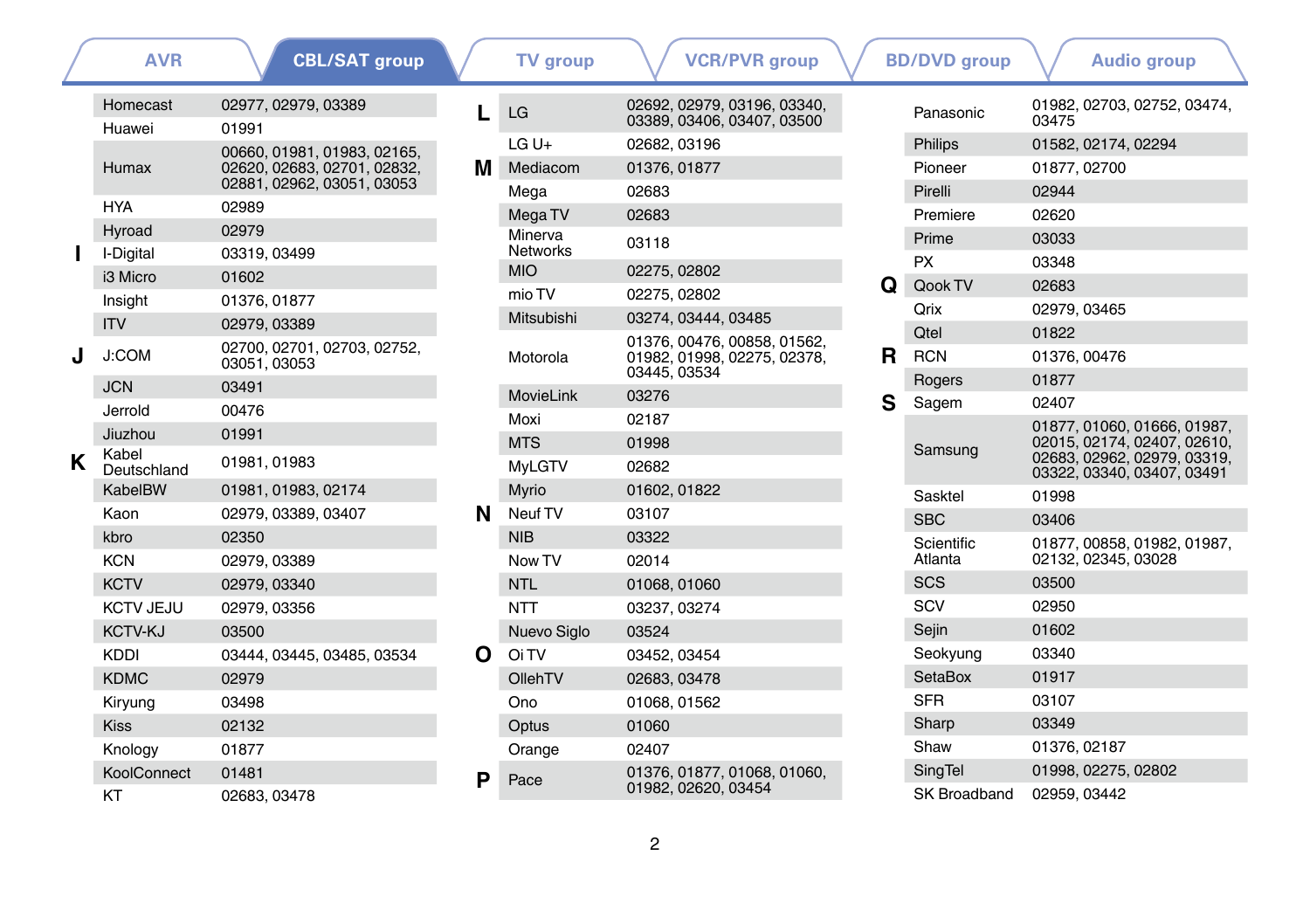|   | <b>AVR</b>         | <b>CBL/SAT group</b>                               |
|---|--------------------|----------------------------------------------------|
|   | <b>SK BTV</b>      | 03442                                              |
|   | <b>SKBtv</b>       | 02681, 02881, 02959                                |
|   | <b>SKY</b>         | 02620                                              |
|   | SKY<br>Deutschland | 02174.02620                                        |
|   | <b>SkyCable</b>    | 02893, 02950, 03241, 03318,<br>03521               |
|   | Skyworth           | 01991, 02893, 03521                                |
|   | <b>SMtronics</b>   | 03319                                              |
|   | StarHub            | 01927                                              |
|   | Stofa              | 02015                                              |
|   | Suddenlink         | 01376, 01877                                       |
|   | <b>SureWest</b>    | 01481, 01998                                       |
|   | Suwon Cable        | 03319                                              |
| т | T-Home             | 02132                                              |
|   | Throad             | 03319                                              |
|   | <b>TCN</b>         | 03340                                              |
|   | Technotrend        | 03035                                              |
|   | Telefonica         | 02901, 02944, 03028, 03033,<br>03034, 03035, 03036 |
|   | Telenet            | 01920                                              |
|   | Telewest           | 01068, 01987                                       |
|   | Telus              | 02345                                              |
|   | <b>TFN</b>         | 03127, 03139                                       |
|   | Thomson            | 01582, 01981, 01982, 01983,<br>02174, 02407        |
|   | <b>Time Warner</b> | 01376, 01877, 02187                                |
|   | ToongTV            | 03322                                              |
|   | <b>Topfield</b>    | 02981                                              |
|   | <b>TopTV</b>       | 01991                                              |
|   | Topway             | 01991                                              |
|   | ТP                 | 02407                                              |

|   | <b>TV</b> group             | <b>VCR/PVR</b> group        |   |         | <b>BD/DVD</b> group      |              |                         | <b>Audio group</b>      |
|---|-----------------------------|-----------------------------|---|---------|--------------------------|--------------|-------------------------|-------------------------|
|   | <b>True Visions</b>         | 03075                       |   |         | Cablevision              |              | 01376, 01877, 03336     |                         |
| U | $U +$                       | 03196                       |   |         | <b>CCS</b>               | 03322        |                         |                         |
|   | Unihan                      | 02453                       |   |         | Celrun                   | 03442        |                         |                         |
|   | Unitymedia                  | 02610                       |   |         | Charter                  |              | 01376, 01877, 02187     |                         |
|   | <b>UPC</b>                  | 01582                       |   |         | Cisco                    |              | 01877, 01982, 03265     |                         |
| v | VeeTV                       | 03231                       |   |         | CJ HelloVision           | 03322        |                         |                         |
|   | Verizon                     | 02378                       |   |         | Com Hem                  | 02832        |                         |                         |
|   | Vidéotron                   | 01877                       |   | Comcast |                          |              | 01376, 01877, 01982, 02 |                         |
|   | Virgin Media                | 01068, 01060, 01987, 02563, |   |         | Cox                      | 01376, 01877 |                         |                         |
|   |                             | 03265                       |   | D       | Digeo                    | 02187        |                         |                         |
|   | <b>VTR</b>                  | 01376                       |   | F       | Freebox                  | 01976        |                         |                         |
| W | Welho                       | 02832                       | G |         | GCS                      | 03322        |                         |                         |
|   | WideOpenWest 01877          |                             |   | н       | Hana TV                  | 02959        |                         |                         |
|   | <b>WNC</b>                  | 03118                       |   |         | Handan                   | 03524        |                         |                         |
| Υ | <b>YBN</b>                  | 03322                       |   |         | <b>Hello TV</b>          | 03322        |                         |                         |
|   | Yuxing                      | 02014                       |   |         | Humax                    |              |                         | 01981, 01983, 02165, 02 |
| Z | Zhong Hua Dian 01917<br>Xin |                             |   |         |                          |              |                         | 02832, 02962, 03051, 03 |
|   | Ziggo                       | 00660, 01666, 02015         |   |         | I-Digital                | 03499        |                         |                         |
|   | ZyXEL                       | 02944                       |   |         | Insight                  | 01376, 01877 |                         |                         |
|   |                             |                             |   |         | $\overline{\phantom{a}}$ |              |                         |                         |

### **CBL/PVR Combination**

|   | Amino               | 01822        |
|---|---------------------|--------------|
|   | Arion               | 03336        |
|   | Arris               | 02187        |
|   | au                  | 03444        |
| в | <b>BBTV</b>         | 02980        |
|   | <b>Bright House</b> | 01376, 01877 |
| С | C&M                 | 02962, 03407 |
|   | Cable One           | 01376, 01877 |
|   | Cablecom            | 01582        |

|   | Cablevision     | 01376, 01877, 03336                                       |
|---|-----------------|-----------------------------------------------------------|
|   | CCS             | 03322                                                     |
|   | Celrun          | 03442                                                     |
|   | Charter         | 01376, 01877, 02187                                       |
|   | Cisco           | 01877, 01982, 03265                                       |
|   | CJ HelloVision  | 03322                                                     |
|   | Com Hem         | 02832                                                     |
|   | Comcast         | 01376, 01877, 01982, 02187                                |
|   | Cox             | 01376, 01877                                              |
| D | Digeo           | 02187                                                     |
| F | Freebox         | 01976                                                     |
| G | GCS             | 03322                                                     |
| н | Hana TV         | 02959                                                     |
|   | Handan          | 03524                                                     |
|   | <b>Hello TV</b> | 03322                                                     |
|   | Humax           | 01981, 01983, 02165, 02620,<br>02832, 02962, 03051, 03053 |
| ı | I-Digital       | 03499                                                     |
|   | Insight         | 01376, 01877                                              |
| J | <b>J:COM</b>    | 02700, 02703, 03051, 03053                                |
| Κ | kbro            | 02350                                                     |
|   | <b>KDDI</b>     | 03444                                                     |
|   | Knology         | 01877                                                     |
| М | Mediacom        | 01376, 01877                                              |
|   | Mitsubishi      | 03444                                                     |
|   | Motorola        | 01376                                                     |
|   | Moxi            | 02187                                                     |
|   | Myrio           | 01822                                                     |
| N | Nuevo Siglo     | 03524                                                     |
| Р | Pace            | 01877, 02620                                              |
|   | Panasonic       | 01982, 02703                                              |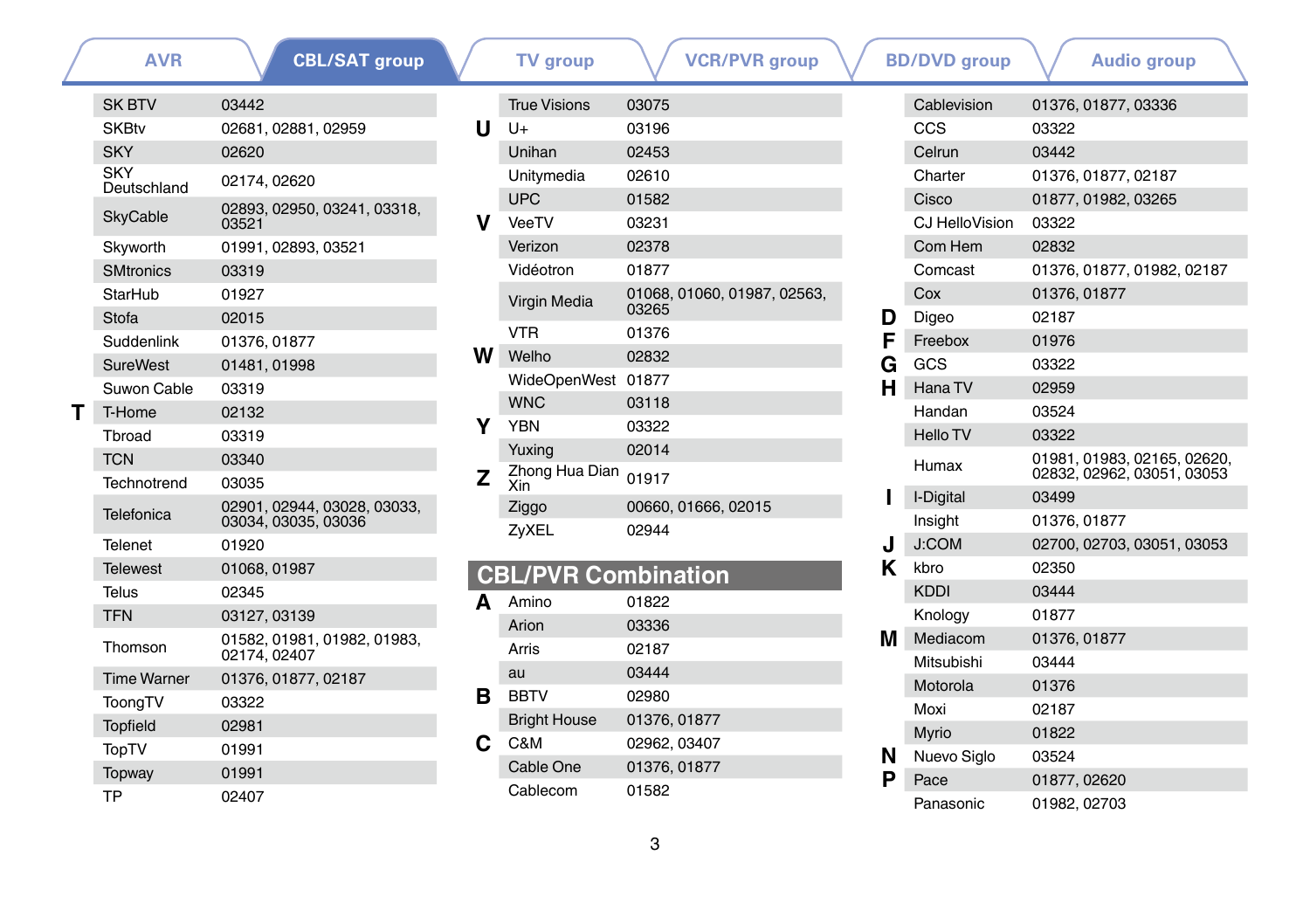**[CBL/SAT group](#page-0-1)**

**[AVR](#page-0-0) CBL/SAT group V TV** group **V VCR/PVR** group **V BD/DVD** group **V** [Audio group](#page-41-0)

|    | Philips                   | 01582               |
|----|---------------------------|---------------------|
|    | Pioneer                   | 01877, 02700        |
| R. | Rogers                    | 01877               |
| S  | Samsung                   | 01877, 01987, 03407 |
|    | Scientific<br>Atlanta     | 01877, 01982, 01987 |
|    | Shaw                      | 01376, 02187        |
|    | SK Broadband              | 03442               |
|    | <b>SK BTV</b>             | 03442               |
|    | <b>SKY</b>                | 02620               |
|    | <b>SKY</b><br>Deutschland | 02620               |
|    | <b>SkyCable</b>           | 03241, 03521        |
|    | Skyworth                  | 03521               |
|    | <b>StarHub</b>            | 01927               |
|    | Suddenlink                | 01376, 01877        |
| т  | <b>Telenet</b>            | 01920               |
|    | <b>Telewest</b>           | 01987               |
|    | Thomson                   | 01582               |
|    | <b>Time Warner</b>        | 01376, 01877, 02187 |
|    | ToongTV                   | 03322               |
|    | <b>Topfield</b>           | 02981               |
|    | <b>True Visions</b>       | 03075               |
| U  | <b>UPC</b>                | 01582               |
| V  | Vidéotron                 | 01877               |
|    | Virgin Media              | 01987, 02563, 03265 |
|    | <b>VTR</b>                | 01376               |
|    | <b>W</b> Welho            | 02832               |
|    | WideOpenWest              | 01877               |
| Y  | <b>YBN</b>                | 03322               |

|    | <b>IP TV</b>         |                            |
|----|----------------------|----------------------------|
| A  | ADB                  | 02254                      |
|    | Alcatel-Lucent       | 02901                      |
|    | Amino                | 01481, 02482               |
|    | AT&T                 | 00858                      |
|    | au                   | 03445, 03485, 03534        |
| в  | <b>BBTV</b>          | 02516, 02518, 02980        |
|    | Bell                 | 01998                      |
|    | вт                   | 02294                      |
| С  | Celrun               | 02959, 03196, 03442        |
|    | Channel Master 03118 |                            |
|    | Chunghwa             | 01917                      |
|    | Cisco                | 00858, 02345, 02378, 03028 |
|    | ClubInternet         | 02132                      |
|    | <b>CNS</b>           | 02980                      |
| D. | <b>DASAN</b>         | 02683                      |
| Е  | Echostar             | 03452                      |
|    | Entone               | 02302                      |
| G  | <b>GDCATV</b>        | 02980                      |
| н  | Hana TV              | 02681, 02959               |
|    | <b>HDT</b>           | 02959                      |
|    | Humax                | 02683                      |
|    | <b>KDDI</b>          | 03445, 03485, 03534        |
| ĸ  | Kiss                 | 02132                      |
|    | KoolConnect          | 01481                      |
|    | KT                   | 02683                      |
| н. | LG                   | 03196                      |
|    | $LGU+$               | 02682, 03196               |
| м  | Mega                 | 02683                      |
|    | Mega TV              | 02683                      |

|   | Minerva<br><b>Networks</b> | 03118                                                     |
|---|----------------------------|-----------------------------------------------------------|
|   | <b>MIO</b>                 | 02275, 02802                                              |
|   | mio TV                     | 02275, 02802                                              |
|   | Mitsubishi                 | 03274, 03485                                              |
|   | Motorola                   | 01376, 00476, 00858, 01998,<br>02275, 02378, 03445, 03534 |
|   | <b>MTS</b>                 | 01998                                                     |
|   | <b>MyLGTV</b>              | 02682                                                     |
| N | Neuf TV                    | 03107                                                     |
|   | Now TV                     | 02014                                                     |
|   | NTT                        | 03237, 03274                                              |
| O | Oi TV                      | 03452, 03454                                              |
|   | OllehTV                    | 02683                                                     |
|   | Orange                     | 02407                                                     |
| Р | Pace                       | 03454                                                     |
|   | Philips                    | 02174                                                     |
|   | Pirelli                    | 02944                                                     |
| Q | Qook TV                    | 02683                                                     |
|   | Otel                       | 01822                                                     |
| S | Sagem                      | 02407                                                     |
|   | Samsung                    | 02174, 02407, 02683                                       |
|   | Sasktel                    | 01998                                                     |
|   | Scientific<br>Atlanta      | 00858, 02345, 03028                                       |
|   | SetaBox                    | 01917                                                     |
|   | SFR                        | 03107                                                     |
|   | <b>SingTel</b>             | 01998, 02275, 02802                                       |
|   | SK Broadband               | 02959, 03442                                              |
|   | <b>SK BTV</b>              | 03442                                                     |
|   | <b>SKBtv</b>               | 02681, 02959                                              |
|   | <b>SKY</b><br>Deutschland  | 02620                                                     |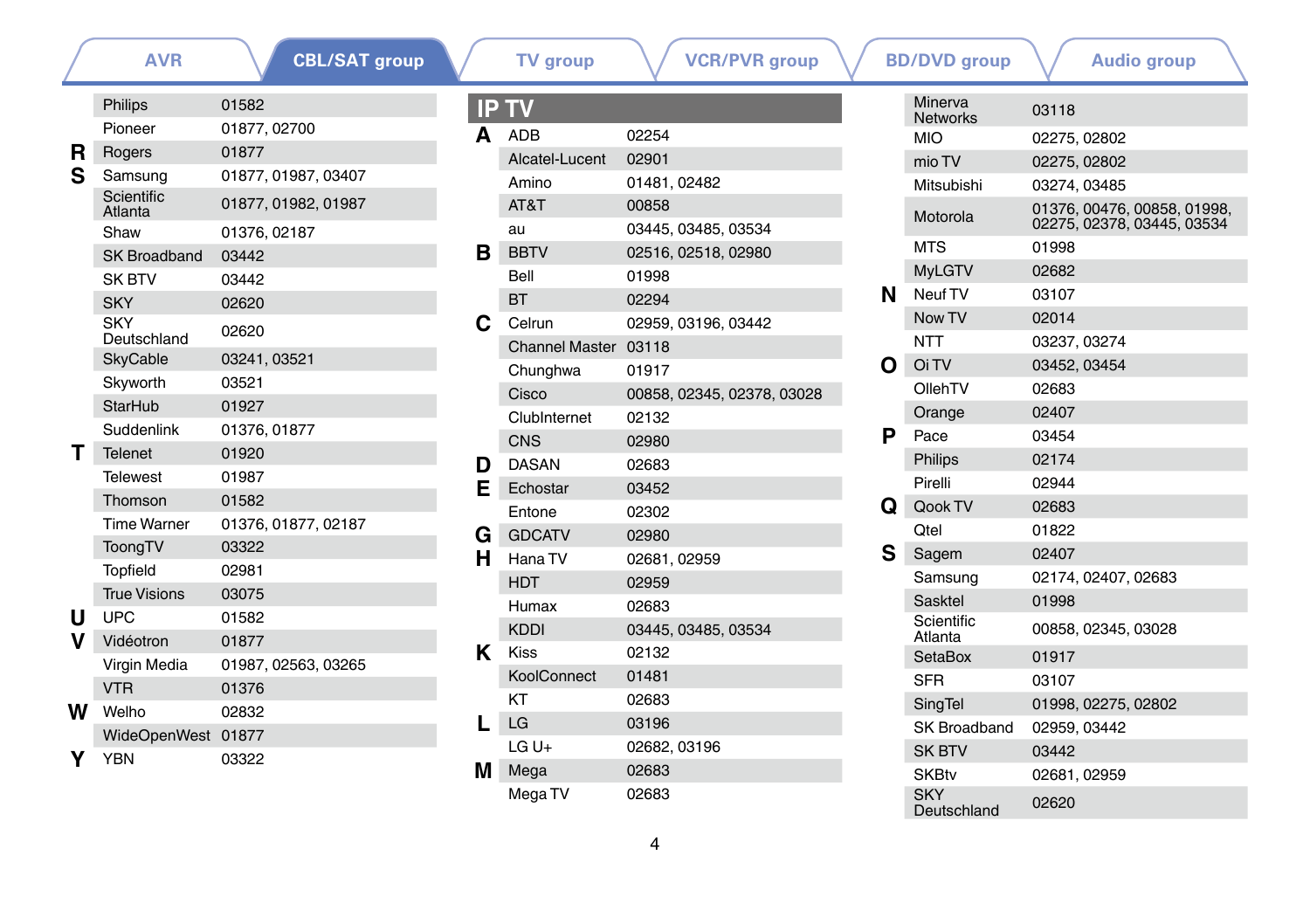|            | <b>AVR</b>                      | <b>CBL/SAT group</b> |   | <b>TV</b> group | <b>VCR/PVR</b> group                               | <b>BD/DVD</b> group  | <b>Audio group</b>                                 |
|------------|---------------------------------|----------------------|---|-----------------|----------------------------------------------------|----------------------|----------------------------------------------------|
|            | Skyworth                        | 02893                |   | Amstrad         | 00847, 01175, 00713, 01662,                        | Best Buy             | 01993, 02728                                       |
|            | <b>SureWest</b><br>01481, 01998 |                      |   |                 | 01693                                              | <b>Black Diamond</b> | 01284                                              |
|            | T-Home                          | 02132                |   | Anglo           | 00713                                              | Blaupunkt            | 00173                                              |
|            | Telefonica                      | 02901, 02944, 03028  |   | Ankaro          | 00713                                              | <b>Blue Sky</b>      | 00713                                              |
|            | Telus                           | 02345                |   | Ansonic         | 02418                                              | Boca                 | 00713, 02026, 02308, 02458,                        |
|            | Thomson                         | 02174, 02407         |   | Apro            | 01672                                              |                      | 02797, 02813                                       |
| U          | $U +$                           | 03196                |   | Arena           | 01736                                              | <b>Boshmann</b>      | 01413.01631                                        |
|            | Unihan                          | 02453                |   | Arnion          | 01300                                              | Boxer                | 01692, 01957                                       |
| v          | Verizon                         | 02378                |   | <b>ASA</b>      | 00740                                              | <b>Brainwave</b>     | 00658, 01672                                       |
| w          | <b>WNC</b>                      | 03118                |   | <b>ASCI</b>     | 01334                                              | <b>Broco</b>         | 00713                                              |
|            | Yuxina                          | 02014                |   | <b>ASLF</b>     | 00713                                              | <b>BskyB</b>         | 00847, 01175, 01662, 01693                         |
| z          | Zhong Hua Dian                  | 01917                |   | AssCom          | 00853                                              | <b>Bubu Sat</b>      | 00713                                              |
|            | Xin                             |                      |   | Astra           | 00713                                              |                      | 01284, 01291, 01626, 01672,                        |
|            | ZyXEL                           | 02944                |   | Astrell         | 01986, 02418                                       | <b>Bush</b>          | 01935, 01993, 02034, 02376,<br>02418, 02813        |
| <b>SAT</b> |                                 |                      |   | Astro           | 00173, 00658, 01099, 01100,<br>01836, 02026, 02627 | <b>Canal Digital</b> | 00853, 01334, 01780                                |
| @          | @sat                            | 01300                |   | Atlanta         | 02418                                              | Canal+               | 00853, 02657                                       |
|            | @Sky                            | 01334                |   | Atom            | 02289                                              | CanalSat             | 00853, 02657                                       |
| A          | ABsat                           | 00713                |   | Audiola         | 02418                                              | CDV                  | 01993                                              |
|            | Acoustic                        | 01284                |   | Audioline       | 01672                                              | Century              | 00856                                              |
|            | Solutions                       |                      |   | Aurora          | 00879                                              | CGV                  | 01413.01567.02034                                  |
|            | <b>ADB</b>                      | 00887, 01887         |   | Austar          | 00879                                              | <b>Chess</b>         | 00713, 01334, 01626, 02026                         |
|            | <b>AEG</b>                      | 02738, 02813         |   | Auvisio         | 02531                                              | Cignal               | 02289.03128                                        |
|            | Agora                           | 01284                |   | Avanit          | 01631                                              | CityCom              | 00299, 00658, 01176                                |
|            | <b>Airis</b>                    | 01993                |   | Awa             | 02418                                              | Classic              | 01672                                              |
|            | Akura                           | 01626                |   | Axil            | 01413, 01777, 01993, 02418                         | Clatronic            | 01413, 02738                                       |
|            | Alba                            | 00713, 01284, 02034  |   | Axitronic       | 01626                                              | Clayton              | 01626                                              |
|            | Alltech                         | 00713                | в | <b>B.net</b>    | 01672                                              | <b>CMX</b>           | 02205                                              |
|            | Allvision                       | 01334                |   | B@ytronic       | 00740                                              | Cobra                | 02531                                              |
|            | Altech UEC                      | 02059                |   | <b>Bell</b>     | 00775                                              | Com Hem              | 01176, 01915, 02357                                |
|            | Amitronica                      | 00713                |   | Belson          | 02418                                              | Comag                | 01413, 01886, 02026, 02308.<br>02458, 02797, 02813 |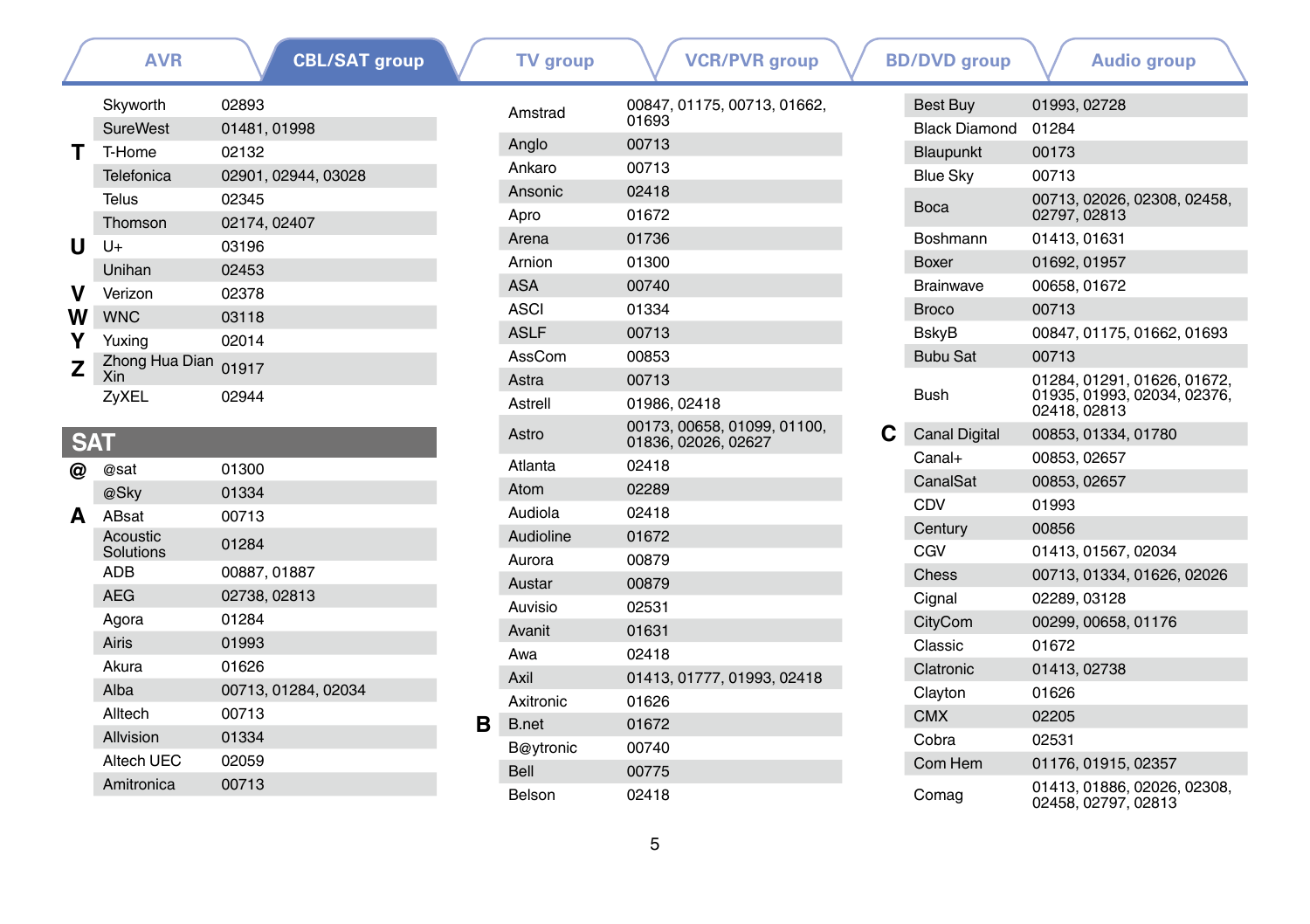|   | AVR                   | <b>CBL/SAT group</b>       |
|---|-----------------------|----------------------------|
|   | Comsat                | 01413                      |
|   | Comwell               | 01956                      |
|   | Coomax                | 02531                      |
|   | Coship                | 01672                      |
|   | Croner                | 02813                      |
|   | Crown                 | 01284                      |
|   | СS                    | 01631                      |
|   | $Cv$ fra+             | 01409                      |
|   | <b>Cyfrowy Polsat</b> | 00853, 02262, 02527        |
| D | $D$ -box              | 00723, 01114               |
|   | Daewoo                | 00713                      |
|   | <b>DAK</b>            | 01993                      |
|   | Dantax                | 01626                      |
|   | <b>DASAN</b>          | 03321                      |
|   | Denver                | 02418                      |
|   | Dgtec                 | 01631, 02418               |
|   | Di-Way                | 02289                      |
|   | Dicra                 | 02738                      |
|   | <b>Digenius</b>       | 00299                      |
|   | Digi                  | 02026                      |
|   | <b>Digiality</b>      | 01334                      |
|   | DigiCrystal           | 02978                      |
|   | Digihome              | 01284, 01935, 02034        |
|   | DigiLogic             | 01284, 02034, 02241        |
|   | DigiMax               | 02273                      |
|   | <b>DigiQuest</b>      | 01300, 01631, 02278, 02738 |
|   | <b>Digital</b>        | 02273, 02308               |
|   | DigitalBox            | 01100, 01631, 01886, 02289 |
|   | Digiwave              | 01631                      |
|   | Dikom                 | 02531                      |
|   | Dilog                 | 01780, 01957               |

| <b>AVR</b> | <b>CBL/SAT group</b>       |   | <b>TV</b> group      | <b>VCR/PVR</b> group        |   | <b>BD/DVD</b> group   | <b>Audio group</b>  |
|------------|----------------------------|---|----------------------|-----------------------------|---|-----------------------|---------------------|
| at         | 01413                      |   | <b>DiPro</b>         | 02278                       |   | Engel                 | 00713, 01993        |
| ell        | 01956                      |   | <b>DirecTV</b>       | 01377, 00392, 00566, 00099, |   | Etisalat              | 02443               |
| ax         | 02531                      |   |                      | 03377                       |   | Europhon              | 00299, 00713, 01334 |
| D          | 01672                      |   | <b>Dish Network</b>  | 00775                       |   | Europsat              | 01413, 01611        |
|            | 02813                      |   | Dishpro              | 00775                       |   | Eurosat               | 01886               |
|            | 01284                      |   | DishTV               | 01300, 01780                |   | Eurosky               | 00299, 00740        |
|            | 01631                      |   | Diunamai             | 02531                       |   | Eutelsat              | 00713               |
|            | 01409                      |   | <b>DMT</b>           | 03321                       |   | Eutra                 | 00740               |
| vy Polsat  | 00853, 02262, 02527        |   | Doro                 | 01672                       |   | Evesham               | 02034               |
|            | 00723.01114                |   | <b>DRE</b>           | 01176                       | F | Technology            |                     |
| ος         | 00713                      |   | Dream<br>Multimedia  | 01237, 01652, 01923         |   | Fagor                 | 01611               |
|            | 01993                      |   | <b>DSE</b>           | 02418, 02813                |   | Fenner                | 00713               |
| X          | 01626                      |   | <b>DSTV</b>          | 00879                       |   | Ferguson              | 01291, 01935        |
| Ν          | 03321                      |   | Dual                 | 02034                       |   | <b>Finepass</b>       | 01780               |
| ۱ľ.        | 02418                      |   | Durabrand            | 01284, 02034, 02241         |   | Finlux                | 01626               |
|            | 01631, 02418               |   | <b>DVX</b>           | 01993                       |   | FinnSat               | 00740, 01195, 01197 |
|            | 02289                      |   | Dyon                 | 02738, 02813                |   | <b>Flair Mate</b>     | 00713               |
|            | 02738                      |   |                      | 00775, 00853, 00713, 01323, |   | <b>FMD</b>            | 01413               |
| ius        | 00299                      | Е | Echostar             | 01409, 02262, 02272, 02527  |   | <b>Fortec Star</b>    | 01631               |
|            | 02026                      |   | Eco-Star             | 01413                       |   | Foxtel                | 00879, 01176, 01356 |
| ty         | 01334                      |   | Edision              | 01631, 02306, 02712         |   | Fracarro              | 00713               |
| ystal      | 02978                      |   | Ei8ht                | 02978                       |   | Freesat               | 02376               |
| me         | 01284, 01935, 02034        |   | Einhell              | 00713                       |   | Freesat+              | 02443               |
| gic        | 01284, 02034, 02241        |   | Elap                 | 00713, 01413, 01567         |   | freeview              | 02982               |
| аx         | 02273                      |   | Elbe                 | 02418                       |   | <b>Fte Maximal</b>    | 00713, 01886        |
| uest       | 01300, 01631, 02278, 02738 |   | Electron             | 01956                       |   | Fuba                  | 00173, 00299, 02750 |
|            | 02273, 02308               |   | Elisa                | 01322                       |   | Fuji Onkyo            | 01631, 02728        |
| <b>Box</b> | 01100, 01631, 01886, 02289 |   | <b>Elless</b>        | 00740                       | G | Galaxis               | 00853, 00879        |
|            | 01631                      |   | Elsat                | 00713                       |   | Galaxy                | 01956               |
| ave        | 02531                      |   | Embratel             | 02796                       |   | <b>GE</b>             | 00566               |
|            | 01780, 01957               |   | <b>Energy Sistem</b> | 01631, 02289, 02418         |   | General<br>Instrument | 00869               |

|   | BD/DVD group          | Audio group         |  |
|---|-----------------------|---------------------|--|
|   | Engel                 | 00713, 01993        |  |
|   | <b>Ftisalat</b>       | 02443               |  |
|   | Europhon              | 00299, 00713, 01334 |  |
|   | Europsat              | 01413, 01611        |  |
|   | Eurosat               | 01886               |  |
|   | Eurosky               | 00299.00740         |  |
|   | Eutelsat              | 00713               |  |
|   | Eutra                 | 00740               |  |
|   | Evesham<br>Technology | 02034               |  |
| F | Fagor                 | 01611               |  |
|   | Fenner                | 00713               |  |
|   | Ferguson              | 01291, 01935        |  |
|   | <b>Finepass</b>       | 01780               |  |
|   | Finlux                | 01626               |  |
|   | FinnSat               | 00740, 01195, 01197 |  |
|   | <b>Flair Mate</b>     | 00713               |  |
|   | <b>FMD</b>            | 01413               |  |
|   | Fortec Star           | 01631               |  |
|   | Foxtel                | 00879, 01176, 01356 |  |
|   | Fracarro              | 00713               |  |
|   | Freesat               | 02376               |  |
|   | Freesat+              | 02443               |  |
|   | freeview              | 02982               |  |
|   | <b>Fte Maximal</b>    | 00713, 01886        |  |
|   | Fuba                  | 00173, 00299, 02750 |  |
|   | Fuji Onkyo            | 01631, 02728        |  |
| G | Galaxis               | 00853, 00879        |  |
|   | Galaxy                | 01956               |  |
|   | GE                    | 00566               |  |
|   | General<br>Instrument | 00869               |  |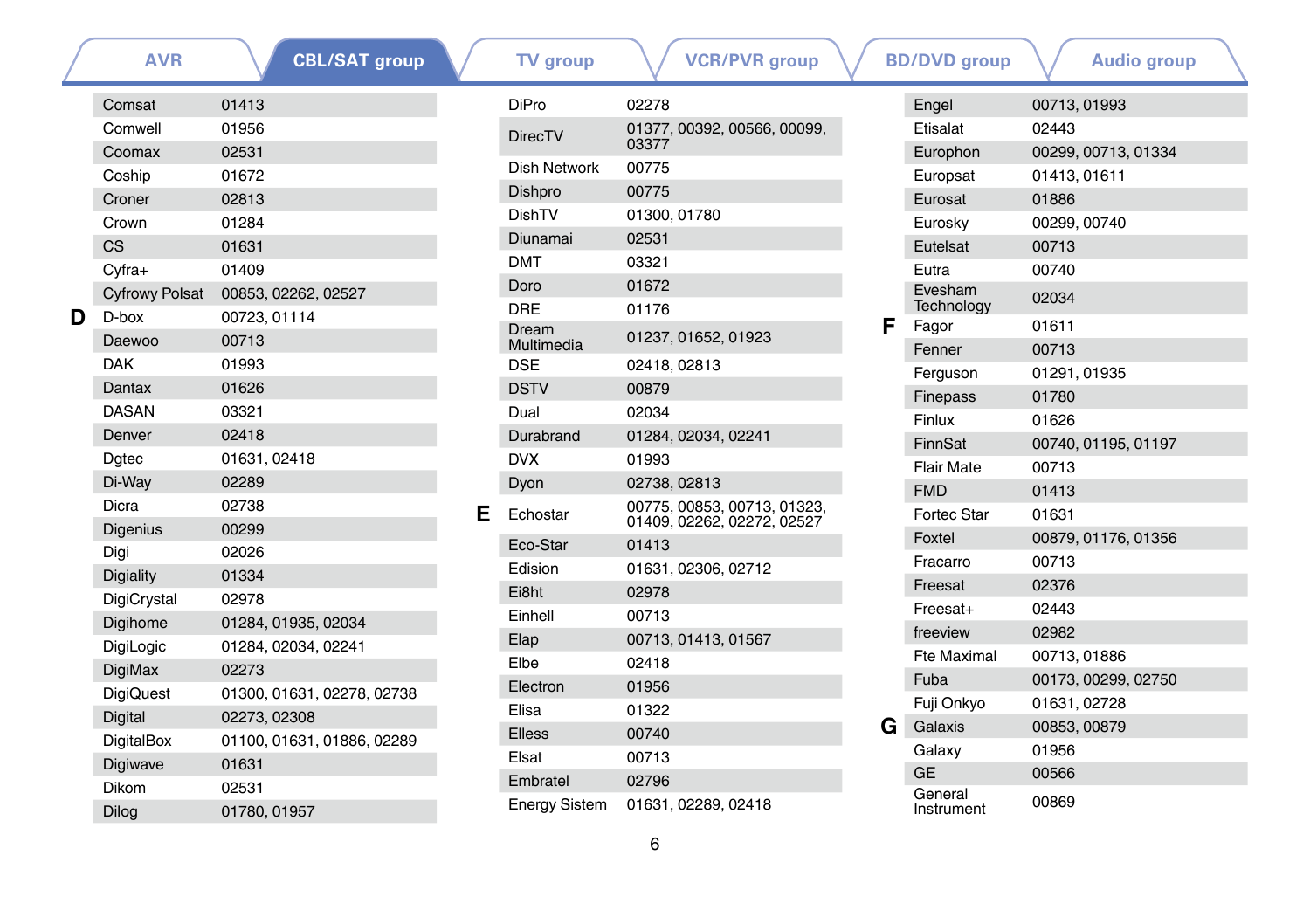|   | <b>AVR</b>              | <b>CBL/SAT group</b>                                                       |   | <b>TV</b> group                        | <b>VCR/PVR</b> group                                       |          | <b>BD/DVD</b> group                                | <b>Audio group</b>  |
|---|-------------------------|----------------------------------------------------------------------------|---|----------------------------------------|------------------------------------------------------------|----------|----------------------------------------------------|---------------------|
|   | General Satellite 01176 |                                                                            |   | Hughes<br><b>Network</b>               | 01377                                                      |          | Kaon                                               | 01300, 02697        |
|   | Globo                   | 00740, 01334, 01429, 01626,<br>02026, 02273                                |   | Systems<br>01377, 03321, 02736, 02443, |                                                            | Kathrein | 00173, 00658, 00713, 01561,<br>01567, 02263, 02569 |                     |
|   | GoGen                   | 02738                                                                      |   |                                        | 02408, 02357, 02289, 02144,                                |          | Kenwood                                            | 00853               |
|   | GOI                     | 00775                                                                      |   | Humax                                  | 01989, 01915, 01882, 01808,<br>01788, 01675, 01427, 01255, |          | König                                              | 01567, 01631, 02289 |
|   | <b>Gold Box</b>         | 00853                                                                      |   |                                        | 01176                                                      |          | Koscom                                             | 01956               |
|   | <b>Gold Vision</b>      | 01631                                                                      |   | i-Box                                  | 01652                                                      |          | <b>KPN</b>                                         | 01986               |
|   | GoldMaster              | 01334, 01722                                                               |   | <b>ID Digital</b>                      | 01176                                                      |          | Kreiling                                           | 00658, 01626        |
|   | Goodmans                | 01284, 01291, 02034, 02376                                                 |   | ID Sat                                 | 01334, 02289                                               |          | Kreiselmeyer                                       | 00173               |
|   | Gradiente               | 00856, 00099, 00887                                                        |   | Illusion                               | 01631                                                      |          | <b>KT</b>                                          | 03321               |
|   | <b>Gran Prix</b>        | 00740                                                                      |   | Imperial                               | 01195, 01197, 01334, 01429,                                | L        | <b>L&amp;S Electronic</b>                          | 01334               |
|   | Grandin                 | 01626                                                                      |   |                                        | 01672                                                      |          | LaSAT                                              | 00173, 00299, 00740 |
|   | Grocos                  | 01409                                                                      |   | Indovision                             | 00856, 00887, 01255, 01887,<br>01989                       |          | Lauson                                             | 02531               |
|   |                         | 00847, 00853, 00173, 00879,<br>01284, 01291, 01672, 01780,<br>02034, 02376 |   | <b>INETBOX</b>                         | 01237, 01652                                               |          | Lava                                               | 01631               |
|   | Grundig                 |                                                                            |   | Inno Hit                               | 01626                                                      |          | Leiko                                              | 01626               |
| н | Haier                   | 02418                                                                      |   | Innova                                 | 00099                                                      |          | Lemon                                              | 01334               |
|   | Hailo                   | 02289                                                                      |   | Inves                                  | 01993                                                      |          | Lenco                                              | 00713               |
|   | Hallo                   | 01626                                                                      |   | inVion                                 | 02418                                                      |          | Lenoxx                                             | 01611               |
|   | Hama                    | 01567                                                                      |   | iotronic                               | 01413                                                      |          | LG                                                 | 03193, 03321        |
|   | Handan                  | 01780, 01957                                                               |   | IQ                                     | 02813                                                      |          | Lifesat                                            | 00299, 00713        |
|   | Hanseatic               | 01099, 01100                                                               |   | <b>ISkyB</b>                           | 00887                                                      |          | Linsar                                             | 01284               |
|   | Hauppauge               | 01672                                                                      |   | <b>ITT</b>                             | 02418                                                      |          | Listo                                              | 01626               |
|   | HB                      | 01736                                                                      |   | <b>ITT Nokia</b>                       | 00723                                                      |          | Lodos                                              | 01284               |
|   | <b>HDT</b>              | 01255, 03321                                                               | J | J-Point                                | 01836                                                      |          | Logik                                              | 01284, 02034        |
|   | Hiro                    | 01886                                                                      |   | Jaeger                                 | 01334                                                      |          | LogiSat                                            | 02797, 02813        |
|   | Hirschmann              | 00173, 00299, 00740, 01886,                                                |   | Jerrold                                | 00869                                                      |          | Lorenzen                                           | 00299               |
|   |                         | 02026                                                                      |   | Jiuzhou                                | 03140                                                      |          | Luxor                                              | 01935, 02034        |
|   | Hitachi                 | 01284, 02034                                                               |   | <b>JVC</b>                             | 00775                                                      | м        | Macab                                              | 00853               |
|   | Homecast                | 01736                                                                      | ĸ | K-SAT                                  | 00713                                                      |          | Magic TV                                           | 02982               |
|   | Hornet                  | 01300                                                                      |   | KabelBW                                | 01195, 01197, 01882, 01915                                 |          | Majestic                                           | 02738               |
|   | <b>HTS</b>              | 00775                                                                      |   | Kamm                                   | 00713                                                      |          | Manata                                             | 00713               |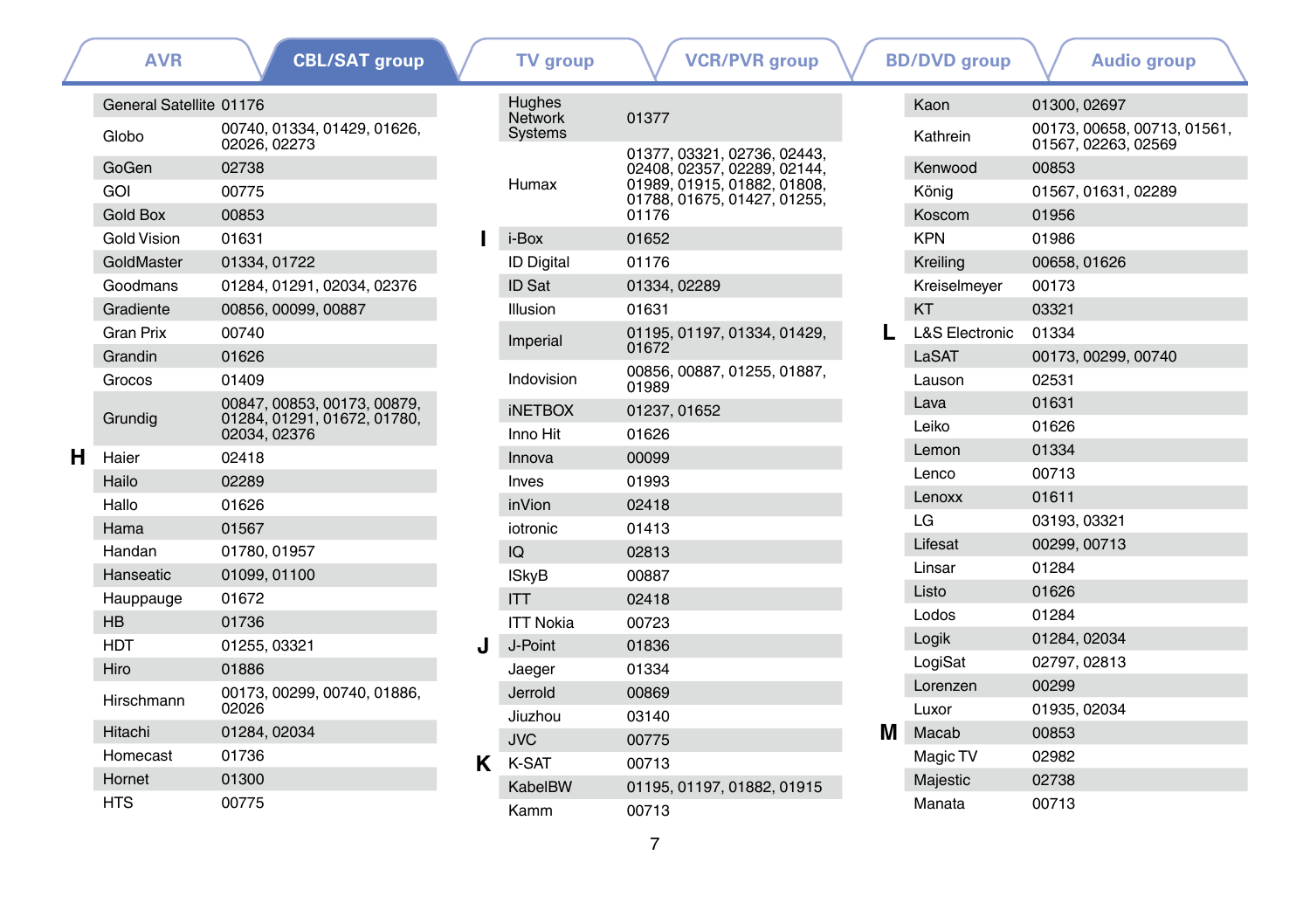| <b>AVR</b>          | <b>CBL/SAT group</b>                               |
|---------------------|----------------------------------------------------|
| Manhattan           | 01300                                              |
| Maplin              | 02034                                              |
| <b>Marusys</b>      | 02799                                              |
| Maspro              | 00173.00713                                        |
| Matsui              | 00173, 01284, 01626                                |
| Maxell              | 03438                                              |
| Maximum             | 01334, 01672, 01986, 02813                         |
| Mediabox            | 00853                                              |
| Mediacom            | 01206                                              |
| MediaSat            | 00853                                              |
| Mediaset            | 02750                                              |
| Medion              | 00299, 00713, 00740, 01334,<br>01626, 02026, 02797 |
| Medison             | 00713                                              |
| Mega TV             | 03321                                              |
| MegaSat             | 01631, 01886, 02289, 02813                         |
| Metronic            | 00713, 01334, 01413, 01631,<br>01986, 02418, 02738 |
| Metz                | 00173                                              |
| MiCO                | 01993                                              |
| Micro               | 00713, 02797, 02813                                |
| Micro electronic    | 00713.02308.02813                                  |
| Micro<br>Technoloav | 00713                                              |
| Micromaxx           | 00299                                              |
| Microstar           | 00299                                              |
| Microtec            | 00713                                              |
| Morgan's            | 00713, 02026                                       |
| Motorola            | 00869, 00856, 03469                                |
| Movistar            | 02262, 02263, 02272, 02527,<br>02761, 03029        |
| Multichoice         | 00879, 02059, 02060                                |

| <b>AVR</b> | <b>CBL/SAT</b> group                               |   | <b>TV</b> group   |              | <b>VCR/PVR group</b>       |    | <b>BD/DVD</b> group |              | <b>Audio group</b>                               |
|------------|----------------------------------------------------|---|-------------------|--------------|----------------------------|----|---------------------|--------------|--------------------------------------------------|
| attan      | 01300                                              |   | myfreeviewHD      | 02982        |                            |    | Orton               | 02273        |                                                  |
|            | 02034                                              |   | Mysat             | 00713        |                            |    |                     |              | 00847, 00853, 00887, 0                           |
| ys         | 02799                                              |   | Neom              | 01993        |                            | P  | Pace                |              | 03469, 03111, 02796, 0<br>02060, 02059, 01887, 0 |
| .о         | 00173, 00713                                       | N | <b>NEOTION</b>    | 01334        |                            |    |                     |              | 01682, 01662, 01356, 0                           |
|            | 00173, 01284, 01626                                |   | <b>NET</b>        | 02262        |                            |    | Pacific             | 01284        |                                                  |
|            | 03438                                              |   | Netgem            | 01322        |                            |    | Palcom              |              | 00299, 01409, 01611                              |
| າum        | 01334, 01672, 01986, 02813                         |   | <b>Netsat</b>     | 00099, 00887 |                            |    | Panasat             | 00879        |                                                  |
| box        | 00853                                              |   | Neuf TV           | 01322        |                            |    | Panasonic           | 03939        | 00847, 01304, 03239, 0                           |
| com        | 01206                                              |   | <b>Neuhaus</b>    | 00713        |                            |    | Panda               | 00173        |                                                  |
| Sat        | 00853                                              |   | Neuling           | 02458        |                            |    | Pass                | 01567        |                                                  |
| set        | 02750                                              |   | <b>Neusat</b>     | 00713        |                            |    | peeKTon             | 01993, 02418 |                                                  |
| n          | 00299, 00713, 00740, 01334,                        |   | <b>Next Level</b> | 00869        |                            |    |                     |              |                                                  |
|            | 01626, 02026, 02797                                |   | Nextvision        | 01956        |                            |    | Philips             |              | 00856, 00099, 00853, 0<br>01114, 00887, 01499, 0 |
| on         | 00713                                              |   | <b>NextWave</b>   | 01956        |                            |    |                     |              | 01836, 02176, 02619, 0                           |
| TV         | 03321                                              |   | Nikkai            | 01993        |                            |    | Phoenix             | 01956, 02418 |                                                  |
| Sat        | 01631, 01886, 02289, 02813                         |   | Nikko             | 00723, 00713 |                            |    | Phonotrend          | 01780        |                                                  |
| nic        | 00713, 01334, 01413, 01631,<br>01986, 02418, 02738 |   | <b>Nilox</b>      | 02278        |                            |    | Pino                | 01334        |                                                  |
|            | 00173                                              |   | Nokia             |              | 00853, 00723, 01023        |    | Pioneer             | 00853        |                                                  |
|            | 01993                                              |   | Nordmende         | 01611        |                            |    | <b>Pixel Magic</b>  | 02982        |                                                  |
|            | 00713, 02797, 02813                                |   | <b>NPG</b>        |              | 01631, 02289, 02531        |    | Pixela              | 03409        |                                                  |
|            | electronic 00713, 02308, 02813                     | O | Olleh-Skylife     | 03321        |                            |    | <b>PLDT</b>         | 02836        |                                                  |
|            | 00713                                              |   | OllehTV           | 03321        |                            |    | <b>PMB</b>          | 00713, 01611 |                                                  |
| ology      |                                                    |   | Omni              | 01993        |                            |    | Premium             | 01736        |                                                  |
| naxx       | 00299                                              |   | Onn               |              | 01284, 02034, 02241        |    | Pro Basic           |              | 00853, 02205, 02531                              |
| star       | 00299                                              |   | Openbox           | 01956        |                            |    | Proline             | 01284        |                                                  |
| ec         | 00713                                              |   | Opensat           | 01956        |                            |    | Proscan             | 00392, 00566 |                                                  |
| ın's       | 00713, 02026                                       |   | Optex             |              | 00713, 01413, 01611, 01626 | Q  | Qook TV             | 03321        |                                                  |
| bla        | 00869, 00856, 03469                                |   | Opticum           | 02273        |                            |    | Qook-SkyLife        | 03321        |                                                  |
| tar        | 02262, 02263, 02272, 02527,<br>02761, 03029        |   | Optus             | 00879, 01356 |                            |    | Quelle              | 00299        |                                                  |
| hoice      | 00879, 02059, 02060                                |   | Orbis             | 01334        |                            | R. | RadioShack          | 00869        |                                                  |
|            |                                                    |   | Orbitech          |              | 01099, 01100, 01195, 01197 |    | Radix               | 01255        |                                                  |
|            |                                                    |   |                   |              |                            |    |                     |              |                                                  |

|   | <b>DD/DVD</b> group | Augio group                                                                                                             |
|---|---------------------|-------------------------------------------------------------------------------------------------------------------------|
|   | Orton               | 02273                                                                                                                   |
| P | Pace                | 00847, 00853, 00887, 01175,<br>03469, 03111, 02796, 02657,<br>02060, 02059, 01887, 01693,<br>01682, 01662, 01356, 01323 |
|   | Pacific             | 01284                                                                                                                   |
|   | Palcom              | 00299, 01409, 01611                                                                                                     |
|   | Panasat             | 00879                                                                                                                   |
|   | Panasonic           | 00847, 01304, 03239, 03484,<br>03939                                                                                    |
|   | Panda               | 00173                                                                                                                   |
|   | Pass                | 01567                                                                                                                   |
|   | peeKTon             | 01993.02418                                                                                                             |
|   | Philips             | 00856, 00099, 00853, 00173,<br>01114, 00887, 01499, 01672,<br>01836, 02176, 02619, 03469                                |
|   | Phoenix             | 01956, 02418                                                                                                            |
|   | Phonotrend          | 01780                                                                                                                   |
|   | Pino                | 01334                                                                                                                   |
|   | Pioneer             | 00853                                                                                                                   |
|   | <b>Pixel Magic</b>  | 02982                                                                                                                   |
|   | Pixela              | 03409                                                                                                                   |
|   | <b>PLDT</b>         | 02836                                                                                                                   |
|   | <b>PMB</b>          | 00713, 01611                                                                                                            |
|   | Premium             | 01736                                                                                                                   |
|   | Pro Basic           | 00853, 02205, 02531                                                                                                     |
|   | Proline             | 01284                                                                                                                   |
|   | Proscan             | 00392, 00566                                                                                                            |
| Q | Qook TV             | 03321                                                                                                                   |
|   | Qook-SkyLife        | 03321                                                                                                                   |
|   | Quelle              | 00299                                                                                                                   |
| R | RadioShack          | 00869                                                                                                                   |
|   | Radix               | 01255                                                                                                                   |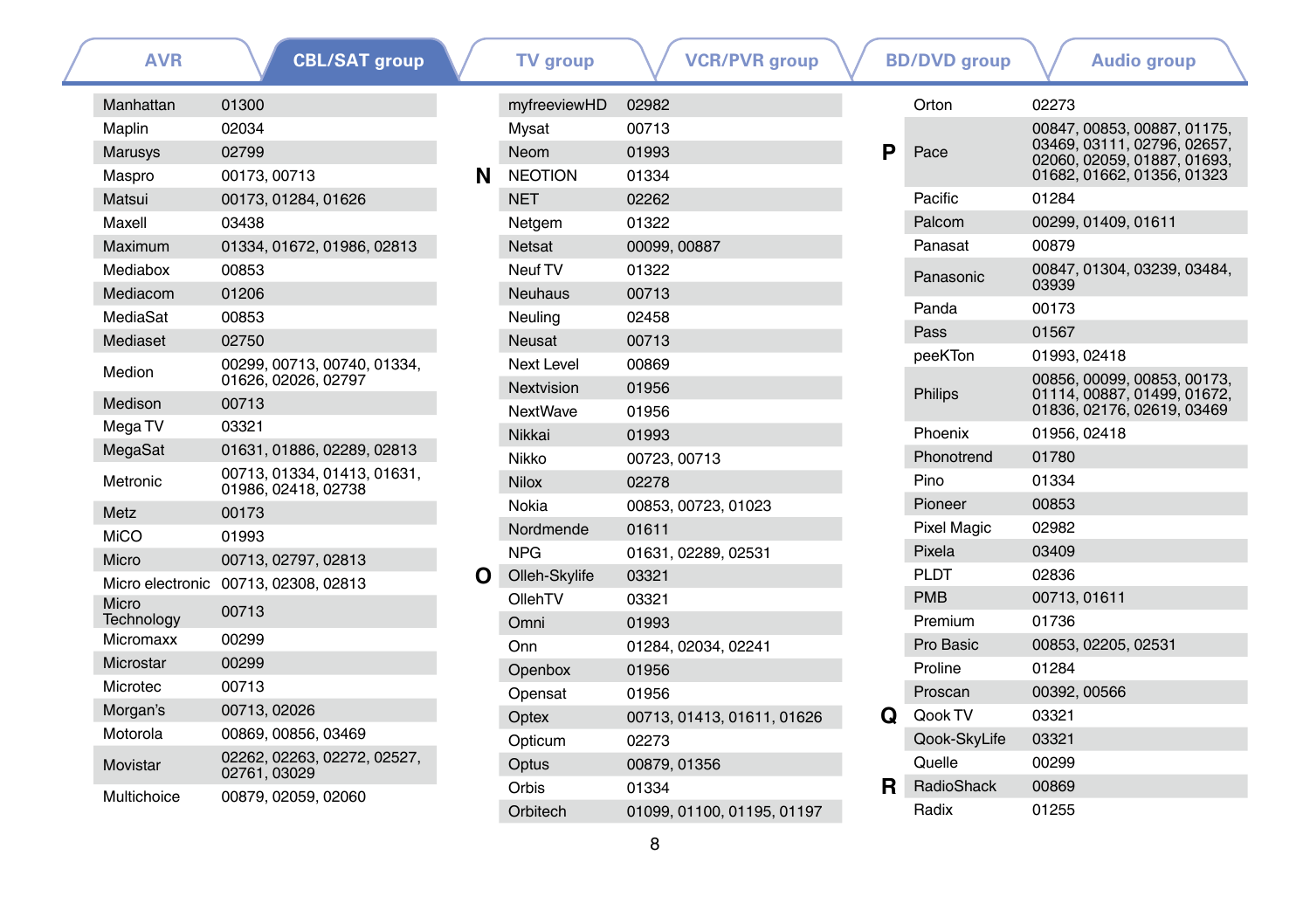|   | <b>AVR</b>            | <b>CBL/SAT group</b>                                                |
|---|-----------------------|---------------------------------------------------------------------|
|   | <b>RCA</b>            | 00392, 00566, 00855, 01291                                          |
|   | RiksTV                | 01692                                                               |
|   | Roadstar              | 00853, 00713                                                        |
|   | Rollmaster            | 01413                                                               |
|   | Ross                  | 02540                                                               |
|   | Rover                 | 00713                                                               |
|   | Rownsonic             | 01567                                                               |
| S | SAB                   | 01300, 01631, 01956                                                 |
|   | Saba                  | 00740, 02205                                                        |
|   | Sagem                 | 01114, 01690, 01692, 03029                                          |
|   | Sagemcom              | 01692                                                               |
|   | Saivod                | 02418                                                               |
|   | Samsung               | 01377, 00853, 01175, 01206,<br>01255, 01662, 01682, 03321           |
|   | Sansui                | 01545                                                               |
|   | Sanyo                 | 01626, 03436, 03437                                                 |
|   | Sat Control           | 01300                                                               |
|   | Sat Industrie         | 01611                                                               |
|   | Sat Team              | 00713                                                               |
|   | $SAT+$                | 01409                                                               |
|   | SatCatcher            | 01956                                                               |
|   | Satec                 | 00713                                                               |
|   | Satlink               | 02273                                                               |
|   | Satplus               | 01100                                                               |
|   | SatyCon               | 01631                                                               |
|   | Schaub Lorenz         | 02034, 02418                                                        |
|   | Schneider             | 01206                                                               |
|   | Schwaiger             | 00740, 01334, 01429, 01631,<br>01672, 02308, 02458, 02797,<br>02813 |
|   | Scientific<br>Atlanta | 01980                                                               |

| <b>TV</b> group                   | <b>VCR/PVR</b> group                                       |   | <b>BD/DVD</b> group  | <b>Audio group</b>                                                 |
|-----------------------------------|------------------------------------------------------------|---|----------------------|--------------------------------------------------------------------|
| SCS                               | 00299, 00740                                               |   | <b>SkyLife</b>       | 01255, 03321                                                       |
| Sedea<br>Electronique<br>Seeltech | 01206, 01626<br>01993                                      |   | Skymaster            | 00713, 01334, 01409, 01<br>01567, 01611, 02205, 02<br>02409, 02728 |
| <b>SEG</b>                        | 01284, 01626, 01993, 02034                                 |   | Skymax               | 01413                                                              |
| Servimat                          | 01611                                                      |   | <b>Skypex</b>        | 00740                                                              |
| <b>ServiSat</b>                   | 00713                                                      |   | <b>Skyplus</b>       | 01175, 00740, 01334, 02                                            |
| Set-One                           | 02728                                                      |   | <b>SkySat</b>        | 00713, 01100                                                       |
| Shark                             | 01631                                                      |   | Skyvision            | 01334, 02797                                                       |
| Sharp                             | 01935, 02034                                               |   | Skyworth             | 01631                                                              |
| <b>Shaw Direct</b>                | 00869                                                      |   | <b>SL</b>            | 00299, 00740, 01672, 02                                            |
| Sherwood                          | 01409                                                      |   | <b>SM Electronic</b> | 00713, 01409                                                       |
| Siemens                           | 00173, 01334, 01429, 01626,                                |   | Smart                | 00713, 01413, 01631, 02                                            |
| Sigmatek                          | 01657, 01672, 02418<br>02418, 02813                        |   | Sony                 | 00847, 00853, 01558, 02<br>03049, 03446, 03448                     |
| SignalMAX                         | 01956                                                      |   | Star                 | 00887                                                              |
| Silva                             | 00299                                                      |   | Star Choice          | 00869                                                              |
| Silva Schneider 00740             |                                                            |   | Starland             | 00713                                                              |
| <b>SilverCrest</b>                | 02026, 02308, 02458                                        |   | Stream System        | 01300                                                              |
| Skantin                           | 00713                                                      |   |                      | 00853, 00879, 00713, 01                                            |
| <b>SKR</b>                        | 00713                                                      |   | Strong               | 01300, 01409, 01626, 02<br>02418, 02813                            |
| <b>SKY</b>                        | 00856, 00099, 00847, 00887,<br>01175, 01358, 01499, 01662, |   | Sunny                | 01300                                                              |
|                                   | 01693, 02619, 03469                                        |   | Sunsat               | 00713                                                              |
| <b>Sky Brasil</b>                 | 00856, 00887, 01358, 01499,                                |   | Sunstech             | 01993, 02738                                                       |
|                                   | 02619, 03111                                               |   | Supernova            | 00887                                                              |
| <b>SKY</b><br>Deutschland         | 00723, 01429, 02176                                        |   | Supratech            | 01413, 01993                                                       |
| <b>SKY</b> Italia                 | 00853, 01356, 01693                                        |   | Systec               | 01334                                                              |
| <b>SKY Mexico</b>                 | 00856, 00887, 01358, 02619,                                |   | Sytech               | 02418                                                              |
|                                   | 03469                                                      | т | Tatung               | 03117                                                              |
| <b>SKY PerfecTV!</b>              | 02299, 03049, 03484, 03939                                 |   | TBoston              | 02418                                                              |
| SkyCable                          | 01631, 01957                                               |   | <b>Teac</b>          | 01322, 01957, 02813                                                |

|   | <b>DUTUVU YIVU</b>   | <b>Audio Michel</b>                                                        |
|---|----------------------|----------------------------------------------------------------------------|
|   | <b>SkyLife</b>       | 01255, 03321                                                               |
|   | Skymaster            | 00713, 01334, 01409, 01545,<br>01567, 01611, 02205, 02241,<br>02409, 02728 |
|   | Skymax               | 01413                                                                      |
|   | Skypex               | 00740                                                                      |
|   | Skyplus              | 01175, 00740, 01334, 02026                                                 |
|   | SkySat               | 00713, 01100                                                               |
|   | Skyvision            | 01334, 02797                                                               |
|   | Skyworth             | 01631                                                                      |
|   | <b>SL</b>            | 00299, 00740, 01672, 02026                                                 |
|   | <b>SM Electronic</b> | 00713, 01409                                                               |
|   | Smart                | 00713, 01413, 01631, 02289                                                 |
|   | Sony                 | 00847, 00853, 01558, 02299,<br>03049.03446.03448                           |
|   | Star                 | 00887                                                                      |
|   | Star Choice          | 00869                                                                      |
|   | Starland             | 00713                                                                      |
|   | <b>Stream System</b> | 01300                                                                      |
|   | Strong               | 00853, 00879, 00713, 01284,<br>01300, 01409, 01626, 02235.<br>02418, 02813 |
|   | Sunny                | 01300                                                                      |
|   | Sunsat               | 00713                                                                      |
|   | Sunstech             | 01993, 02738                                                               |
|   | Supernova            | 00887                                                                      |
|   | Supratech            | 01413, 01993                                                               |
|   | <b>Systec</b>        | 01334                                                                      |
|   | Sytech               | 02418                                                                      |
| т | Tatung               | 03117                                                                      |
|   | TBoston              | 02418                                                                      |
|   | Teac                 | 01322, 01957, 02813                                                        |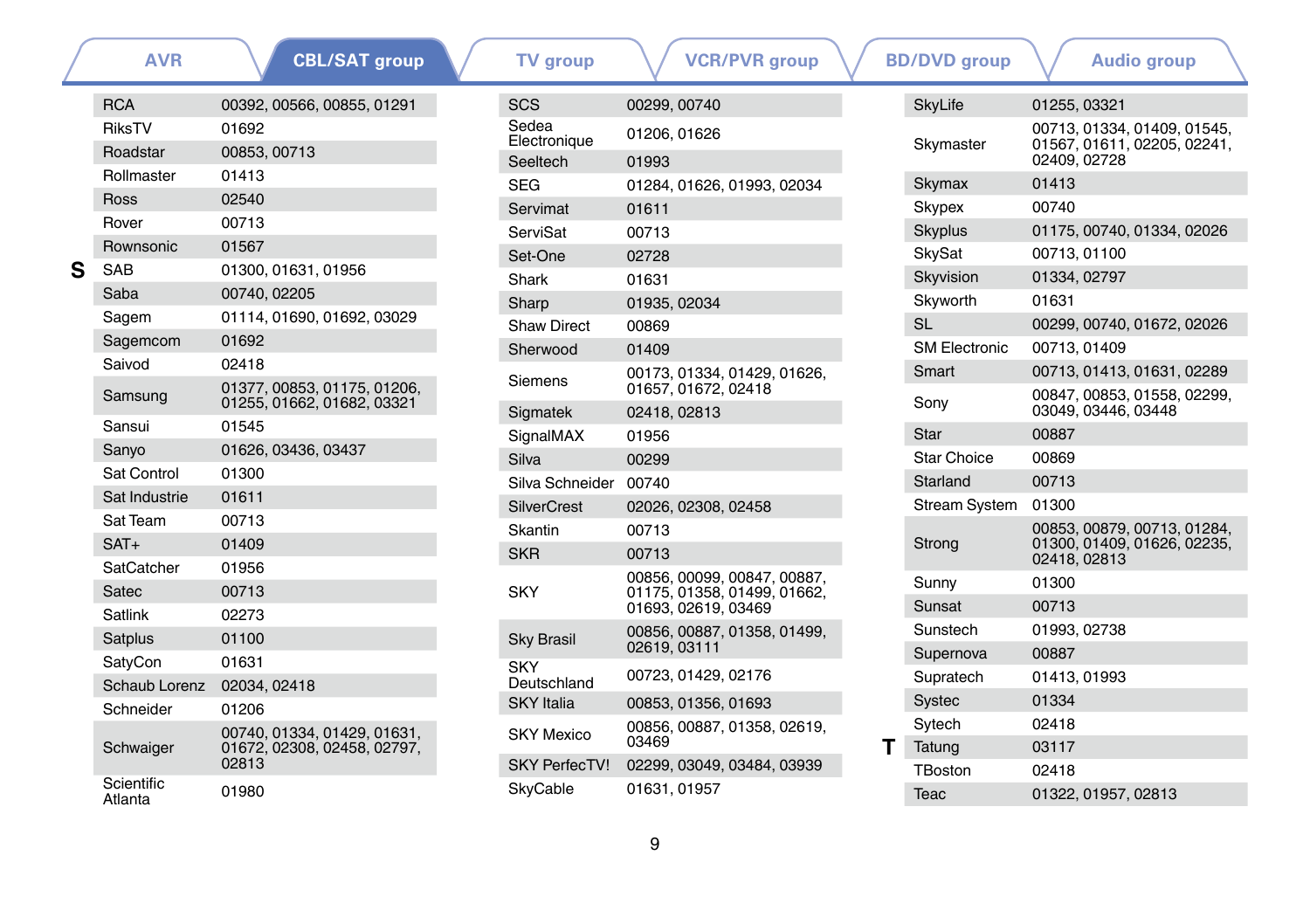**[CBL/SAT group](#page-0-1)**

**[AVR](#page-0-0) CBL/SAT group V TV** group **V VCR/PVR** group **V BD/DVD** group **V** [Audio group](#page-41-0)

| Technical                           | 01626                                                                             |
|-------------------------------------|-----------------------------------------------------------------------------------|
| Technicolor                         | 03469                                                                             |
| Technika                            | 01284.01672.02034                                                                 |
| <b>TechniSat</b>                    | 01099, 01100, 01195, 01197,<br>01322                                              |
| Technoit                            | 02278                                                                             |
| Technosat                           | 01206                                                                             |
| Technosonic                         | 01672                                                                             |
| Technotrend                         | 01429, 01672, 02263                                                               |
| Techwood                            | 01284, 01626, 01935, 02034                                                        |
| <b>TELE System</b>                  | 01409, 01611, 02750, 02813                                                        |
| Telefonica                          | 01692, 02262, 02263, 02272,<br>02527, 02761, 03029                                |
| Telestar                            | 01099, 01100, 01195, 01197,<br>01334, 01626, 01672, 02540                         |
| <b>Televes</b>                      | 01300.01334                                                                       |
| Televisa                            | 00887                                                                             |
| Telsey                              | 02738                                                                             |
| <b>TeISKY</b>                       | 02540                                                                             |
| Tevion                              | 00713, 01409, 01672, 01993,<br>02026.02205.02813                                  |
| Thomson                             | 00392, 00847, 00853, 01175,<br>00713, 01291, 01662, 01935,<br>02176, 02619, 03469 |
| Tiny                                | 01672                                                                             |
| Titan                               | 01886, 02205                                                                      |
| Tividi                              | 01429, 01736                                                                      |
| <b>TNT SAT</b>                      | 01692                                                                             |
| Tonna                               | 00713, 01611, 02458                                                               |
| <b>Topfield</b>                     | 01206, 01545, 01722, 01783,<br>01824, 01986                                       |
| Toshiba                             | 01284, 01429                                                                      |
| <b>Transparent</b><br>Video Systems | 01780, 01957                                                                      |

|   | Triax                | 00853, 00713, 01291, 01413,<br>01611, 01626, 01631, 01886,<br>02026 |
|---|----------------------|---------------------------------------------------------------------|
|   | <b>Tricolor TV</b>   | 01176                                                               |
|   | True Visions         | 02408, 03140                                                        |
|   | TT-micro             | 01429                                                               |
|   | Turnsat              | 00713                                                               |
|   | <b>TVB</b>           | 01989                                                               |
|   | TWF                  | 01993                                                               |
|   | Twinner              | 00713, 01611                                                        |
| U | UEC                  | 00879, 01356, 01358                                                 |
|   | United               | 01626, 02278, 02418                                                 |
|   | Unitymedia           | 01429.01882                                                         |
|   | <b>Univers</b>       | 01886                                                               |
|   | Universum            | 00173, 00299, 00740, 01099                                          |
|   | Unixbox              | 01652                                                               |
| v | Vantage              | 02297                                                               |
|   | Vaova                | 01993                                                               |
|   | Variosat             | 00173                                                               |
|   | <b>VEA</b>           | 02418                                                               |
|   | Vestel               | 01284.02034                                                         |
|   | <b>VH Sat</b>        | 00299                                                               |
|   | Via Fmhratel         | 02796                                                               |
|   | Viasat               | 01195, 01197, 01682, 02235                                          |
|   | <b>Viola Digital</b> | 01672                                                               |
|   | Vision               | 01626, 01886                                                        |
|   | Visiosat             | 00713, 01413                                                        |
|   | Vitecom              | 01413, 02531                                                        |
|   | Viva                 | 00856                                                               |
|   | Vivax                | 02418                                                               |
|   |                      |                                                                     |

|    | Voom          | 00869                                              |
|----|---------------|----------------------------------------------------|
|    | $V_{11+}$     | 02799                                              |
| w  | Wavelength    | 01413                                              |
|    | Welho         | 02357                                              |
|    | Wharfedale    | 01284, 01935, 02034                                |
|    | Winix         | 02278                                              |
|    | Wintel        | 00299                                              |
|    | Wisi          | 00173, 00299, 00740, 01986                         |
|    | Woxter        | 02418, 02813                                       |
| x. | Xoro          | 02738, 02813                                       |
|    | <b>Xsat</b>   | 00847, 00713, 01323                                |
|    | <b>Xtreme</b> | 01300                                              |
| Y  | Yakumo        | 01413                                              |
|    | Yamada        | 01993                                              |
|    | Yes           | 00887, 01887                                       |
|    | Yess          | 02978                                              |
| z  | ZapMaster     | 00740                                              |
|    | Zehnder       | 00740, 01334, 01413, 01631,<br>01777, 02034, 02289 |
|    | Zenith        | 00856, 03469                                       |
|    | Ziggo         | 01499, 01657, 02443                                |
|    | Zinwell       | 02761                                              |
|    |               |                                                    |

|   |          | <b>CBL/SAT/PVR Combination</b> |
|---|----------|--------------------------------|
| C | Com Hem  | 01176, 02357                   |
| F | Foxtel   | 01356                          |
|   | H Handan | 01957                          |
|   | Humax    | 01176, 02357, 02443            |
| к | Kaon     | 01300                          |
|   | Kathrein | 01561, 02569                   |
|   | Pace     | 01356                          |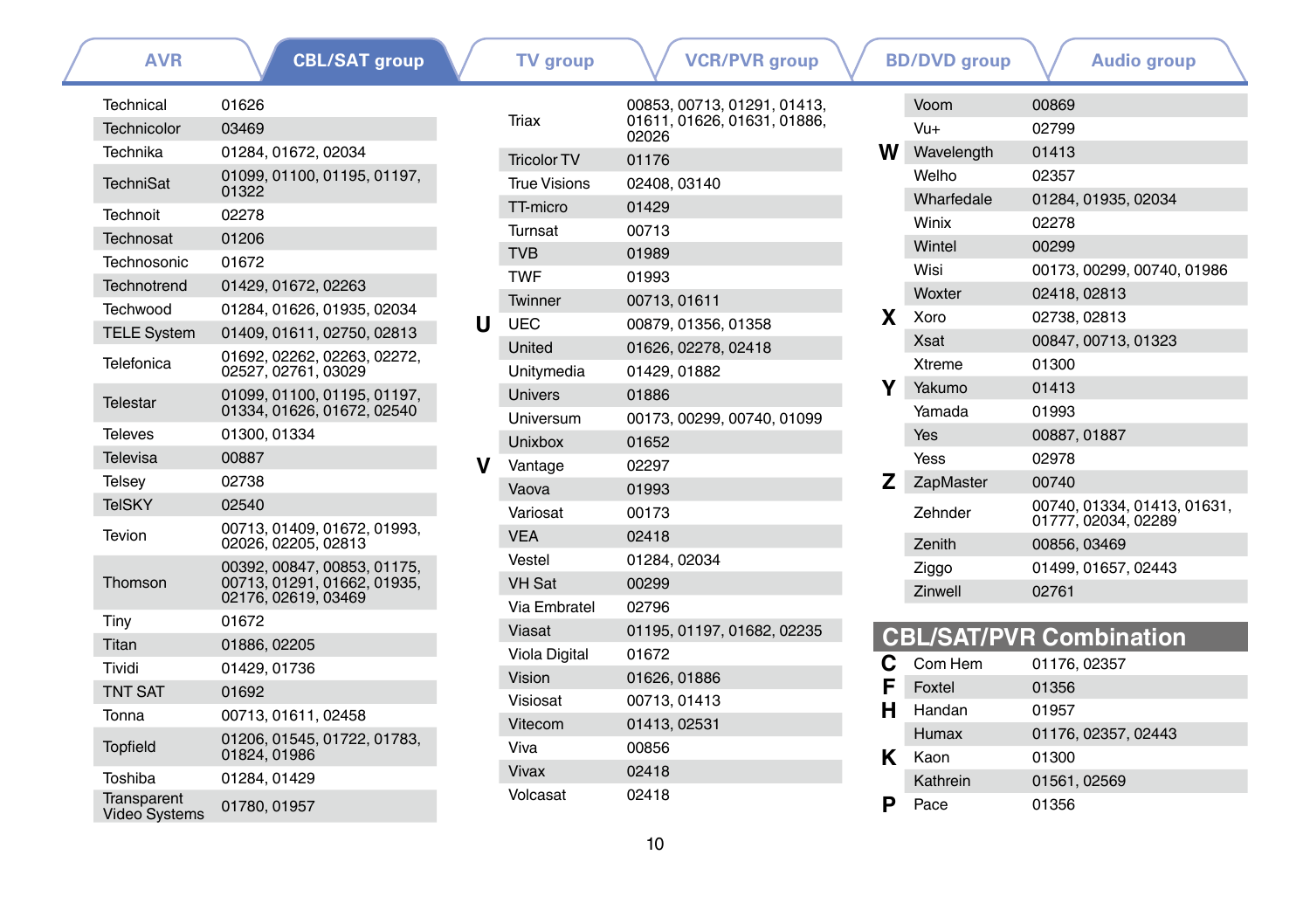|   | <b>AVR</b>         | <b>CBL/SAT group</b> |
|---|--------------------|----------------------|
| s | <b>Siemens</b>     | 01657                |
|   | TechniSat          | 01195, 01197         |
|   | <b>Topfield</b>    | 01545, 01783         |
|   | Vantage            | 02297                |
| w | Welho              | 02357                |
| Z | Ziggo              | 01657, 02443         |
|   |                    |                      |
|   | <b>SAT - IP TV</b> |                      |

| D | DMT           | 03321 |  |
|---|---------------|-------|--|
| κ | KT            | 03321 |  |
|   | LG            | 03321 |  |
| Ω | Olleh-Skylife | 03321 |  |
|   | OllehTV       | 03321 |  |
| Q | Qook-SkyLife  | 03321 |  |
| S | SkyLife       | 03321 |  |
|   |               |       |  |

### **SAT/PVR Combination**

|   | @sat                  | 01300               |
|---|-----------------------|---------------------|
| Α | <b>AEG</b>            | 02738, 02813        |
|   | Amstrad               | 01175, 01662, 01693 |
| в | B@ytronic             | 00740               |
|   | <b>Bell</b>           | 00775               |
|   | Boca                  | 02308, 02797, 02813 |
|   | Boxer                 | 01957               |
|   | <b>BskyB</b>          | 01175, 01662, 01693 |
| C | Canal+                | 02657               |
|   | CanalSat              | 02657               |
|   | Comag                 | 02308, 02797, 02813 |
|   | <b>Cyfrowy Polsat</b> | 02527               |
|   | Digihome              | 02034               |

| AVR            | <b>CBL/SAT group</b>         |   | <b>TV</b> group          | <b>VCR/PVR group</b>        |   | <b>BD/DVD</b> group    | <b>Audio group</b>                               |
|----------------|------------------------------|---|--------------------------|-----------------------------|---|------------------------|--------------------------------------------------|
| ns             | 01657                        |   | <b>DigiQuest</b>         | 01300                       | м | Marusys                | 02799                                            |
| iSat           | 01195, 01197                 |   | Digital                  | 02308                       |   | Maxell                 | 03438                                            |
| ld             | 01545, 01783                 |   | <b>Dilog</b>             | 01957                       |   | Maximum                | 01334, 02813                                     |
| ąе             | 02297                        |   | <b>DirecTV</b>           | 01377, 00392, 00099, 03377  |   | Mediacom               | 01206                                            |
|                | 02357                        |   | <b>Dish Network</b>      | 00775                       |   | Medion                 | 00740, 02797                                     |
|                | 01657, 02443                 |   | Dishpro                  | 00775                       |   | MegaSat                | 01631, 02813                                     |
|                |                              |   | Dream<br>Multimedia      | 01237, 01923                |   | Micro                  | 02797, 02813                                     |
| P TV           |                              |   | Dyon                     | 02738, 02813                |   | Micro electronic 02308 |                                                  |
|                | 03321                        | Е | Echostar                 | 00775, 02272, 02527         |   | Motorola               | 00869                                            |
|                | 03321                        |   | Edision                  | 01631, 02712                |   | Movistar               | 02272, 02527, 03029                              |
|                | 03321                        |   | Embratel                 | 02796                       |   | Multichoice            | 02059, 02060                                     |
| <b>Skylife</b> | 03321                        |   | Etisalat                 | 02443                       | N | <b>NEOTION</b>         | 01334                                            |
| V              | 03321                        |   | Eurosky                  | 00740                       |   | Nokia                  | 01023                                            |
| <b>SkyLife</b> | 03321                        | F | Foxtel                   | 01356                       | Ω | Omni                   | 01993                                            |
| e              | 03321                        |   | Freesat+                 | 02443                       |   | Orbitech               | 01195, 01197                                     |
|                | <b>/R Combination</b>        |   | Fuji Onkyo               | 01631                       | P | Pace                   | 01175, 01356, 01662, 0<br>01693, 02059, 02060, 0 |
|                | 01300                        | G | Goodmans                 | 02034                       |   |                        | 02796                                            |
|                | 02738, 02813                 | н | Handan                   | 01957                       |   | Panasonic              | 01304.03484.03939                                |
|                |                              |   | Hirschmann               | 00740                       |   | Philips                | 00099                                            |
| ad             | 01175, 01662, 01693          |   | Hitachi                  | 02034                       |   | Proscan                | 00392                                            |
| onic           | 00740                        |   | Humax                    | 01377, 01176, 01427, 01675, | R | Ross                   | 02540                                            |
|                | 00775                        |   |                          | 01788, 01808, 02357, 02443  | S | Sagem                  | 01692, 03029                                     |
|                | 02308, 02797, 02813<br>01957 |   | ID Sat<br><b>INETBOX</b> | 01334<br>01237              |   | Samsung                | 01377, 01175, 01206, 0<br>01682                  |
|                | 01175, 01662, 01693          | J | <b>JVC</b>               | 00775                       |   | Sansui                 | 01545                                            |
|                | 02657                        | Κ | Kaon                     | 01300                       |   | Sanyo                  | 03436, 03437                                     |
| Sat            | 02657                        |   | Kathrein                 | 00658, 01561, 02569         |   | Sat Control            | 01300                                            |
| g              | 02308, 02797, 02813          |   | LaSAT                    | 00740                       |   | Schneider              | 01206                                            |
| vy Polsat      | 02527                        |   | LogiSat                  | 02797, 02813                |   | Schwaiger              | 00740, 02308                                     |
| me             | 02034                        |   | Luxor                    | 01935                       |   | Sedea<br>Flectronique  | 01206                                            |

|   | . <b>.</b>            | 21 - 22 P                                                           |  |
|---|-----------------------|---------------------------------------------------------------------|--|
| м | Marusys               | 02799                                                               |  |
|   | Maxell                | 03438                                                               |  |
|   | Maximum               | 01334, 02813                                                        |  |
|   | Mediacom              | 01206                                                               |  |
|   | Medion                | 00740, 02797                                                        |  |
|   | MegaSat               | 01631, 02813                                                        |  |
|   | Micro                 | 02797, 02813                                                        |  |
|   | Micro electronic      | 02308                                                               |  |
|   | Motorola              | 00869                                                               |  |
|   | Movistar              | 02272, 02527, 03029                                                 |  |
|   | Multichoice           | 02059, 02060                                                        |  |
| N | <b>NEOTION</b>        | 01334                                                               |  |
|   | Nokia                 | 01023                                                               |  |
| Ω | Omni                  | 01993                                                               |  |
|   | Orbitech              | 01195, 01197                                                        |  |
| P | Pace                  | 01175, 01356, 01662, 01682,<br>01693, 02059, 02060, 02657,<br>02796 |  |
|   | Panasonic             | 01304, 03484, 03939                                                 |  |
|   | Philips               | 00099                                                               |  |
|   | Proscan               | 00392                                                               |  |
| R | Ross                  | 02540                                                               |  |
| S | Sagem                 | 01692, 03029                                                        |  |
|   | Samsung               | 01377, 01175, 01206, 01662,<br>01682                                |  |
|   | Sansui                | 01545                                                               |  |
|   | Sanyo                 | 03436, 03437                                                        |  |
|   | Sat Control           | 01300                                                               |  |
|   | Schneider             | 01206                                                               |  |
|   | Schwaiger             | 00740, 02308                                                        |  |
|   | Sedea<br>Electronique | 01206                                                               |  |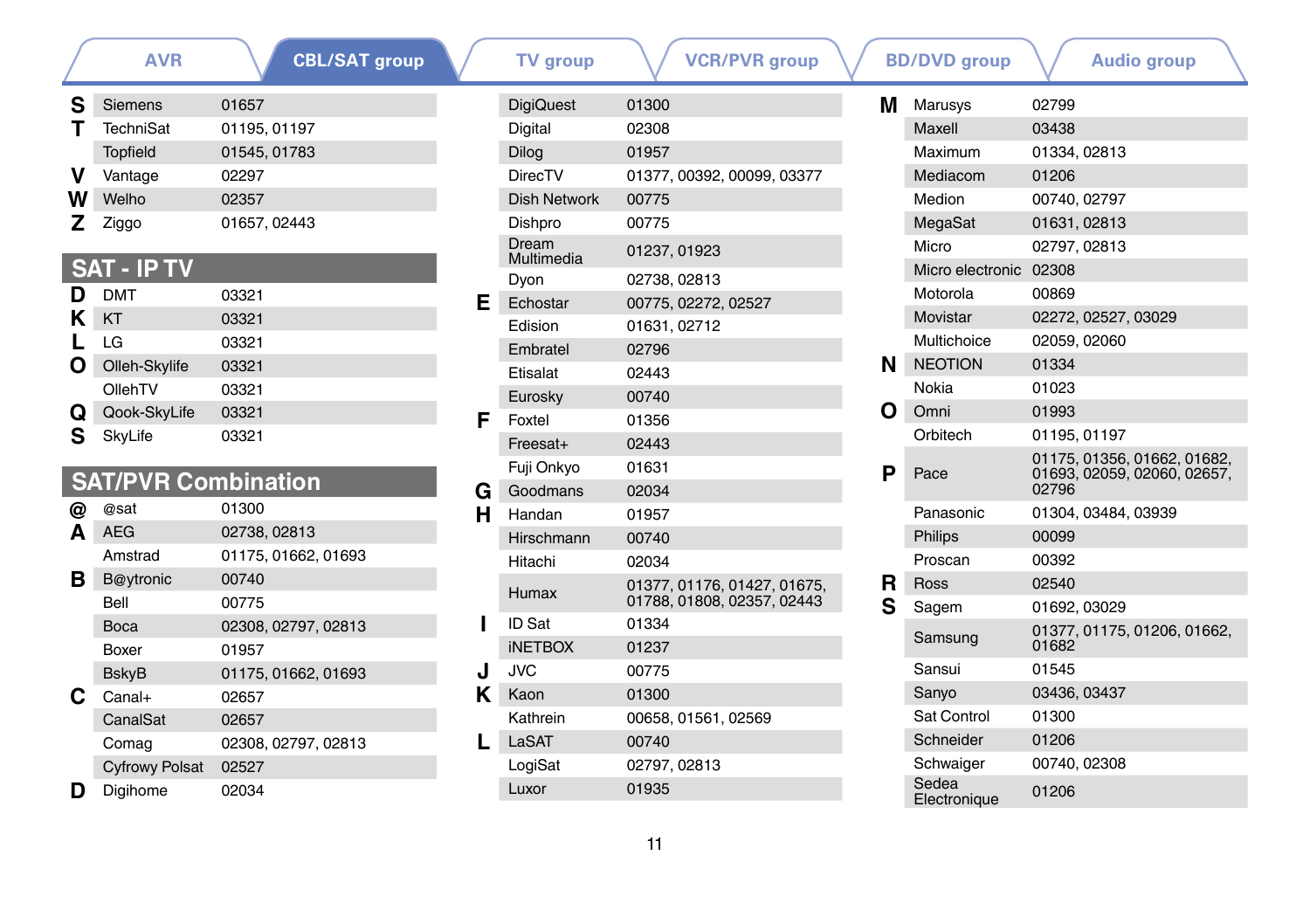|   | <b>SEG</b>           | 02034                      |
|---|----------------------|----------------------------|
|   | Sharp                | 01935, 02034               |
|   | <b>Shaw Direct</b>   | 00869                      |
|   | Siemens              | 01657                      |
|   | <b>SilverCrest</b>   | 02308                      |
|   | <b>SKY</b>           | 01175, 01358, 01662, 01693 |
|   | <b>Sky Brasil</b>    | 01358                      |
|   | <b>SKY</b> Italia    | 01356, 01693               |
|   | <b>SKY PerfecTV!</b> | 02299.03484.03939          |
|   | <b>SkyCable</b>      | 01631, 01957               |
|   | Skymaster            | 01545                      |
|   | <b>Skypex</b>        | 00740                      |
|   | Skyplus              | 01175, 00740, 01334        |
|   | Skyvision            | 02797                      |
|   | Skyworth             | 01631                      |
|   | <b>SL</b>            | 00740                      |
|   | Smart                | 01631                      |
|   | Sony                 | 02299                      |
|   | <b>Star Choice</b>   | 00869                      |
|   | <b>Stream System</b> | 01300                      |
|   | Strong               | 01300, 02813               |
|   | Sunny                | 01300                      |
| т | Tatung               | 03117                      |
|   | Teac                 | 01957                      |
|   | TechniSat            | 01195, 01197               |
|   | Technosat            | 01206                      |
|   | Telefonica           | 01692, 02272, 02527, 03029 |
|   | Telestar             | 01195, 01197, 02540        |
|   | <b>TeISKY</b>        | 02540                      |
|   | Thomson              | 01175, 01662, 01935        |
|   | <b>TNT SAT</b>       | 01692                      |

|   | <b>Topfield</b> | 01206, 01545, 01783, 01824 |
|---|-----------------|----------------------------|
| U | <b>UEC</b>      | 01358                      |
| v | Vantage         | 02297                      |
|   | Via Embratel    | 02796                      |
|   | Viasat          | 01195, 01197, 01682        |
|   | Vu+             | 02799                      |
| w | Wisi            | 00740                      |
| X | Xoro            | 02738, 02813               |
|   | <b>Xtreme</b>   | 01300                      |
|   | Yamada          | 01993                      |
| z | Zehnder         | 00740, 01777, 02034        |

### **MEDIA PLAYER/Video - Accessory**

| A  | A.C.Ryan              | 02709 |
|----|-----------------------|-------|
|    | <b>ABS</b>            | 01272 |
|    | Acer                  | 01272 |
|    | Alienware             | 01272 |
|    | Apple                 | 02615 |
|    | Asus                  | 02987 |
| С  | Claritas              | 01272 |
|    | CyberPower            | 01272 |
| D  | Daily Media           | 01272 |
|    | Digitech              | 02260 |
| E. | Elonex                | 01272 |
|    | Eminent               | 02260 |
|    | Emtec                 | 02709 |
| F  | Fantec                | 02709 |
|    | Fujitsu Siemens       | 01272 |
| G  | Gateway               | 01272 |
| н  | Hewlett Packard 01272 |       |
|    |                       |       |

| <b>AVR</b> | <b>CBL/SAT group</b>       |   | <b>TV</b> group       | <b>VCR/PVR group</b>                  |    | <b>BD/DVD</b> group | <b>Audio group</b> |  |
|------------|----------------------------|---|-----------------------|---------------------------------------|----|---------------------|--------------------|--|
|            | 02034                      |   | <b>Topfield</b>       | 01206, 01545, 01783, 01824            |    | hFX                 | 01272              |  |
|            | 01935, 02034               | U | <b>UEC</b>            | 01358                                 |    | Howard              | 01272              |  |
| Direct     | 00869                      | v | Vantage               | 02297                                 |    | Computers<br>Hush   | 01272              |  |
| ns         | 01657                      |   | Via Embratel          | 02796                                 |    | <b>iBUYPOWER</b>    | 01272              |  |
| Crest      | 02308                      |   | Viasat                | 01195, 01197, 01682                   |    | <i>iconBIT</i>      | 02709              |  |
|            | 01175, 01358, 01662, 01693 |   | $Vu+$                 | 02799                                 |    | <b>ISTAR</b>        | 02260              |  |
| rasil      | 01358                      | w | Wisi                  | 00740                                 |    | LaCie               | 03345              |  |
| alia       | 01356, 01693               | X | Xoro                  | 02738, 02813                          |    | LG                  | 03373              |  |
| erfecTV!   | 02299, 03484, 03939        |   | <b>Xtreme</b>         | 01300                                 |    | Linksys             | 01272              |  |
| ible       | 01631, 01957               | Υ | Yamada                | 01993                                 | м  | Magnavox            | 03339              |  |
| aster      | 01545                      | z | Zehnder               | 00740, 01777, 02034                   |    | Mede8er             | 02709              |  |
| x          | 00740                      |   |                       |                                       |    | <b>Media Center</b> |                    |  |
| JS         | 01175, 00740, 01334        |   |                       | <b>MEDIA PLAYER/Video - Accessory</b> |    | PC                  | 01272              |  |
| ion        | 02797                      | A | A.C.Ryan              | 02709                                 |    | Microsoft           | 01272, 01805       |  |
| rth        | 01631                      |   | <b>ABS</b>            | 01272                                 |    | Mind                | 01272              |  |
|            | 00740                      |   | Acer                  | 01272                                 | N  | Netgear             | 03292, 03324       |  |
|            | 01631                      |   | Alienware             | 01272                                 |    | Niveus Media        | 01272              |  |
|            | 02299                      |   | Apple                 | 02615                                 |    | Northgate           | 01272              |  |
| hoice      | 00869                      |   | Asus                  | 02987                                 | Р  | Packard Bell        | 01272              |  |
| n System   | 01300                      | С | Claritas              | 01272                                 |    | Patriot             | 03307              |  |
|            | 01300, 02813               |   | CyberPower            | 01272                                 |    | Philips             | 01272, 03526       |  |
|            | 01300                      | D | Daily Media           | 01272                                 |    | PopBox              | 02260              |  |
|            | 03117                      |   | <b>Digitech</b>       | 02260                                 |    | Popcorn Hour        | 02260              |  |
|            | 01957                      | Е | Elonex                | 01272                                 | R. | <b>RCA</b>          | 03335              |  |
| iSat       | 01195, 01197               |   | Eminent               | 02260                                 |    | Ricavision          | 01272              |  |
| osat       | 01206                      |   | Emtec                 | 02709                                 |    | Roku                | 02371, 03061       |  |
| nica       | 01692, 02272, 02527, 03029 | F | Fantec                | 02709                                 | S  | Samsung             | 01967              |  |
| ar         | 01195, 01197, 02540        |   | Fujitsu Siemens 01272 |                                       |    | Seagate             | 02698              |  |
| Y          | 02540                      | G | Gateway               | 01272                                 |    | Sony                | 01272, 02713       |  |
| son        | 01175, 01662, 01935        | н | Hewlett Packard 01272 |                                       |    | Stack 9             | 01272              |  |
| :AT        | 01692                      |   |                       |                                       |    | Systemax            | 01272              |  |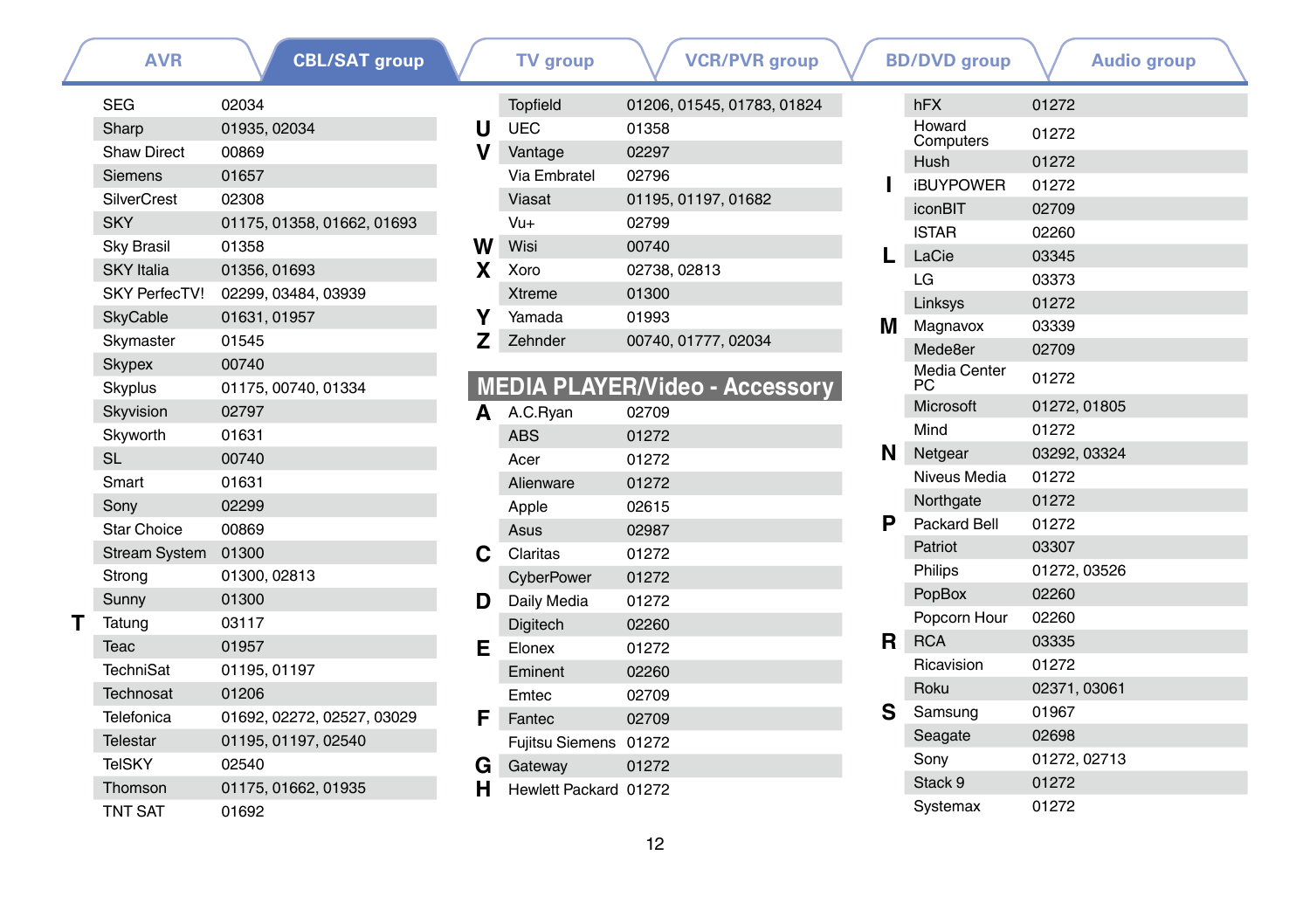|             | <b>AVR</b>             | <b>CBL/SAT group</b> | <b>TV</b> group | <b>VCR/PVR</b> group | <b>BD/DVD</b> group | <b>Audio group</b> |  |
|-------------|------------------------|----------------------|-----------------|----------------------|---------------------|--------------------|--|
| т           | <b>Tagar Systems</b>   | 01272                |                 |                      |                     |                    |  |
|             | Toshiba                | 01272                |                 |                      |                     |                    |  |
|             | Touch                  | 01272                |                 |                      |                     |                    |  |
|             | Trust                  | 01272                |                 |                      |                     |                    |  |
| $\mathbf v$ | VIA<br>Technologies    | 01272                |                 |                      |                     |                    |  |
|             | Viewsonic              | 01272                |                 |                      |                     |                    |  |
|             | Voodoo                 | 01272                |                 |                      |                     |                    |  |
| W           | <b>Western Digital</b> | 02558                |                 |                      |                     |                    |  |
|             | Woxter                 | 02709                |                 |                      |                     |                    |  |
| X           | Xbox                   | 01272, 01805         |                 |                      |                     |                    |  |
| Y           | Yamaha                 | 02865                |                 |                      |                     |                    |  |
| Z.          | ZT Group               | 01272                |                 |                      |                     |                    |  |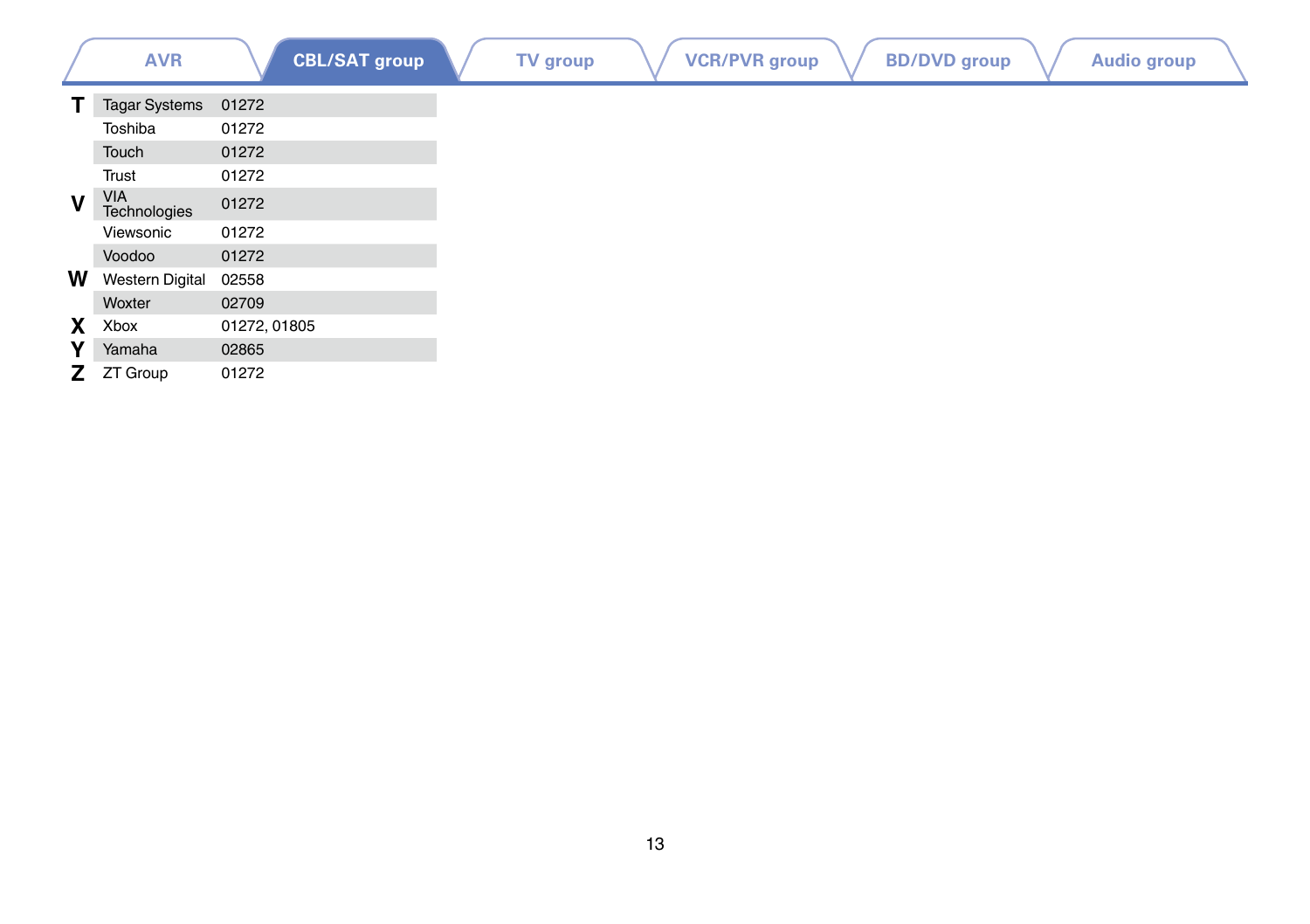## <span id="page-13-0"></span>**TV group**

| 8 | 888                   | 10264                                                                                                                                    |  |  |  |  |  |
|---|-----------------------|------------------------------------------------------------------------------------------------------------------------------------------|--|--|--|--|--|
| A | A.R. Systems          | 10556, 10037                                                                                                                             |  |  |  |  |  |
|   | Accent                | 10037                                                                                                                                    |  |  |  |  |  |
|   | Acer                  | 11339                                                                                                                                    |  |  |  |  |  |
|   | Acoustic<br>Solutions | 11037, 11523, 11667, 11865,<br>12676                                                                                                     |  |  |  |  |  |
|   | Action                | 10650                                                                                                                                    |  |  |  |  |  |
|   | Addison               | 10653, 10108, 10092, 11150                                                                                                               |  |  |  |  |  |
|   | Admiral               | 10093, 10463, 10264, 10179,<br>13485                                                                                                     |  |  |  |  |  |
|   | <b>AEG</b>            | 11037, 11163, 11324, 11556,<br>12197                                                                                                     |  |  |  |  |  |
|   | Agashi                | 10264                                                                                                                                    |  |  |  |  |  |
|   | Aiko                  | 10037, 10264, 10092                                                                                                                      |  |  |  |  |  |
|   | Aim                   | 10706, 10037                                                                                                                             |  |  |  |  |  |
|   | Aiwa                  | 11910.11916                                                                                                                              |  |  |  |  |  |
|   | Akai                  | 10812, 10702, 10765, 10178,<br>10030, 10556, 10037, 10548,<br>10714, 10264, 10208, 11326,<br>11413, 11675, 11865, 12414,<br>12676, 13183 |  |  |  |  |  |
|   | Akiha                 | 10037                                                                                                                                    |  |  |  |  |  |
|   | Akira                 | 11243, 12241                                                                                                                             |  |  |  |  |  |
|   | Akito                 | 10037                                                                                                                                    |  |  |  |  |  |
|   | Akura                 | 10171, 10037, 10714, 10668,<br>11037, 10264, 11363, 11498,<br>11556, 11585, 11667, 11687,<br>11770.11983                                 |  |  |  |  |  |
|   | Alaron                | 10179                                                                                                                                    |  |  |  |  |  |

| Alba                | 10037, 10714, 10668, 11037,<br>10036, 10587, 10443, 10474,<br>11585, 11865, 12104, 12676                                |
|---------------------|-------------------------------------------------------------------------------------------------------------------------|
| Alien               | 11037                                                                                                                   |
| Allstar             | 10037                                                                                                                   |
| America Action      | 10180                                                                                                                   |
| Amstrad             | 10171, 10037, 11037, 10264                                                                                              |
| Anam                | 10250, 10180, 10037, 10650                                                                                              |
| Andersson           | 11163, 11585                                                                                                            |
| Analo               | 10264                                                                                                                   |
| Anhua               | 10051                                                                                                                   |
| Anitech             | 10037, 10264, 10474                                                                                                     |
| Ansonic             | 10037, 10668                                                                                                            |
| AOC                 | 10093, 10180, 10178, 10030,<br>10625, 10108, 10092, 10179,<br>10474, 11150, 11365, 11589,<br>12014, 12087, 12214, 12621 |
| Aolinpike           | 10264                                                                                                                   |
| <b>Apex Digital</b> | 10765, 10767, 12397                                                                                                     |
| Ardem               | 10037.10714                                                                                                             |
| Arena               | 10037                                                                                                                   |
| Aristona            | 10556, 10037                                                                                                            |
| ART                 | 11037                                                                                                                   |
| Art Mito            | 11585                                                                                                                   |
| ASA                 | 10179                                                                                                                   |
| Asberg              | 10037                                                                                                                   |
| Astra               | 10037                                                                                                                   |
| Asuka               | 10264                                                                                                                   |
| Asus                | 12175.13340                                                                                                             |
| <b>ATD</b>          | 10698                                                                                                                   |
|                     |                                                                                                                         |

|   | Atlantic          | 10037                                                     |
|---|-------------------|-----------------------------------------------------------|
|   | Audinac           | 10180                                                     |
|   | Audiosonic        | 10037, 10714, 10264, 11675,<br>11983.12104                |
|   | Audioton          | 10264                                                     |
|   | Audiovox          | 10180, 10092, 11276, 11564,<br>11865, 11937, 12121, 12513 |
|   | Audioworld        | 10698                                                     |
|   | Auria             | 12087, 12277                                              |
|   | Aventura          | 10171                                                     |
|   | Awa               | 10264, 10036, 10108, 12241                                |
|   | Axion             | 11937                                                     |
|   | Axxon             | 10714                                                     |
| в | Baihe             | 10264                                                     |
|   | <b>Baile</b>      | 10661                                                     |
|   | Baird             | 10208                                                     |
|   | Bang & Olufsen    | 10620                                                     |
|   | Baohuashi         | 10264                                                     |
|   | Barco             | 10556                                                     |
|   | <b>Basic Line</b> | 10556, 10037, 10668, 11037,<br>11163                      |
|   | Baur              | 10037, 10195, 10512                                       |
|   | Baysonic          | 10463, 10180                                              |
|   | <b>BBK</b>        | 11523                                                     |
|   | <b>Beaumark</b>   | 10178                                                     |
|   | Beijing           | 10812, 10264, 10208, 10661                                |
|   | Beko              | 10037, 10714, 10808, 11652,<br>12125                      |
|   |                   |                                                           |
|   | Bell & Howell     | 10017                                                     |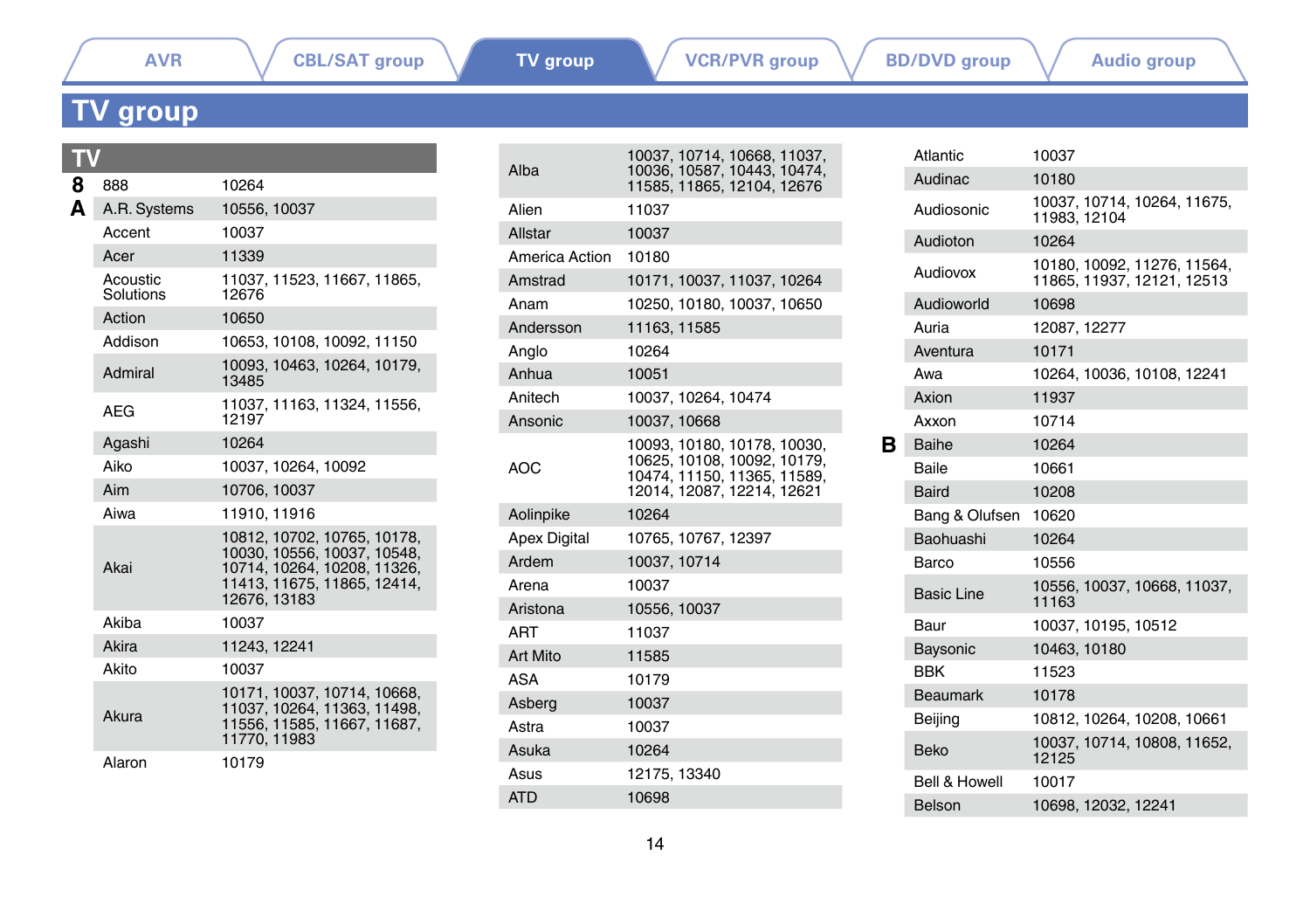| <b>AVR</b>           | <b>CBL/SAT group</b>                                       |   | <b>TV</b> group | <b>VCR/PVR</b> group                                                |  | <b>BD/DVD</b> group | <b>Audio group</b>                                        |
|----------------------|------------------------------------------------------------|---|-----------------|---------------------------------------------------------------------|--|---------------------|-----------------------------------------------------------|
| <b>Belstar</b>       | 11037                                                      |   |                 | 10556, 10037, 10714, 10668,                                         |  | Chimei              | 11666                                                     |
| <b>BenQ</b>          | 11523, 11756, 12449, 12730                                 |   |                 | 11037, 10698, 10264, 10036,<br>10587, 12214, 12241, 12676,          |  | Ching Tai           | 10092, 10179, 10474                                       |
| Bensten              | 11326                                                      |   | <b>Bush</b>     | 12125, 12104, 12053, 12032,                                         |  |                     | 10000, 10180, 10706, 10092,                               |
| Beon                 | 10037                                                      |   |                 | 12007, 11983, 11916, 11865,<br>11687. 11667. 11652. 11645.          |  | Chun Yun            | 10179, 10474, 11150, 11687,<br>11756                      |
| Berkshire            | 10047                                                      |   |                 | 11589, 11585, 11556, 11243,                                         |  | Chunfeng            | 10264                                                     |
| <b>Berthen</b>       | 10556, 10668                                               |   |                 | 10661, 10443, 10208                                                 |  |                     | 10180, 10053, 10036, 10108,                               |
| <b>Bestar</b>        | 10037                                                      |   | Byd:sign        | 11311                                                               |  | Chung Hsin          | 10474.11150                                               |
| <b>Bestwell</b>      | 11326                                                      | C | Cameron         | 11523                                                               |  | Cineral             | 10092                                                     |
| Bexa                 | 12493                                                      |   | Camper          | 10037                                                               |  | Cinex               | 11556                                                     |
| <b>BGH</b>           | 10898                                                      |   | Candela         | 13546                                                               |  | Citizen             | 10180, 10030, 10092                                       |
| <b>Black Diamond</b> | 11037, 10587, 11163                                        |   | Candle          | 10030                                                               |  | Clarion             | 10180                                                     |
| Blaupunkt            | 10195, 10036                                               |   | Capetronic      | 10030                                                               |  | Clarivox            | 10037                                                     |
|                      | 10556, 10037, 10625, 10714,                                |   | Capsonic        | 10264                                                               |  | Clatronic           | 10037, 10714, 10264, 11324                                |
| <b>Blue Sky</b>      | 10668, 11037, 10624, 11243,<br>11314, 11324, 11363, 11652, |   | Carad           | 10668, 11037                                                        |  | Clayton             | 11037                                                     |
|                      | 11916. 12153                                               |   | Carena          | 10037                                                               |  |                     | 12306, 12315, 12340, 12343,                               |
| <b>BlueH</b>         | 11745                                                      |   | Carnivale       | 10030                                                               |  | Coby<br>Commercial  | 12344, 12345, 12347, 12348,<br>12350, 13478               |
| Bluetech             | 12561                                                      |   | Carrefour       | 10037, 10036                                                        |  |                     |                                                           |
| <b>Boca</b>          | 11652                                                      |   | Cascade         | 10037                                                               |  | Solutions           | 10047, 11447                                              |
| bogo                 | 12561                                                      |   | Casio           | 10037                                                               |  | Condor              | 10037, 10264                                              |
| Boman                | 11324                                                      |   | Cathay          | 10037, 10474                                                        |  | Conia               | 11498, 11523, 11687, 12032                                |
| <b>Bork</b>          | 11363                                                      |   | <b>CCE</b>      | 10037                                                               |  | Conrac              | 10808                                                     |
| <b>BPL</b>           | 10037, 10208                                               |   | Celebrity       | 10000                                                               |  | Conrowa             | 10156, 10698, 10264, 11156                                |
| <b>Bradford</b>      | 10180                                                      |   | Celera          | 10765                                                               |  | Contec              | 10180, 10037, 10036                                       |
| <b>Brandt</b>        | 10625, 10714, 10560                                        |   | Celestial       | 10767, 11243                                                        |  | Contex              | 13309                                                     |
| Brinkmann            | 10037, 10668                                               |   | cello           | 11770                                                               |  | Coradir             | 12844                                                     |
| <b>Brionvega</b>     | 10037                                                      |   | Centrum         | 11037                                                               |  | Cosmel              | 10037                                                     |
| <b>Britânia</b>      | 12414                                                      |   | Centurion       | 10037                                                               |  | <b>CPTEC</b>        | 10625, 11363                                              |
| <b>Broksonic</b>     | 10463                                                      |   | Changcheng      | 10051, 10264, 10661                                                 |  | Craig               | 10180, 13423                                              |
|                      |                                                            |   | Changfeng       | 10264                                                               |  | Crosley             | 10000                                                     |
|                      |                                                            |   | Changhong       | 10156, 10765, 10264, 10508,<br>10767, 11156, 11243, 11498,<br>11910 |  | Crown               | 10180, 10053, 10037, 10714,<br>10668, 11037, 10208, 11652 |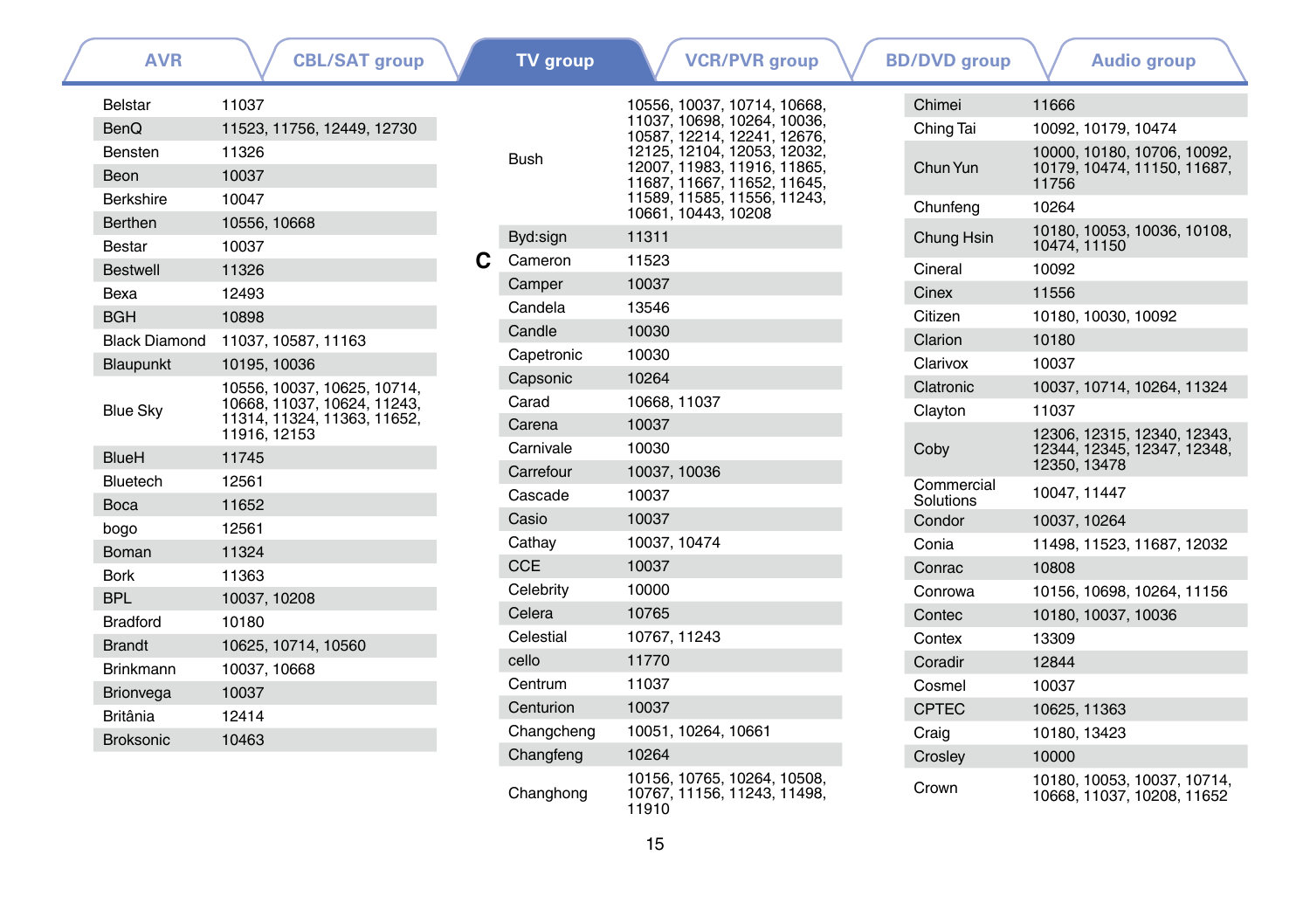|   | <b>AVR</b>                                            | <b>CBL/SAT group</b>                                       |              | <b>TV</b> group      | <b>VCR/PVR</b> group                                      |         | <b>BD/DVD</b> group                                        | <b>Audio group</b>                          |
|---|-------------------------------------------------------|------------------------------------------------------------|--------------|----------------------|-----------------------------------------------------------|---------|------------------------------------------------------------|---------------------------------------------|
|   | <b>CTX</b>                                            | 11756                                                      |              | Digihome             | 11667                                                     |         | Electroband                                                | 10000                                       |
|   | Curtis                                                | 11326, 12352, 12397, 12466,                                |              | <b>Digiline</b>      | 10037, 10668                                              |         | Electrohome                                                | 10463, 11670                                |
|   |                                                       | 12855. 13228. 13577                                        |              | Digisonic            | 11826                                                     |         | Elekta                                                     | 10264                                       |
|   | <b>Curtis Mathes</b>                                  | 10047, 10051, 10093, 10702,<br>10030, 11661, 11347         |              | Digitor              | 10037, 10698                                              |         | Elektra                                                    | 10017, 11661                                |
|   | <b>CXC</b>                                            | 10180                                                      |              | <b>Dikom</b>         | 12561                                                     |         | Element                                                    | 11687, 11886, 12183, 12964,<br>13559        |
|   | Cyberpix                                              | 11667                                                      |              | <b>Dish Network</b>  | 11948                                                     |         | Elfunk                                                     | 11037, 11208                                |
|   | Cytron                                                | 11326                                                      |              | Disney               | 11665, 11892                                              |         | <b>ELG</b>                                                 | 10037                                       |
|   | Cytronix                                              | 11298                                                      |              | diVision             | 12197                                                     |         | Elin                                                       | 10037, 10548                                |
| D | D-Vision                                              | 10556, 10037, 12197                                        |              | Dixi                 | 10037                                                     |         | Elite                                                      | 10037                                       |
|   | Daenyx                                                | 10180, 10179                                               |              | <b>DL</b>            | 10587, 11326, 11363                                       |         | Elta                                                       | 10264.10474                                 |
|   |                                                       | 10180, 10178, 10030, 11661,<br>10556, 10037, 10634, 10108, |              | <b>DMTech</b>        | 11937                                                     |         |                                                            | 10463, 10180, 10178, 10171,                 |
|   | Daewoo<br>10092, 10474, 10624, 10661,<br>11150, 12098 |                                                            |              | Domeos               | 10668                                                     |         |                                                            | 11661, 10037, 10714, 10668,                 |
|   |                                                       |                                                            | Dream Vision | 11704                |                                                           | Emerson | 10624, 11394, 10179, 11665,<br>11864, 11886, 11944, 11963, |                                             |
|   | Dansai                                                | 10037, 10036, 10208                                        |              | Drean                | 10037                                                     |         |                                                            | 12183                                       |
|   | Dantax                                                | 10714.11037.11163.11652.<br>11916                          |              | <b>DSE</b>           | 10698, 10767, 11326, 11556,<br>12241                      |         | Envision                                                   | 10030. 11365. 11506. 11589.<br>12014, 12087 |
|   | Datsura                                               | 10208                                                      |              | Dual                 | 10037, 11037, 11163, 11585,<br>11667, 12032, 12241, 12676 |         | Erres                                                      | 10037                                       |
|   | Dawa                                                  | 10037                                                      |              | Dumont               | 10017                                                     |         | <b>ESA</b>                                                 | 10812, 10171, 11944, 11963                  |
|   | Daytron                                               | 10180, 10037                                               |              |                      | 10463. 10180. 10178. 10171.                               |         | <b>Essentials</b>                                          | 12486                                       |
|   | Dayu                                                  | 10661                                                      |              | Durabrand            | 10714, 11037, 11652, 11665                                |         | Ether                                                      | 10030                                       |
|   | De Graaf                                              | 10548, 10208                                               |              | Dux                  | 10037                                                     |         | Eurofeel                                                   | 10264                                       |
|   | <b>DEC</b>                                            | 11326                                                      |              | DX Antenna           | 11817, 13460                                              |         | Euroman                                                    | 10037, 10264                                |
|   | Decca                                                 | 10037                                                      |              | DX Broadtec          | 13460                                                     |         | Europa                                                     | 10037                                       |
|   | Dell                                                  | 11264.11863                                                |              | Dynaconnective 12811 |                                                           |         | Europhon                                                   | 10037                                       |
|   | Denko                                                 | 10264                                                      |              | Dynatron             | 10037                                                     |         | Evesham<br>Technology                                      | 11248, 11667                                |
|   | Denver                                                | 10037, 10587, 11770, 12197                                 |              | <b>Dynex</b>         | 11810, 12049, 12184                                       |         | Evolution                                                  | 11756                                       |
|   | Desmet                                                | 10037                                                      | Е            | E.S.C.               | 10037, 10474                                              |         | Evotel                                                     | 12561                                       |
|   | Dew                                                   | 11770                                                      |              | E:max                | 11324                                                     |         | Excello                                                    | 11037, 11326                                |
|   | Diamant                                               | 10037                                                      |              | Easy Living          | 11666, 12104                                              |         | Exquisit                                                   | 10037                                       |
|   | Diamond                                               | 10706, 10698                                               |              | <b>ECE</b>           | 10037                                                     | F       | F&U                                                        | 12676                                       |
|   | Digatron                                              | 10037                                                      |              | Elbe                 | 10556, 10037                                              |         |                                                            |                                             |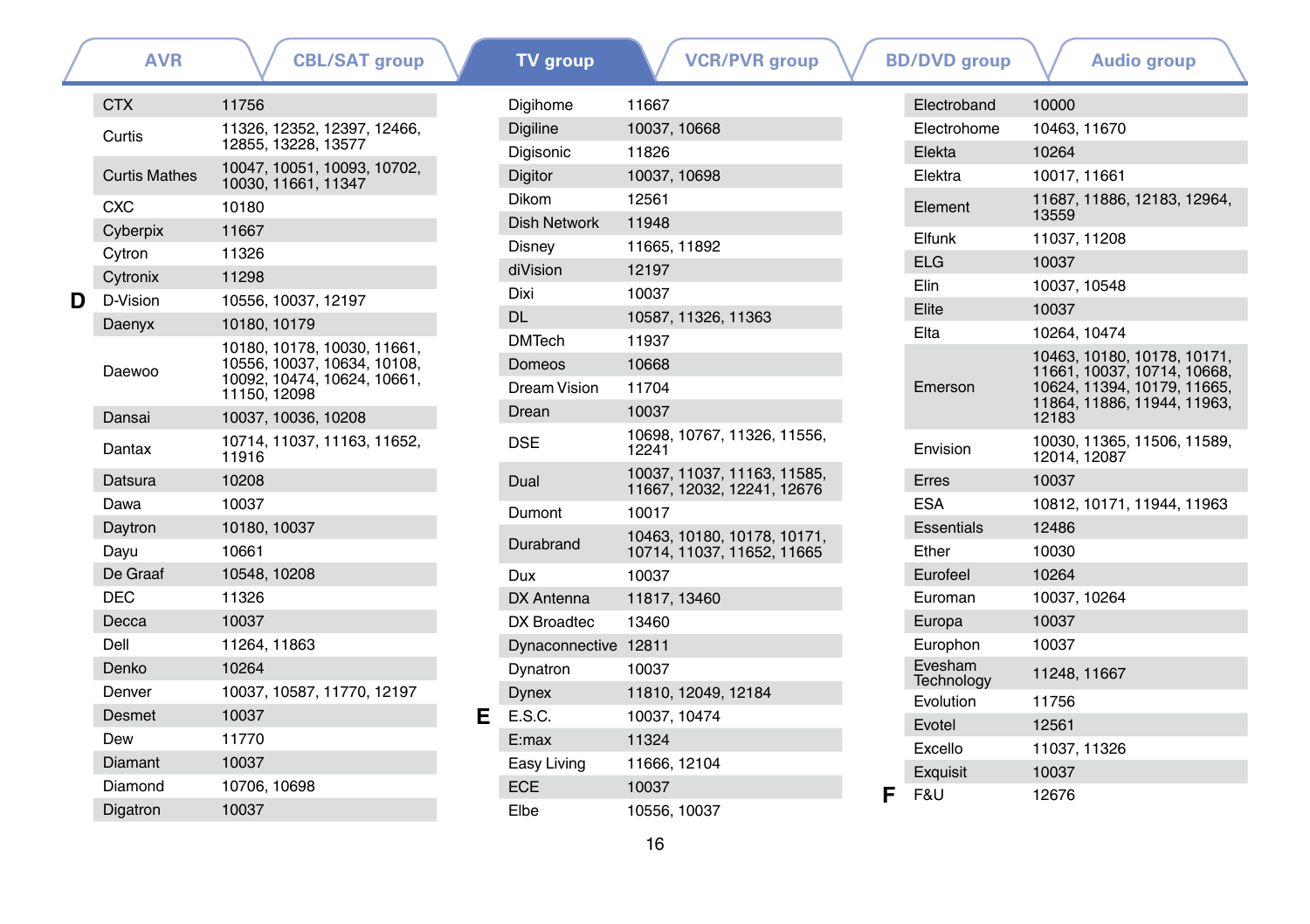**[TV group](#page-13-0)**

**[AVR](#page-0-0)**  $\bigvee$  **[CBL/SAT group](#page-0-1) TV group [VCR/PVR group](#page-27-0)**  $\bigvee$  **[BD/DVD group](#page-34-0)**  $\bigvee$  **[Audio group](#page-41-0)** 

| <b>Fair Mate</b>       | 11326                                                                                              |
|------------------------|----------------------------------------------------------------------------------------------------|
| Feiyan                 | 10264                                                                                              |
| Ferguson               | 10053, 10037, 10625, 10548,<br>10560, 10195, 11037, 10443,<br>11585, 11865, 12053                  |
| Fidelity               | 10171, 10037, 10264, 10474,<br>10512                                                               |
| Finlandia              | 10548, 10208                                                                                       |
| Finlux                 | 10556, 10037, 10714, 10179.<br>10808, 11248, 11556, 11667,<br>12676                                |
| Firstline              | 10556, 10037, 10714, 10668,<br>11037, 10208, 10624, 10808,<br>11363                                |
| Fisher                 | 10047, 10036, 10208                                                                                |
| Flint                  | 10037, 10264                                                                                       |
| Fluid                  | 12964                                                                                              |
| Formenti               | 10037                                                                                              |
| <b>Fortress</b>        | 10093                                                                                              |
| Fraba                  | 10037                                                                                              |
| Freesat                | 11636                                                                                              |
| Friac                  | 10037                                                                                              |
| Frigidaire             | 11826                                                                                              |
| Frontech               | 10264, 10474                                                                                       |
| Fujimaro               | 11498, 11687                                                                                       |
| Fujimaru               | 11687                                                                                              |
| Fujitsu                | 10179                                                                                              |
| <b>Fujitsu Siemens</b> | 10808, 11163, 11248, 11298,<br>11666                                                               |
| Funai                  | 10000, 10180, 10171, 10714,<br>10668, 11037, 10264, 10179,<br>11271, 11394, 11666, 11817,<br>11963 |
| Furi                   | 10264                                                                                              |

|   | Futronic           | 10264                                                                                                    |
|---|--------------------|----------------------------------------------------------------------------------------------------------|
|   | Futuretech         | 10180                                                                                                    |
| G | G-Hanz             | 12449                                                                                                    |
|   | G-HanzS            | 11363                                                                                                    |
|   | Gaba               | 11037                                                                                                    |
|   | Galaxi             | 10037                                                                                                    |
|   | Galaxis            | 10037                                                                                                    |
|   | Gateway            | 11756                                                                                                    |
|   | GE                 | 10047, 10051, 10093, 10180,<br>10765, 10178, 10030, 11447.<br>11454, 10625, 10560, 10092,<br>11347.11547 |
|   | <b>GEC</b>         | 10037                                                                                                    |
|   | Genesis            | 10037                                                                                                    |
|   | Genexxa            | 10037                                                                                                    |
|   | Gericom            | 10808.11298                                                                                              |
|   | <b>GFM</b>         | 10171, 11665, 11864, 11886,<br>11963                                                                     |
|   | Gibralter          | 10017, 10030                                                                                             |
|   | Gibson             | 11826                                                                                                    |
|   | Gilma              | 12449                                                                                                    |
|   | Gintai             | 10474, 11150                                                                                             |
|   | Global Home        | 10767                                                                                                    |
|   | Godrej             | 11585                                                                                                    |
|   | Gold               | 11770                                                                                                    |
|   | <b>Gold Vision</b> | 10661                                                                                                    |
|   | Goldfunk           | 10668                                                                                                    |
|   | GoldStar           | 10178. 10030. 10037. 10714.<br>10474, 11150, 11910                                                       |

|    | Goodmans   | 10556, 10037, 10625, 10714,<br>10560, 10668, 10634, 11037,<br>10264, 10036, 12053, 12393,<br>12676, 11983, 11916, 11687,<br>11667, 11645, 11585, 11523,<br>11163, 10808, 10661, 10624,<br>10179 |
|----|------------|-------------------------------------------------------------------------------------------------------------------------------------------------------------------------------------------------|
|    | Gorenje    | 11585, 12676                                                                                                                                                                                    |
|    | <b>GPX</b> | 10179.13402                                                                                                                                                                                     |
|    | Gradiente  | 10053, 10037, 11804                                                                                                                                                                             |
|    | Graetz     | 10714.11163                                                                                                                                                                                     |
|    | Granada    | 10037, 10548, 10560, 10036,<br>10108, 10208                                                                                                                                                     |
|    | Grandin    | 10556, 10037, 10714, 10668,<br>11037, 10624, 11298, 11652                                                                                                                                       |
|    | Grundia    | 10706, 10556, 10037, 10195,<br>10036, 10587, 10443, 11223,<br>11523, 11645, 11667, 11916,<br>12007, 12053, 12125, 12561                                                                         |
|    | Grunkel    | 11163                                                                                                                                                                                           |
|    | Grunpy     | 10180, 10179                                                                                                                                                                                    |
|    | <b>GVA</b> | 11326, 11363, 12098                                                                                                                                                                             |
| н. | H & B      | 10808                                                                                                                                                                                           |
|    | Haaz       | 10706                                                                                                                                                                                           |
|    | Haier      | 10037, 10698, 10587, 10508,<br>11748, 11749, 11983, 12214,<br>12309, 12449, 13382                                                                                                               |
|    | Haiyan     | 10264                                                                                                                                                                                           |
|    | Halifax    | 10264                                                                                                                                                                                           |
|    | Hallmark   | 10178                                                                                                                                                                                           |
|    | Hankook    | 10180, 10178, 10030                                                                                                                                                                             |
|    | Hannspree  | 11348. 11745. 11826                                                                                                                                                                             |
|    | Hanseatic  | 10556, 10037, 10625, 10714,<br>10634, 10661, 10808                                                                                                                                              |
|    | Hantarex   | 10037, 12197                                                                                                                                                                                    |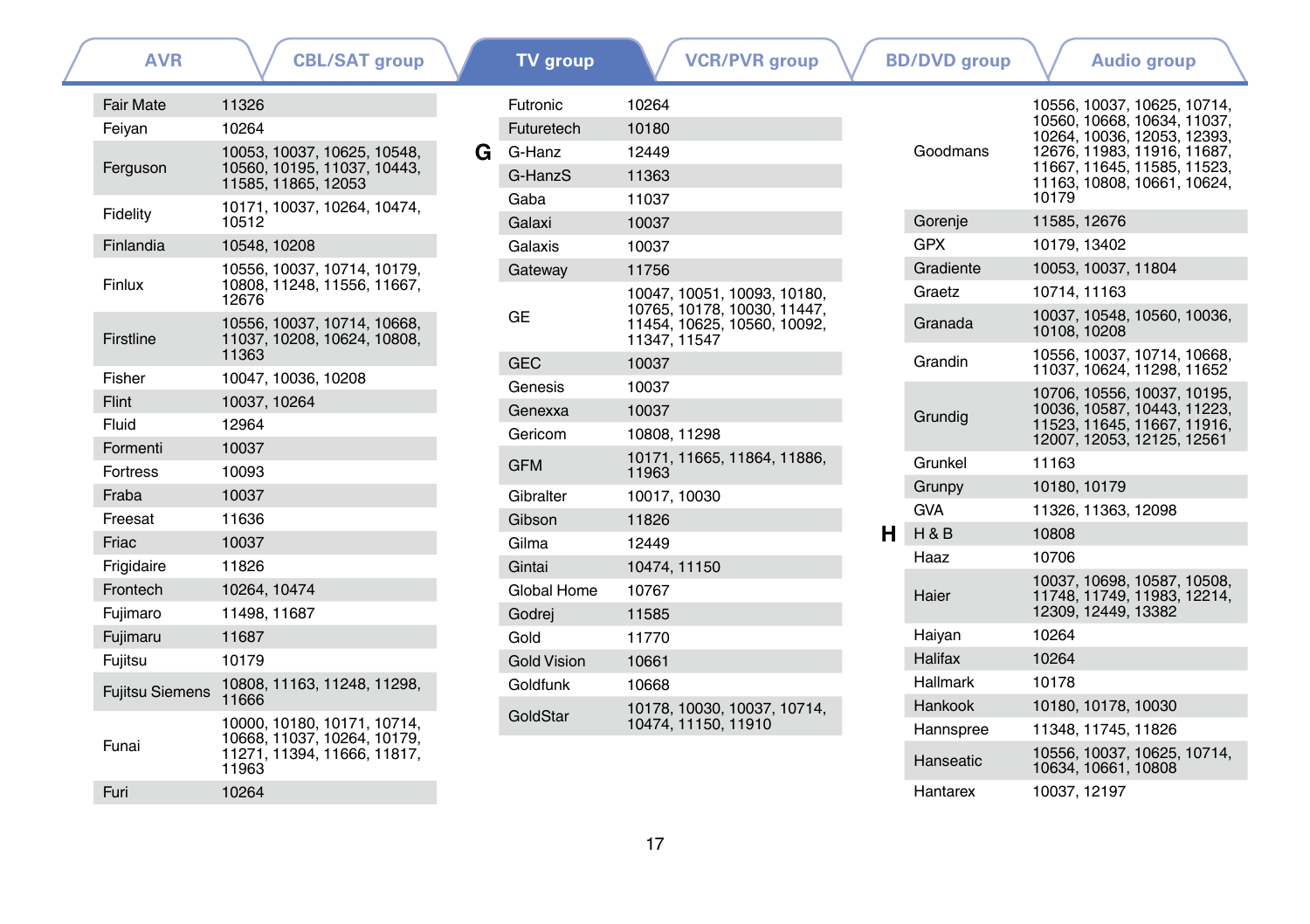| <b>AVR</b>              | <b>CBL/SAT group</b>                                                                      |  | <b>TV</b> group       | <b>VCR/PVR</b> group                                       |   | <b>BD/DVD</b> group | <b>Audio group</b>                                        |
|-------------------------|-------------------------------------------------------------------------------------------|--|-----------------------|------------------------------------------------------------|---|---------------------|-----------------------------------------------------------|
| Hantor                  | 10037                                                                                     |  | Hornyphon             | 10037                                                      |   | Intervision         | 10037, 10264                                              |
| Harley Davidson 10179   |                                                                                           |  | Hua Tun               | 11150                                                      |   | Irradio             | 10037                                                     |
| Harvard                 | 10180                                                                                     |  | Huangshan             | 10264                                                      |   | <b>IRT</b>          | 11661, 10698                                              |
| Harwood                 | 10037                                                                                     |  | Huanyu                | 10264, 11910                                               |   | Isis                | 12676                                                     |
| Hauppauge               | 10037                                                                                     |  | Huaqiang              | 10264                                                      |   | Isukai              | 10037                                                     |
| Havermy                 | 10093                                                                                     |  | Huari                 | 10264                                                      |   | iSymphony           | 13094                                                     |
| <b>HB</b>               | 10714, 11324                                                                              |  | Hugoson               | 11666                                                      |   | <b>ITS</b>          | 10037, 10264                                              |
| <b>HCM</b>              | 10037, 10264                                                                              |  | Huodateji             | 10051                                                      |   | <b>ITT</b>          | 10548, 10179, 10208, 11523,                               |
| Heran                   | 11826                                                                                     |  | Hypson                | 10556, 10037, 10714, 10668,                                |   |                     | 12125, 12676                                              |
| Herosonic               | 11826                                                                                     |  |                       | 11037, 10264                                               |   | <b>ITT Nokia</b>    | 10180, 10548, 10179, 10208                                |
| Highline                | 10037, 10264                                                                              |  | Hyundai               | 10706, 11037, 10698, 10767,<br>11326, 11523, 11556, 11770. |   | <b>ITV</b>          | 10037, 10264                                              |
| Hikona                  | 10474, 11983                                                                              |  |                       | 12676                                                      | J | J:COM               | 12811                                                     |
| Himitsu                 | 10180                                                                                     |  | Iberia                | 10037                                                      |   | <b>JCB</b>          | 10000                                                     |
| Hinari                  | 10037, 10264, 10036, 10179,                                                               |  | <b>ICE</b>            | 10037, 10264                                               |   | <b>JCM</b>          | 12256                                                     |
|                         | 10208, 10443                                                                              |  | <b>iDEAL</b>          | 11556                                                      |   | Jean                | 10156, 10051, 10036, 10092,<br>10179.10474                |
| <b>HiPlus</b><br>Hisawa | 11826<br>10714                                                                            |  | iLo                   | 11286, 11394, 11665, 11684,<br>11990                       |   | Jensen              | 11326                                                     |
|                         | 10156, 10556, 10508, 10208,                                                               |  | Imperial              | 10037                                                      |   | Jiahua              | 10051                                                     |
| Hisense                 | 11156, 11208, 11314, 11363,<br>12098, 12183, 12355, 12419                                 |  | <b>Imperial Crown</b> | 10264, 10661                                               |   | JiaLiCai            | 10264                                                     |
|                         |                                                                                           |  | Indiana               | 10037                                                      |   | Jinfeng             | 10051, 10208                                              |
|                         | 10156, 10150, 10178, 10030,<br>11145, 11256, 10037, 10548,<br>10634, 11037, 10036, 10108, |  | Initial               | 11990                                                      |   | Jinhai              | 11910                                                     |
|                         |                                                                                           |  | Inno Hit              | 11037, 11163, 11585                                        |   | Jingue              | 10264                                                     |
| Hitachi                 | 10508, 11643, 11667, 11854,<br>12170, 12207, 12214, 12676,                                |  | Innova                | 10037                                                      |   | Jinta               | 10264, 11910                                              |
|                         | 13317. 13456. 11585. 11576.<br>11163, 11156, 11150, 10744,                                |  | Innowert              | 11298                                                      |   | Jinxing             | 10156, 10556, 10037, 10698,<br>10264                      |
|                         | 10679, 10578, 10474, 10179,<br>10092                                                      |  | Insignia              | 10463, 10171, 11326, 11423,<br>11564, 11892, 11963, 12049, |   | <b>JMB</b>          | 10556, 10634, 10443, 12676                                |
| Hitachi Fujian          | 10150, 10108                                                                              |  |                       | 12184, 12417                                               |   | Jubilee             | 10556                                                     |
| Hitec                   | 10698                                                                                     |  | Inspira               | 11556                                                      |   | Juhua               | 10264                                                     |
| Höher                   | 10714, 11163, 11556                                                                       |  | Integ                 | 10017                                                      |   |                     | 10093. 10463. 10053. 10036.                               |
| Hongmei                 | 10093, 10264, 11910                                                                       |  | Interbuy              | 10037, 10264                                               |   | <b>JVC</b>          | 10650, 10653, 10508, 11253,<br>11428, 11601, 11774, 12271 |
| Hongyan                 | 10264                                                                                     |  | Interfunk             | 10037, 10512                                               |   | Kaige               | 10264                                                     |
|                         |                                                                                           |  | Internal              | 10556, 10624                                               |   |                     |                                                           |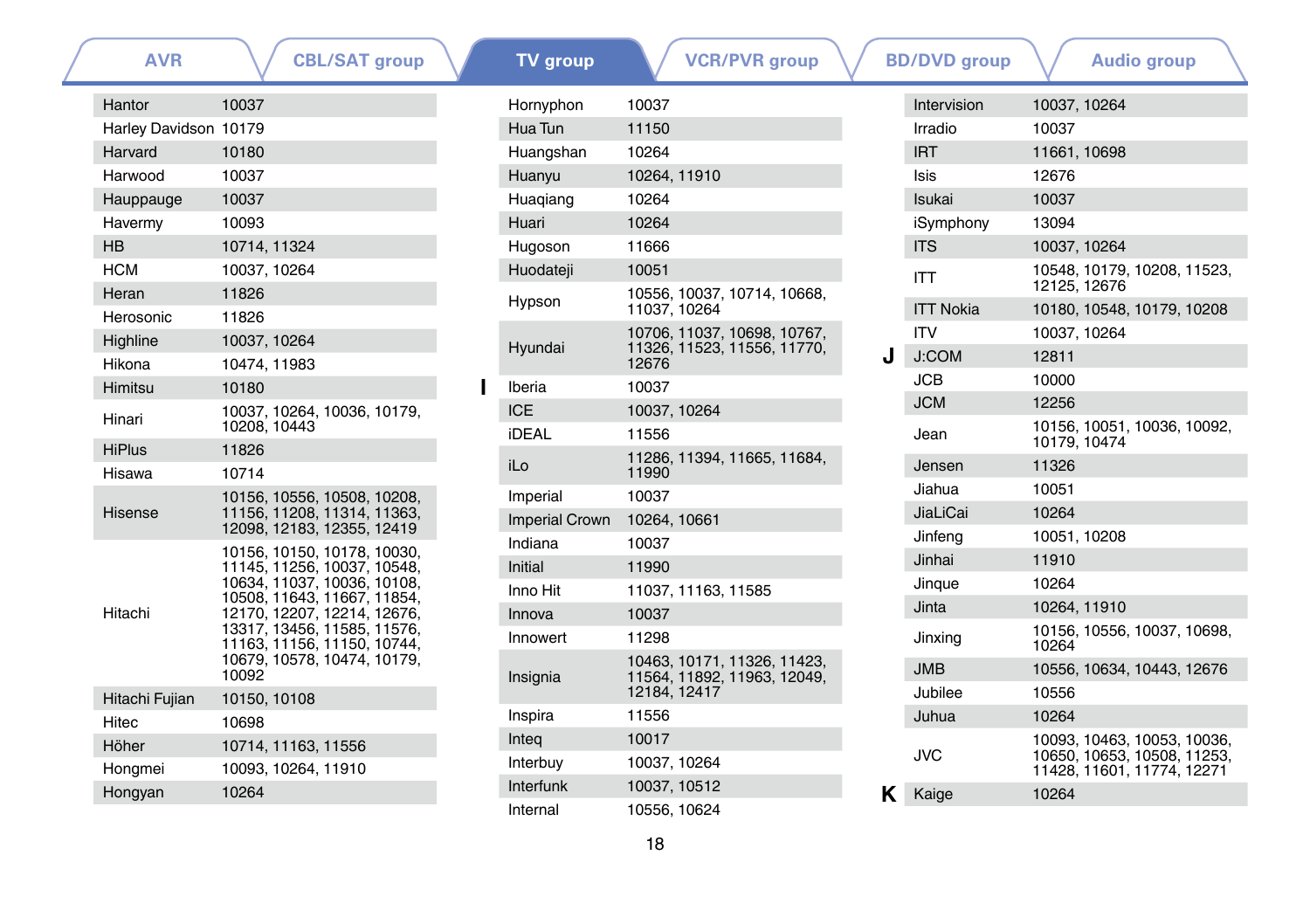| <b>AVR</b> | <b>CBL/SAT group</b>                                                              |
|------------|-----------------------------------------------------------------------------------|
| Kaisui     | 10037                                                                             |
| Kangchong  | 11910                                                                             |
| Kangli     | 10264, 10661                                                                      |
| Kangyi     | 10264                                                                             |
| Karcher    | 10714, 10264, 11324, 11556,<br>12125                                              |
| Kathrein   | 10556                                                                             |
| KDS        | 11498, 11687                                                                      |
| <b>KEC</b> | 10180                                                                             |
| Ken Brown  | 10463                                                                             |
| Kendo      | 10037, 11037, 11585, 12676                                                        |
| Kenia      | 10030                                                                             |
| Kennex     | 11037                                                                             |
| Kenwood    | 10030                                                                             |
| Keymat     | 11326                                                                             |
| Khind      | 10706, 10661                                                                      |
| Kioto      | 10706, 10556                                                                      |
| Kiton      | 10037, 10668                                                                      |
| <b>KLH</b> | 10765, 10767                                                                      |
| KI I       | 10037                                                                             |
| Kneissel   | 10556, 10037                                                                      |
| Kolin      | 10180, 10150, 10053, 10037,<br>10036, 10108, 10474, 11150,<br>11240, 11331, 11610 |
| Kolster    | 10037                                                                             |
| Kongque    | 10264                                                                             |
| König      | 10037                                                                             |
| Konka      | 10037, 10714, 10587, 10725,<br>13419                                              |
| Korpel     | 10037                                                                             |
| Kosmos     | 10037                                                                             |
| <b>KTV</b> | 10180, 10030                                                                      |

|   | <b>TV</b> group                | <b>VCR/PVR</b> group                                       |  |        | <b>BD/DVD</b> group |              | <b>Audio group</b>                                                            |
|---|--------------------------------|------------------------------------------------------------|--|--------|---------------------|--------------|-------------------------------------------------------------------------------|
|   | Kuaile<br>Kunlun               | 10264<br>10051, 10264, 10208, 10661                        |  |        | Luxor               | 11163.12676  | 10548, 11037, 10179, 10                                                       |
|   | Küppersbusch                   | 12676                                                      |  |        | LXI                 |              | 10047, 10156, 10178                                                           |
| L | <b>L&amp;S Electronic</b>      | 10714.10808                                                |  | м      | Madison             | 10037        |                                                                               |
|   | Lavic                          | 11363                                                      |  |        | <b>MAG</b>          | 11498.11687  |                                                                               |
|   | Lavis                          | 11037                                                      |  |        |                     |              | 10051, 10030, 10171, 11                                                       |
|   | Lecson                         | 10037                                                      |  |        | Magnavox            |              | 10706, 10036, 10179, 11<br>11455, 11506, 11866, 11<br>11944, 11963, 11990, 12 |
|   | Lenco                          | 10037, 11037, 10587, 10474.<br>11983                       |  |        | Magnum              |              | 10037, 10714, 11556                                                           |
|   | Leyco                          | 10037, 10264                                               |  |        |                     | 10264        |                                                                               |
|   |                                | 10017, 11265, 10178, 10030,                                |  |        | Manesth             | 10037, 10264 |                                                                               |
|   | LG                             | 11447, 10556, 10037, 10714,<br>10698, 10108, 12731, 12424, |  |        | Manhattan           |              | 10037, 10668, 11037                                                           |
|   |                                | 12362, 12358, 12182, 11840,                                |  |        | Marantz             |              | 10030, 11454, 10556, 10                                                       |
|   |                                | 11663, 11423, 10856, 10474                                 |  |        | <b>Mark</b>         |              | 10037, 10714                                                                  |
|   | Liesenkötter                   | 10037                                                      |  |        | Marks &             | 11770        |                                                                               |
|   | Lifetec                        | 10037, 10714, 10668, 11037                                 |  |        | Spencer<br>Mascom   | 11556        |                                                                               |
|   | Linetech                       | 12676                                                      |  |        | Mastro              |              | 10053, 10706, 10698, 11                                                       |
|   | Linsar<br>Local India          | 11585, 11667, 12676                                        |  | Masuda | 10037, 10264        |              |                                                                               |
|   | <b>Brand</b>                   | 10264, 10208, 11413                                        |  |        |                     |              | 10556, 10037, 10714, 10                                                       |
|   | Local Malaysia<br><b>Brand</b> | 10698                                                      |  |        | Matsui              |              | 11037, 10036, 10208, 10<br>10744, 11666, 11667, 11                            |
|   | Lodos                          | 11037                                                      |  |        |                     |              | 12007. 12486. 12676                                                           |
|   | Loewe                          | 10037, 10512, 10633, 11884                                 |  |        | Matsushita          |              | 10250, 10051, 10650                                                           |
|   | Logik                          | 11037, 10698, 11687, 11865,<br>12241, 12486                |  |        | Matsuviama          | 10587        |                                                                               |
|   | Logix                          | 10668                                                      |  |        | Maxdorf             | 11276        |                                                                               |
|   | Longjiang                      | 10264                                                      |  |        | Maxent              | 10762        |                                                                               |
|   | Luma                           | 11037                                                      |  |        | <b>Maxess</b>       | 12493        |                                                                               |
|   | Lumatron                       | 10037, 10668, 10264, 11937                                 |  |        | Maxim               | 11556        |                                                                               |
|   | Lumenio                        | 10037                                                      |  |        | <b>Meck</b>         | 10698        |                                                                               |
|   | Lux May                        | 10037                                                      |  |        | Mediator            | 10556, 10037 |                                                                               |
|   |                                |                                                            |  |        |                     |              |                                                                               |

|   | Luxor              | 10548, 11037, 10179, 10208,<br>11163.12676                                                                              |
|---|--------------------|-------------------------------------------------------------------------------------------------------------------------|
|   | LXI                | 10047, 10156, 10178                                                                                                     |
| м | Madison            | 10037                                                                                                                   |
|   | MAG                | 11498.11687                                                                                                             |
|   | Magnavox           | 10051, 10030, 10171, 11454,<br>10706, 10036, 10179, 11365,<br>11455, 11506, 11866, 11867,<br>11944, 11963, 11990, 12372 |
|   | Magnum             | 10037, 10714, 11556                                                                                                     |
|   | Mandor             | 10264                                                                                                                   |
|   | Manesth            | 10037, 10264                                                                                                            |
|   | Manhattan          | 10037, 10668, 11037                                                                                                     |
|   | Marantz            | 10030, 11454, 10556, 10037                                                                                              |
|   | Mark               | 10037.10714                                                                                                             |
|   | Marks &<br>Spencer | 11770                                                                                                                   |
|   | Mascom             | 11556                                                                                                                   |
|   | Mastro             | 10053, 10706, 10698, 11556                                                                                              |
|   | Masuda             | 10037, 10264                                                                                                            |
|   | Matsui             | 10556, 10037, 10714, 10195,<br>11037, 10036, 10208, 10443,<br>10744, 11666, 11667, 11916,<br>12007, 12486, 12676        |
|   | Matsushita         | 10250, 10051, 10650                                                                                                     |
|   | Matsuviama         | 10587                                                                                                                   |
|   | Maxdorf            | 11276                                                                                                                   |
|   | Maxent             | 10762                                                                                                                   |
|   | <b>Maxess</b>      | 12493                                                                                                                   |
|   | Maxim              | 11556                                                                                                                   |
|   | <b>Meck</b>        | 10698                                                                                                                   |
|   | Mediator           | 10556, 10037                                                                                                            |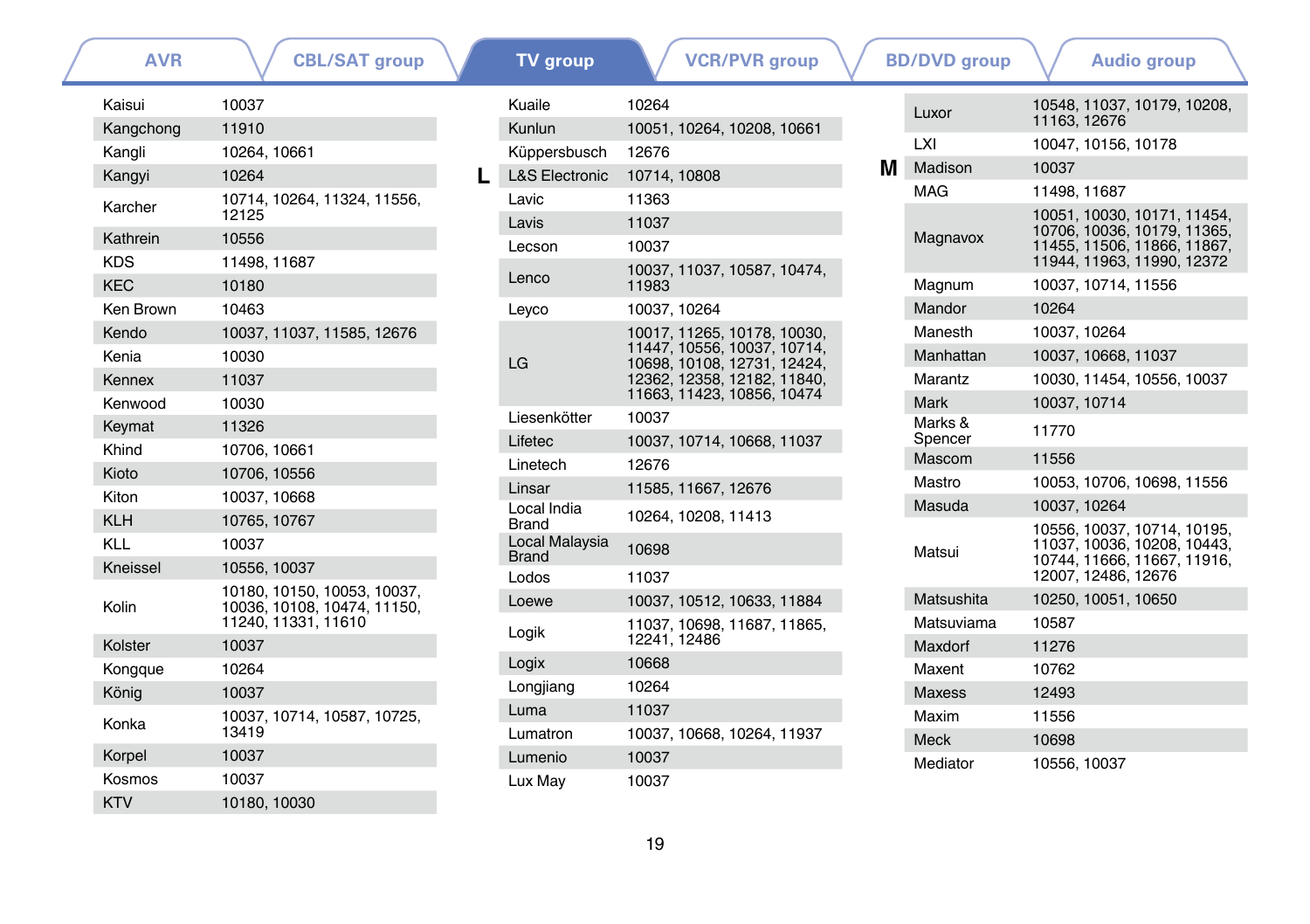| <b>AVR</b>           | <b>CBL/SAT group</b>                                                                                      |   | <b>TV</b> group          | <b>VCR/PVR</b> group                                                                                                     | <b>BD/DVD</b> group          | <b>Audio group</b>                                      |
|----------------------|-----------------------------------------------------------------------------------------------------------|---|--------------------------|--------------------------------------------------------------------------------------------------------------------------|------------------------------|---------------------------------------------------------|
| Medion               | 10556, 10037, 10714, 10668,<br>11037, 10698, 10512, 10808,<br>11163, 11248, 11556, 11585,<br>11667, 12676 |   | Mitsubishi               | 10250, 10093, 10180, 10150,<br>11250, 10178, 10030, 10556,<br>10037, 11037, 10036, 10108,<br>13542, 13514, 13500, 13330, | <b>NEO</b><br>Neoka<br>Nesco | 11324<br>11826<br>10179                                 |
| Megatron             | 10178                                                                                                     |   |                          | 12313, 11797, 11150, 10512,<br>10474, 10179                                                                              | <b>Netsat</b>                | 10037                                                   |
| <b>MEI</b>           | 11037                                                                                                     |   | Mivar                    | 10609                                                                                                                    | NetTV                        | 10762                                                   |
| Meile                | 10264.11910                                                                                               |   | Moree                    | 10037                                                                                                                    | <b>Neufunk</b>               | 10556, 10037, 10714                                     |
| Melectronic          | 10037, 10714, 10634, 10195,<br>10512, 10661, 11652                                                        |   | Morgan's                 | 10037                                                                                                                    | New Sonic                    | 11826                                                   |
|                      | 10250, 10463, 10150, 10178,                                                                               |   | Moserbaer                | 11585, 12449                                                                                                             | New Tech                     | 10556, 10037                                            |
| Memorex              | 11037, 10179, 11665, 11670,                                                                               |   | Motorola                 | 10093                                                                                                                    | Newave                       | 10093, 10178, 10092, 11150                              |
|                      | 11892                                                                                                     |   | <b>MTC</b>               | 10030, 10512                                                                                                             | <b>Nexus</b><br>Electronics  | 12183                                                   |
| Memory               | 11983                                                                                                     |   | <b>MTlogic</b>           | 10714, 12104                                                                                                             | Nikai                        | 11163                                                   |
| Mercury              | 10037                                                                                                     |   | Mudan                    | 10051, 10264, 10208                                                                                                      | Nikkai                       | 10037, 10264, 10036                                     |
| Mermaid              | 10037                                                                                                     |   | Multitec                 | 10037, 10668, 11037, 11556                                                                                               | Nikkei                       | 10714                                                   |
| Metronic             | 10625                                                                                                     |   | Multitech                | 10180, 10037, 10264                                                                                                      | <b>Nikko</b>                 | 10178, 10030, 10092                                     |
| Metz                 | 10668, 10195, 11037, 10587,<br>11163                                                                      |   | Murphy                   | 10474                                                                                                                    | Nikon                        | 11910                                                   |
| <b>MGA</b>           | 10150, 10178, 10030                                                                                       |   | Mx Onda                  | 11498, 11687, 11983                                                                                                      | Nimbro                       | 12104                                                   |
| Micromaxx            | 10037, 10714, 10668, 11037,<br>10808, 11324                                                               |   | Myrica                   | 11666                                                                                                                    | <b>Noblex</b>                | 10264                                                   |
|                      | 10808                                                                                                     |   | Myryad                   | 10556                                                                                                                    | Nokia                        | 10180, 10548, 10179, 10208                              |
| Microstar<br>Midland | 10047, 10017, 10051                                                                                       | N | <b>NAD</b>               | 10156. 10178. 10037. 11156                                                                                               | Norcent                      | 11365.11589.11745                                       |
| Mikomi               | 10744, 11585, 11667                                                                                       |   | Naiko<br>Nakimura        | 10037<br>10037                                                                                                           | Nordmende                    | 10037.10714.10560.10195.<br>11163, 11413, 11585, 11667, |
| Minato               | 10037                                                                                                     |   | Nanbao                   | 10264, 11910                                                                                                             |                              | 12007                                                   |
| Minerva              | 10195, 10108, 11248                                                                                       |   | Nansheng                 | 10264                                                                                                                    | Normerel                     | 10037                                                   |
| Ministry Of          |                                                                                                           |   | National                 | 10051, 10508, 10208                                                                                                      | <b>Nortek</b>                | 10668                                                   |
| Sound                | 11667                                                                                                     |   |                          |                                                                                                                          | Norwood Micro 11286          |                                                         |
| Minoka               | 10037                                                                                                     |   | Naxa                     | 12104.13382                                                                                                              | Novatronic                   | 10037                                                   |
| <b>Mintek</b>        | 11990                                                                                                     |   |                          | 10156, 10051, 10053, 10178,<br>10030, 10264, 10036, 10653,                                                               | Novex                        | 11523                                                   |
| Mirai                | 11666                                                                                                     |   | <b>NEC</b>               | 10508, 10474, 10661, 11150,                                                                                              | <b>Novita</b>                | 11585                                                   |
| Miray                | 13309, 13321                                                                                              |   |                          | 11704, 11797, 12461                                                                                                      | <b>NTC</b>                   | 10092                                                   |
| Mitsai               | 11556                                                                                                     |   | Neckermann<br><b>NEI</b> | 10556, 10037                                                                                                             | O.K.Line                     | 11037, 11324                                            |
|                      |                                                                                                           |   |                          | 10037.11037                                                                                                              | Oceanic                      | 10548, 10208                                            |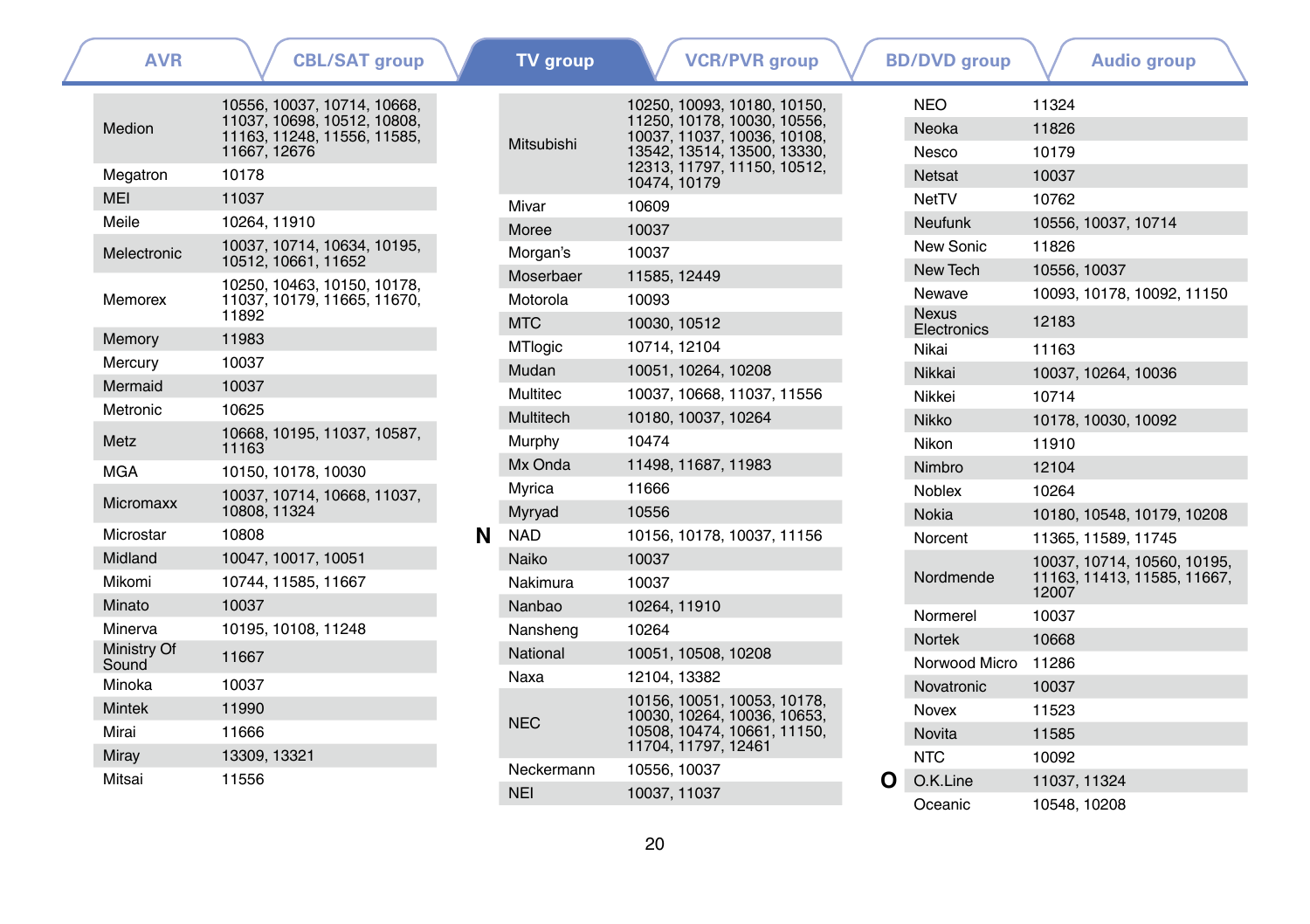| <b>AVR</b>          | <b>CBL/SAT group</b>                                                                               |   | <b>TV</b> group     | <b>VCR/PVR group</b>                                                                               |
|---------------------|----------------------------------------------------------------------------------------------------|---|---------------------|----------------------------------------------------------------------------------------------------|
| Odeon<br>Odys       | 10264<br>12513                                                                                     | P | Pacific             | 10556, 10714, 11037, 10443,<br>11324, 11916                                                        |
| Okano               | 10037, 10264                                                                                       |   | <b>Packard Bell</b> | 10092, 11314                                                                                       |
| OKI                 | 11585, 11667, 12125, 12676                                                                         |   | Palladium           | 10556, 10037, 10714                                                                                |
| Ölevia              | 11240, 11331, 11610                                                                                |   | Palsonic            | 10037, 10698, 10264, 10725,                                                                        |
| Omega               | 10264                                                                                              |   |                     | 11326, 12461                                                                                       |
| Omni                | 10698                                                                                              |   | Panama              | 10037.10264                                                                                        |
| Onei                | 11667                                                                                              |   |                     | 10250, 10051, 10037, 10548,<br>10650, 10108, 10508, 12170,                                         |
| Onida               | 10053, 10653, 11253, 12414                                                                         |   | Panasonic           | 11946, 11941, 11650, 11636,                                                                        |
| Onimax              | 10714                                                                                              |   |                     | 11480, 11291, 11271, 11168,<br>10208                                                               |
| Onix                | 10698                                                                                              |   | Panavision          | 10037                                                                                              |
| Onn                 | 11667, 11770, 12125                                                                                |   |                     | 10051, 10706, 10698, 10264,                                                                        |
| Onwa                | 10180                                                                                              |   | Panda               | 10508, 10208, 11910                                                                                |
| Onyx                | 11770                                                                                              |   | <b>PARK</b>         | 12104                                                                                              |
| Opera               | 10037, 10714, 11770                                                                                |   | Penney              | 10047, 10156, 10051, 10178,<br>10030, 11347                                                        |
| Optimus             | 10250, 10650                                                                                       |   | Perdio              | 10037                                                                                              |
| Optoma              | 11348                                                                                              |   | Perfekt             | 10037                                                                                              |
| Optonica            | 10093                                                                                              |   | <b>Petters</b>      | 10037, 11523                                                                                       |
| Orbit               | 10037                                                                                              |   |                     | 10463, 10180, 10178, 10030,                                                                        |
| Orion               | 10463, 10556, 10037, 10714,<br>11037, 10264, 10179, 10443,<br>10474, 11916, 12007, 12032,<br>12108 |   | Philco              | 10171, 11661, 10037, 13426,<br>13022, 12414, 11963, 11665,<br>11394, 11271, 10474, 10179,<br>10092 |
| Orline              | 10037                                                                                              |   |                     | 10017, 10000, 10051, 10178,                                                                        |
| Ormond              | 10668, 11037                                                                                       |   |                     | 10030, 10171, 11454, 10556,<br>10037, 10108, 11756, 11866,                                         |
| Osaki               | 10556, 10037, 10264, 10474                                                                         |   | Philips             | 11867, 11887, 12227, 12372,                                                                        |
| Osio                | 10037                                                                                              |   |                     | 12374, 12800, 11744, 11506,<br>11455, 11394, 10810, 10639,                                         |
| Osume               | 10037, 10036, 10474                                                                                |   |                     | 10512, 10474, 10092                                                                                |
| Otic                | 11326, 11498, 11687, 11983                                                                         |   | Phocus              | 10714, 11652                                                                                       |
| <b>Otto Versand</b> | 10093, 10556, 10037, 10195,                                                                        |   | Phoenix             | 10037                                                                                              |
|                     | 10036, 10512                                                                                       |   | Phonola             | 10556, 10037                                                                                       |
|                     |                                                                                                    |   | Pilot               | 10030.10706                                                                                        |

| <b>VCR/PVR group</b>                                     | <b>BD/DVD</b> group   |              | <b>Audio group</b>                                                                        |  |
|----------------------------------------------------------|-----------------------|--------------|-------------------------------------------------------------------------------------------|--|
| 0714, 11037, 10443,<br>1916                              | Pioneer               |              | 10037, 10698, 10512, 10679,<br>11260, 11457, 11636                                        |  |
| 1314                                                     | Pionier               | 11556        |                                                                                           |  |
| 0037, 10714                                              | Pixela                | 13496        |                                                                                           |  |
| 0698, 10264, 10725,                                      | Planar                | 11589        |                                                                                           |  |
| 2461                                                     | Plantron              | 10037, 10264 |                                                                                           |  |
| 0264                                                     | Playsonic             |              | 10037, 10714, 11652                                                                       |  |
| 0051, 10037, 10548,<br>0108, 10508, 12170,               | Plustron              | 11770        |                                                                                           |  |
| 1941, 11650, 11636,<br>1291, 11271, 11168,               | Polaroid              |              | 10765, 11276, 11286, 11314,<br>11326, 11498, 11523, 11645,<br>11687. 11826. 12121. 12125  |  |
|                                                          | Polyvision            | 10889        |                                                                                           |  |
| 0706, 10698, 10264,                                      | Portland              |              | 11661, 10092, 10624                                                                       |  |
| 0208.11910                                               | <b>Power Acoustik</b> | 11865        |                                                                                           |  |
|                                                          | Powerpoint            |              | 10037, 10698, 11770                                                                       |  |
| 0156, 10051, 10178,<br>1347                              | Premier               | 10264        |                                                                                           |  |
|                                                          | Prima                 |              | 10264, 10474, 11749                                                                       |  |
|                                                          | <b>Princess</b>       | 11326        |                                                                                           |  |
| 1523                                                     | Prinston              | 11037        |                                                                                           |  |
| 0180, 10178, 10030,                                      | Prism                 | 10051        |                                                                                           |  |
| 1661, 10037, 13426,<br>2414, 11963, 11665,               | Pro Vision            | 12197        | 10556, 10037, 10714, 11324,                                                               |  |
| 1271, 10474, 10179,                                      | Prodia                | 13496        |                                                                                           |  |
| 0000, 10051, 10178,                                      | Profilo               | 11556        |                                                                                           |  |
| 0171, 11454, 10556,                                      | Profitronic           | 10037        |                                                                                           |  |
| 0108, 11756, 11866,<br>1887, 12227, 12372,               | Proline               |              | 10037, 10625, 10634, 11037                                                                |  |
| 2800, 11744, 11506,<br>1394, 10810, 10639,<br>0474.10092 | Proscan               |              | 10047, 10030, 11447, 11347,<br>12147, 12183, 12256, 13577                                 |  |
| 1652                                                     | Prosco                | 10156        |                                                                                           |  |
|                                                          | Prosonic              |              | 10037, 10714, 10668, 11163,<br>11314, 11324, 11523, 11585,<br>11667. 11770. 11865. 12125. |  |
| 0037<br>070 <sub>6</sub>                                 |                       | 12197, 12676 |                                                                                           |  |
|                                                          |                       |              |                                                                                           |  |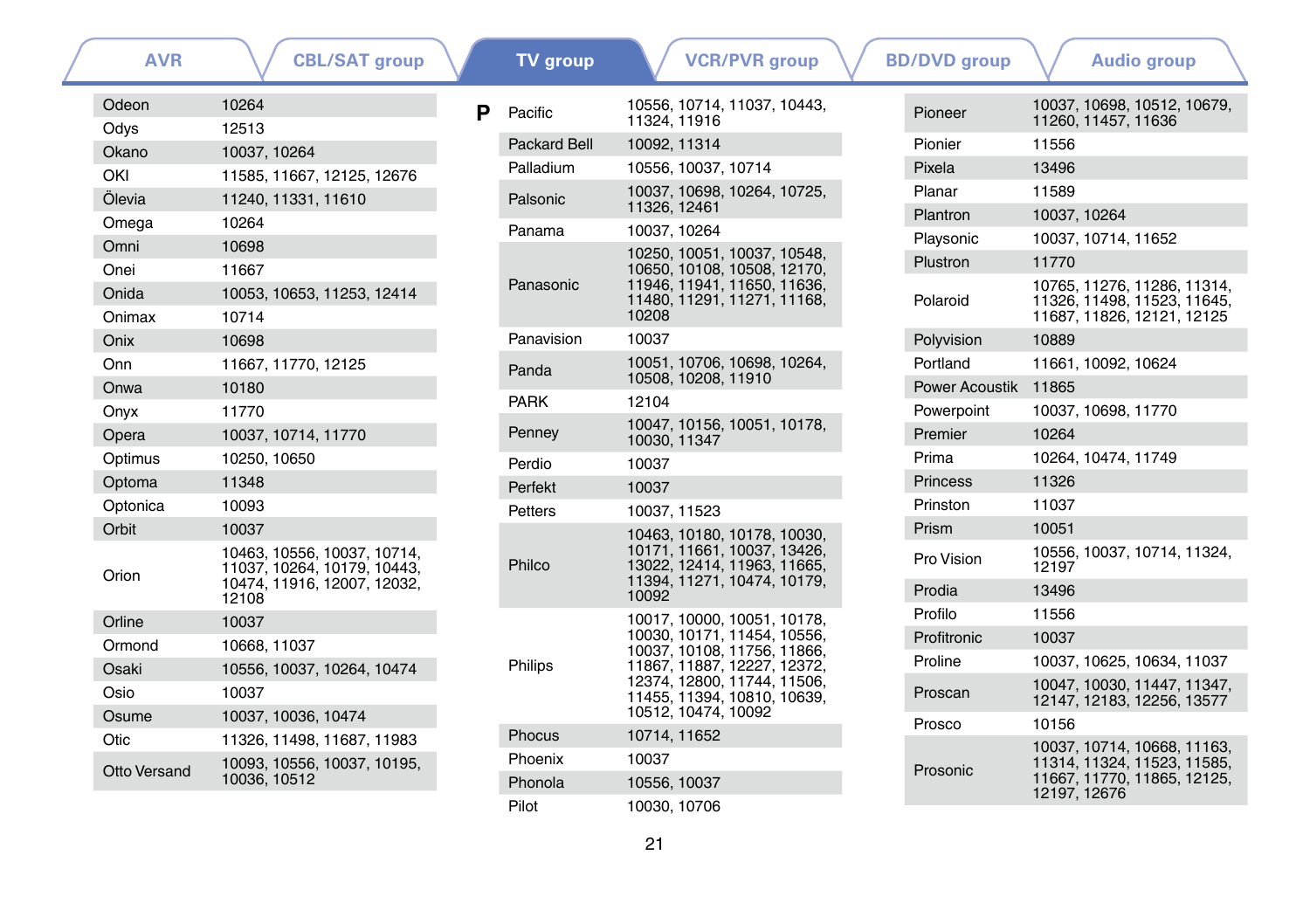|    | <b>AVR</b>       | <b>CBL/SAT group</b>                                                                      |   | <b>TV</b> group | <b>VCR/PVR</b> group                                       | <b>BD/DVD</b> group   |
|----|------------------|-------------------------------------------------------------------------------------------|---|-----------------|------------------------------------------------------------|-----------------------|
|    | Protech          | 10037, 10668, 11037, 10264                                                                |   | Relisys         | 11585, 11645                                               |                       |
|    | Proton           | 10178, 10030, 10474                                                                       |   | Relon           | 11826                                                      | Sansui                |
|    | Proview          | 11498, 11687                                                                              |   | Remotec         | 10250, 10093, 10171, 10037                                 |                       |
|    | Pulsar           | 10017                                                                                     |   | Reoc            | 10714, 12197                                               |                       |
|    | Pye              | 10556, 10037                                                                              |   | Revox           | 10037, 10808                                               | Sanyo                 |
| Q  | Qingdao          | 10051, 10264, 10208                                                                       |   | Rex             | 10264                                                      |                       |
|    | Quadro           | 11326                                                                                     |   | <b>RFT</b>      | 10037, 10264                                               |                       |
|    | Quasar           | 10250, 10051, 10650, 10474,<br>11291                                                      |   | Roadstar        | 10037, 10714, 10668, 11037,<br>10264, 11916                | Sanyuan<br><b>SBR</b> |
|    | Quelle           | 10037, 10668, 10195, 11037,                                                               |   | Rolsen          | 12098                                                      | Sceptre               |
|    |                  | 10512                                                                                     |   | Rover           | 10036                                                      | Schaub Lorenz         |
| R. | Questa<br>R-Line | 10036<br>10037                                                                            |   | Rowa            | 10037, 10698, 10264, 10587,<br>10898, 12042                | Schneider             |
|    | Radiola          | 10556, 10037                                                                              |   | Runco           | 10017, 10030                                               |                       |
|    | Radiomarelli     | 10037                                                                                     | S | Saba            | 10250, 10625, 10548, 10714,                                | Schöntech             |
|    | RadioShack       | 10047, 10180, 10178, 10030,                                                               |   |                 | 10560                                                      | Scotch                |
|    |                  | 10037                                                                                     |   | Sagem           | 10618                                                      | Scott                 |
|    | Radiotone        | 10037, 10668, 11037, 10264                                                                |   | Saisho          | 10264                                                      | Sears                 |
|    | Rank Arena       | 10036                                                                                     |   | Saivod          | 10037, 10668, 11037, 11163,<br>11556                       | Seaway                |
|    |                  | 10047, 10000, 10051, 10093,<br>10178, 10030, 11661, 11447,                                |   | Sakura          | 11326                                                      | Seelver               |
|    | <b>RCA</b>       | 11454, 10625, 10560, 10618,<br>12746, 12434, 12247, 12932,<br>12187, 13577, 11953, 11948, |   | Salora          | 10548, 10208, 11556, 12125,<br>12197                       | <b>SEG</b>            |
|    |                  | 11781, 11547, 11347, 10679,<br>10624, 10092, 10090                                        |   |                 | 10093, 10178, 10030, 10171,                                | <b>SEI</b>            |
|    | Realistic        | 10180, 10178, 10030                                                                       |   | Sampo           | 10036, 10650, 10092, 10474,<br>10762, 10898, 13419         | Sei-Sinudyne          |
|    | Recco            | 10706                                                                                     |   |                 | 10156, 10093, 10812, 10702,                                | Seiki                 |
|    | Recor            | 10037                                                                                     |   |                 | 10178, 10030, 10556, 10037,<br>10264, 10587, 10618, 10650, | Semivox               |
|    | Rectiligne       | 10037                                                                                     |   | Samsung         | 10179, 10208, 10474, 10092,                                | Semp                  |
|    | Red              | 12032                                                                                     |   |                 | 10090, 11150, 11619, 11632,<br>12042, 12051                | Semp Toshiba          |
|    | <b>Red Star</b>  | 10037                                                                                     |   | Sanjian         | 10264                                                      | Sencor                |
|    | Rediffusion      | 10548, 10036                                                                              |   | Sanken          | 12042                                                      | Sens                  |
|    | Reflex           | 10037, 10668, 11037                                                                       |   | Sansei          | 10092                                                      | Serie Dorada          |
|    |                  |                                                                                           |   |                 |                                                            |                       |

| Sansui        | 10463, 10171, 10706, 10037,<br>10714, 10898, 11243, 11248,<br>11413, 11556, 11670, 11892,<br>13564                                              |
|---------------|-------------------------------------------------------------------------------------------------------------------------------------------------|
| Sanyo         | 10156, 10180, 11037, 10264,<br>10036, 10508, 13348, 12676,<br>12461, 11667, 11585, 11498,<br>11365, 11276, 11208, 11150,<br>11142, 10474, 10208 |
| Sanyuan       | 10093                                                                                                                                           |
| <b>SBR</b>    | 10556, 10037                                                                                                                                    |
| Sceptre       | 11360, 11599, 12337, 12506                                                                                                                      |
| Schaub Lorenz | 10548, 10714, 11324, 11363,<br>11667, 12125, 12241, 12676                                                                                       |
| Schneider     | 10556, 10037, 10714, 10668,<br>11037, 12676                                                                                                     |
| Schöntech     | 11037                                                                                                                                           |
| Scotch        | 10178                                                                                                                                           |
| Scott         | 10180, 10178, 10179, 11983                                                                                                                      |
| Sears         | 10047, 10156, 10178, 10171,<br>10179                                                                                                            |
| Seaway        | 10634                                                                                                                                           |
| Seelver       | 11037                                                                                                                                           |
| <b>SEG</b>    | 10037, 10668, 11037, 10264,<br>10036, 10624, 11163, 11523,<br>12125                                                                             |
| SEI           | 10037                                                                                                                                           |
| Sei-Sinudyne  | 10037                                                                                                                                           |
| Seiki         | 10178, 12964, 13559                                                                                                                             |
| Semivox       | 10463, 10180                                                                                                                                    |
| Semp          | 10156, 11743                                                                                                                                    |
| Semp Toshiba  | 10156, 11743                                                                                                                                    |
| Sencor        | 10714                                                                                                                                           |
| Sens          | 11865                                                                                                                                           |
| Serie Dorada  | 10156, 10180, 10178, 10030                                                                                                                      |
|               |                                                                                                                                                 |

**[Audio group](#page-41-0)**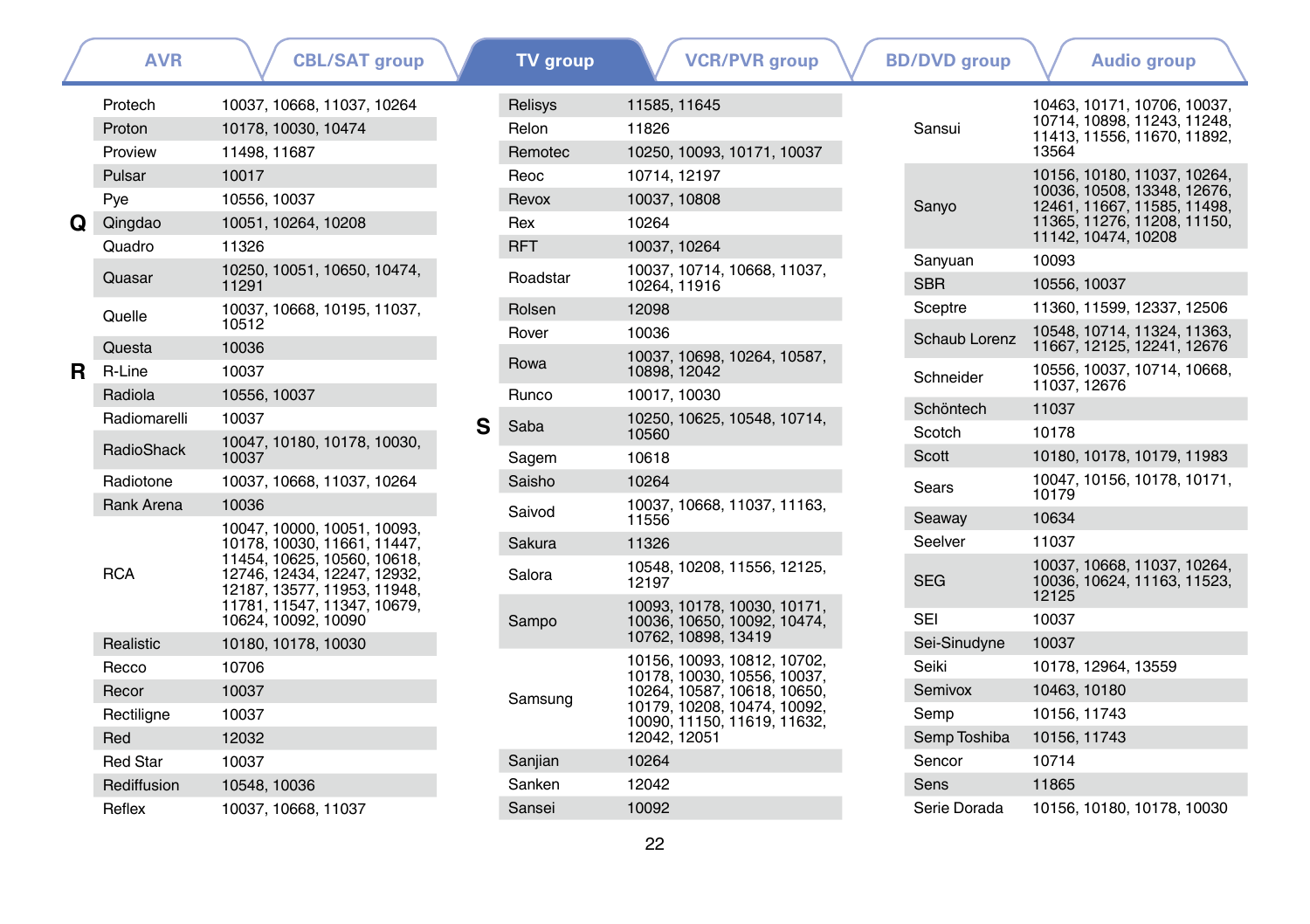| <b>AVR</b>                    | <b>CBL/SAT group</b>                                       | <b>TV</b> group    | <b>VCR/PVR</b> group                                       | <b>BD/DVD</b> group | <b>Audio group</b>                                         |
|-------------------------------|------------------------------------------------------------|--------------------|------------------------------------------------------------|---------------------|------------------------------------------------------------|
| Serino                        | 10093                                                      | Soemtron           | 11298                                                      | Sunview             | 13265                                                      |
| Shancha                       | 10264                                                      | Solavox            | 10037, 10548                                               | Sunwood             | 10037                                                      |
| Shanghai                      | 10264, 10208, 11910                                        | Soniko             | 10037                                                      | Superscan           | 10093, 10864, 11944                                        |
|                               | 10093, 10053, 10030, 10036,                                | Sonig              | 12493                                                      | Supersonic          | 10208, 12104                                               |
| Sharp                         | 10650, 11193, 13101, 12810,<br>12676, 12360, 12214, 11659, | Sonitron           | 10208                                                      | <b>SuperTech</b>    | 10556, 10037                                               |
|                               | 11423, 11393, 10818, 10474                                 | Sonneclair         | 10037                                                      | Supra               | 10178                                                      |
| Shen Ying                     | 10092, 10179, 10474                                        | Sonoko             | 10037.10264                                                | Supreme             | 10000                                                      |
| Shencai                       | 10264                                                      | Sonolor            | 10548, 10208                                               | Susumu              | 10474                                                      |
| Sheng Chia                    | 10093, 10179, 10474, 11150                                 | Sontec             | 10037                                                      | <b>SVA</b>          | 10587, 11326, 11498, 11963,                                |
| Shenyang                      | 10264                                                      | Sontech            | 11983                                                      |                     | 12042                                                      |
| Shinco                        | 11990                                                      |                    | 10000, 11505, 10036, 10810,                                | Svasa               | 10208                                                      |
| Shinelco                      | 12104                                                      | Sony               | 11300, 11551, 11625, 11651,<br>11825, 12568, 12571, 12736, | Swisstec            | 11745.12104.12106                                          |
| Shintoshi                     | 10037                                                      |                    | 12747, 12778                                               | Sylvania            | 10030, 10171, 10587, 11271,<br>11314, 11394, 11665, 11864, |
| Shivaki                       | 10178, 10037, 10443                                        | Soundesign         | 10180, 10178, 10179                                        |                     | 11886, 11944, 11963                                        |
| Shorai                        | 10179                                                      | Soundwave          | 10037.11037                                                | Symphonic           | 10180. 10171. 11394. 11944                                 |
| <b>Siam</b><br><b>Siemens</b> | 10037<br>10037, 10195                                      | Sowa               | 10156, 10051, 10178, 10036,<br>10092, 10474, 11150         | Synco               | 10000, 10093, 10178, 10036,<br>10092, 10474, 11826         |
| Siera                         | 10556, 10037                                               | Soyea              | 12042                                                      | Syntax              | 11240, 11331, 11610                                        |
| Sigmac                        | 13423                                                      | Soyo               | 11826                                                      | Sysline             | 10037                                                      |
| Silva                         | 10037                                                      | Spectronig         | 11498, 11687                                               | Tacico              | 10178, 10092, 10179, 10474,                                |
|                               | Silva Schneider 10037, 11556, 12125, 12197                 | Squareview         | 10171                                                      |                     | 11150                                                      |
| Silvano                       | 10587                                                      | <b>SR Standard</b> | 10037, 11037                                               | Tai Yi              | 11150                                                      |
| Silver                        | 10036, 10179                                               | SSS                | 10180                                                      | Talent              | 10178                                                      |
| <b>SilverCrest</b>            | 11037, 12676                                               | <b>Starlite</b>    | 10180, 10037, 10264                                        | Tandy               | 10093                                                      |
| Singer                        | 11556                                                      | <b>Stern</b>       | 10264                                                      | Tashiko             | 10036, 10650, 10092, 11150                                 |
| Sinudyne                      | 10037                                                      | Strato             | 10037, 10264, 12032                                        |                     | 10156. 10051. 10037. 10036.<br>10474, 11150, 11156, 11248, |
| <b>SKY</b>                    | 10037, 11745                                               | Strong             | 11163                                                      | Tatung              | 11286, 11324, 11556, 11687,<br>11756, 11916                |
| Skygiant                      | 10180                                                      | <b>SunBriteTV</b>  | 11610, 12337                                               | <b>Tauras</b>       | 12197                                                      |
| Skyworth                      | 10037, 10698, 10264                                        | Sungoo             | 11248                                                      |                     | 10706, 10698, 10898, 11916,                                |
| Sliding                       | 11324                                                      | Sunny              | 10037                                                      | <b>TCL</b>          | 12414, 12434, 12449, 13183                                 |
| <b>SLX</b>                    | 10668                                                      | Sunstar            | 10037, 10264                                               | <b>TCM</b>          | 10714, 10808                                               |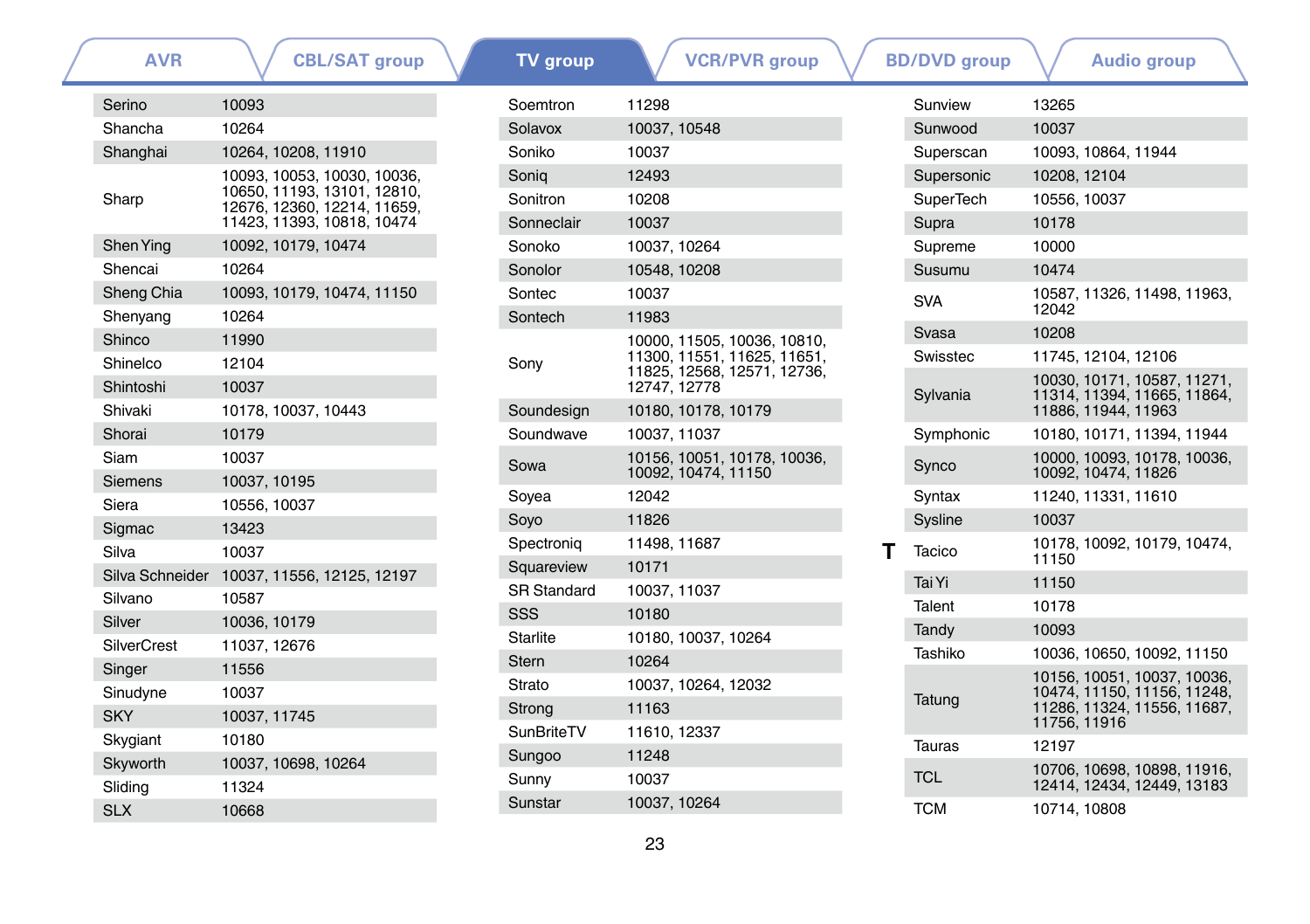| <b>AVR</b>         | <b>CBL/SAT group</b>                                       | <b>TV</b> group | <b>VCR/PVR</b> group                                       |   | <b>BD/DVD</b> group | <b>Audio group</b>                                       |
|--------------------|------------------------------------------------------------|-----------------|------------------------------------------------------------|---|---------------------|----------------------------------------------------------|
|                    | 10178, 10171, 10706, 10037,                                | Telemeister     | 10037                                                      |   |                     | 10156, 10093, 11265, 11256.                              |
| <b>Teac</b>        | 10714, 10668, 11037, 10698,<br>10264, 10587, 10624, 10512, | Telesonic       | 10037                                                      |   |                     | 10195, 11037, 10264, 10036<br>10618, 10650, 10508, 11945 |
|                    | 10898, 11248, 11363, 11645,                                | Telestar        | 10556, 10037                                               |   | Toshiba             | 12006, 12311, 12676, 12724                               |
|                    | 11770, 11983, 12032, 12241                                 | Teletech        | 10037, 10668, 11037                                        |   |                     | 13105, 13492, 13503, 13504<br>13570, 11916, 11743, 11704 |
| Tec                | 10037, 10474                                               | Teleton         | 10036                                                      |   |                     | 11656, 11652, 11556, 11524<br>11508.11156.11150.10767    |
| <b>Tech Line</b>   | 10037, 10668, 11163                                        | <b>Teleview</b> | 10037                                                      |   | Tosumi              | 11770                                                    |
| Technica           | 11037, 12106                                               | <b>Tempest</b>  | 10264                                                      |   |                     |                                                          |
| <b>Technics</b>    | 10250, 10051, 10556, 10650                                 | Tennessee       | 10037                                                      |   | Toyoda              | 10264                                                    |
| Technika           | 11667.11865.11983.12032.<br>12106, 12125, 12197, 12676     | Tensai          | 10037, 11037                                               |   | Trakton<br>TRANS-   | 10264                                                    |
| <b>TechniSat</b>   | 10556                                                      | Tera            | 10030, 10092, 10474                                        |   | continents          | 10556. 10037. 10668. 11037                               |
| Technisson         | 10714, 11652                                               | Tesla           | 10556, 10037, 10714, 11037,<br>11652                       |   | Transonic           | 10037, 10698, 10264, 10587,<br>10512, 11326, 11363       |
| Techno             | 11585                                                      |                 | 10556, 10037, 10714, 10668,                                |   | Triad               | 10556                                                    |
| <b>Technol Ace</b> | 10179                                                      | Tevion          | 11037, 12241, 12032, 11687,<br>11667, 11645, 11585, 11556, |   | Trio                | 11248, 11498, 11687                                      |
| Technosonic        | 10556, 10625, 11324, 11326,<br>12032                       |                 | 11498, 11298, 11248, 10808.                                |   | Tristar             | 10264                                                    |
| Techvision         | 12032                                                      |                 | 10767                                                      |   | Triumph             | 10556, 10037                                             |
|                    | 10051, 11037, 11163, 11667,                                | Thomson         | 11447, 10037, 10625, 10560                                 |   | <b>TruTech</b>      | 11665                                                    |
| Techwood           | 12676                                                      | Thorn           | 10037, 10036, 10512                                        |   | <b>Tuntex</b>       | 10030, 10092, 10474                                      |
| Tecnimagen         | 10556                                                      | Tiane           | 10093                                                      |   | <b>TVS</b>          | 10463                                                    |
|                    | 10051, 10093, 10053, 10178,                                | <b>TMK</b>      | 10178                                                      |   | TVTEXT 95           | 10556                                                    |
| <b>Teco</b>        | 10030, 10264, 10036, 10653,<br>10092, 10474, 10762, 11523, | <b>TML</b>      | 11756                                                      | U | Uher                | 10037                                                    |
|                    | 11687, 11838                                               | <b>TNCi</b>     | 10017                                                      |   | <b>Ultravox</b>     | 10037                                                    |
| Tedelex            | 10208                                                      | Tobo            | 10264                                                      |   | <b>UMC</b>          | 11745, 12106                                             |
| <b>Teknika</b>     | 10180, 10150, 10092, 10179                                 | Tokai           | 10037, 10668, 11037                                        |   | Unic Line           | 10037                                                    |
| <b>TELE System</b> | 11585, 12125                                               | Tokaido         | 11037                                                      |   | Uniden              | 12122                                                    |
| <b>Telecor</b>     | 10037                                                      | Tongguang       | 10264                                                      |   |                     | 10556, 10037, 10714, 11037,                              |
|                    | 10702, 10037, 10625, 10714,                                | Tongtel         | 10587                                                      |   | United              | 10587, 11163, 11523, 11652<br>11770, 11916, 11983, 12125 |
| Telefunken         | 10560, 10698, 10587, 11243,<br>11326, 11556, 11585, 11667, | Tophouse        | 10180                                                      |   | Universal           | 10037, 10714                                             |
|                    | 12676                                                      | Topline         | 10668, 11037                                               |   |                     | 10037, 10668, 10195, 11037,                              |
| <b>Telefusion</b>  | 10037                                                      |                 |                                                            |   | Universum           | 10264, 10036, 10618, 10474,                              |
| Telegazi           | 10037, 10264                                               |                 |                                                            |   |                     | 10512, 10808, 11163                                      |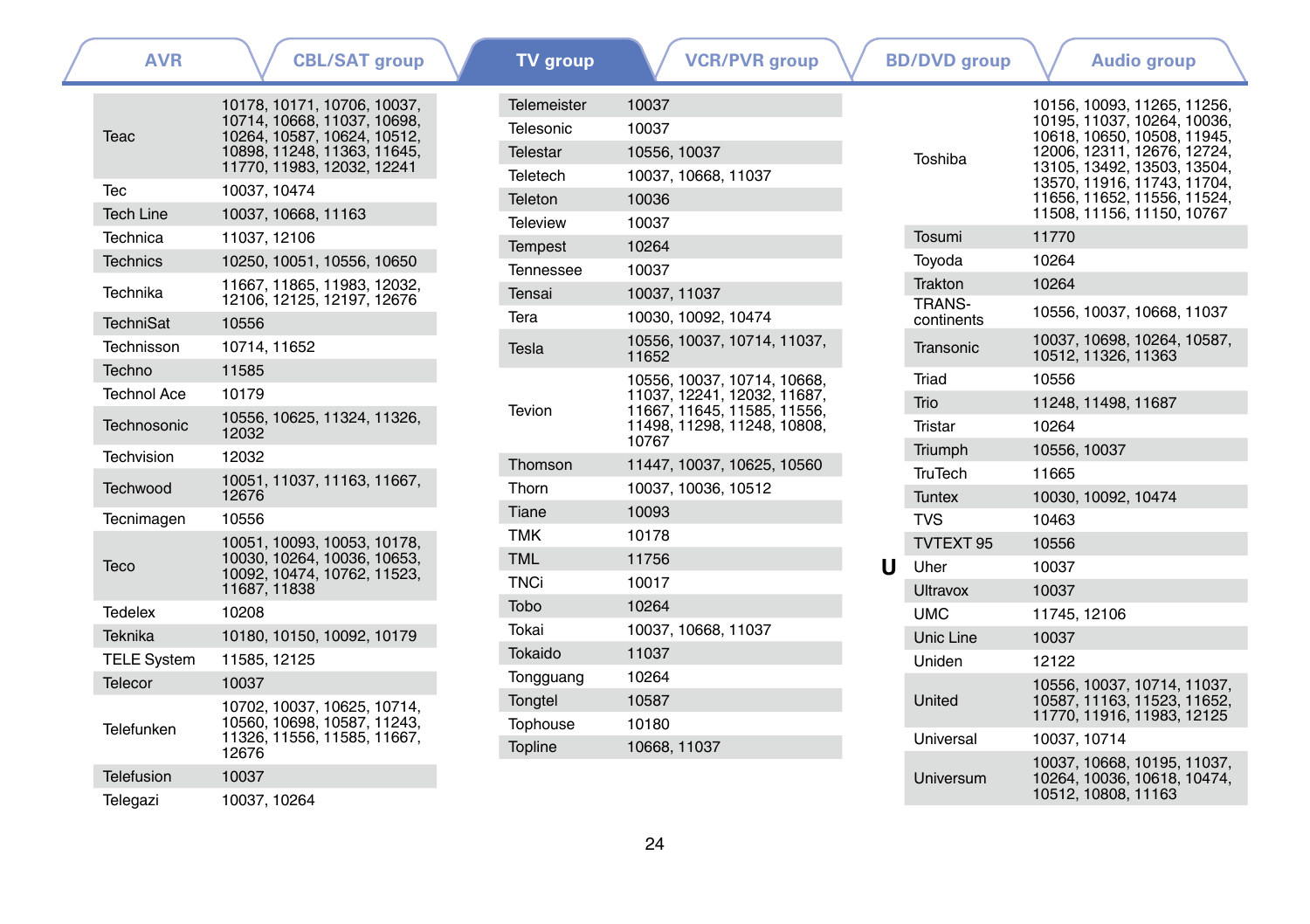|   | <b>AVR</b>                           | <b>CBL/SAT group</b>                        |              | <b>TV</b> group       | <b>VCR/PVR</b> group                               |       | <b>BD/DVD</b> group       | <b>Audio group</b>                                         |
|---|--------------------------------------|---------------------------------------------|--------------|-----------------------|----------------------------------------------------|-------|---------------------------|------------------------------------------------------------|
|   | Univox                               | 10037                                       |              |                       | 10047.10017.10000.10156.                           |       | Xoro                      | 11243                                                      |
|   | <b>US Logic</b>                      | 11286                                       |              | Wards                 | 10051, 10180, 10178, 10030,<br>10179, 11156, 11347 |       | Xrypton                   | 10037                                                      |
|   | V7 Videoseven 11666                  |                                             |              | Warumaia              | 10661                                              |       | Xuelian                   | 11910                                                      |
|   | Vector Research 10030                |                                             |              | Watson                | 10037, 10714, 10668, 11037                         | Υ     | Yamaha                    | 10030, 10650, 11576                                        |
|   | Venturer                             | 11865                                       |              | Waycon                | 10156                                              |       | Yamishi                   | 10037                                                      |
|   | Venus                                | 11326                                       |              | Wega                  | 10037, 10036                                       |       | Yapshe                    | 10250                                                      |
|   | Vestel                               | 10037, 10668, 11037, 11163,                 |              | Welltech              | 10714, 11652                                       |       | Yokan                     | 10037                                                      |
|   |                                      | 11585, 11667                                |              | Weltstar              | 11037                                              |       | Yoko                      | 10037, 10264                                               |
|   | Vexa                                 | 10037                                       |              |                       | 10885. 10889. 11282. 11300.                        |       | Yongbao                   | 11910                                                      |
|   | Victor                               | 10250, 10053, 10036, 10650,<br>10653.11428  |              | Westinghouse          | 11577, 11712, 11826, 13470,<br>13579               |       | Yousida                   | 11910                                                      |
|   | Videocon                             | 10037, 10508                                |              |                       | 10556, 10037, 11324, 11556,                        |       | <b>YU-MA-TU</b>           | 10037                                                      |
|   | VideoSystem                          | 10037                                       |              | Wharfedale            | 11667.11983                                        |       |                           | 10047, 10017, 10000, 10463,<br>11265, 10178, 10030, 11145, |
|   | Vidtech                              | 10178, 10036<br>10864, 10885, 11365, 11564, |              | White<br>Westinghouse | 10463, 11661, 10037, 10624                         | z     | Zenith                    | 11661, 10092, 10624, 11365,<br>11423, 12358, 12362, 12731  |
|   |                                      | 11578, 11627, 11742, 11745,<br>Viewsonic    |              | Wilson                | 10556                                              |       | Zepto                     | 11585                                                      |
|   | 12014, 12049, 12087, 12277,<br>13247 | Windsor                                     | 10668, 11037 |                       | Zinwell                                            | 12116 |                           |                                                            |
|   |                                      | 11684. 12104. 12352. 13094.                 |              | <b>Windy Sam</b>      | 10556                                              |       | Zonda                     | 10698                                                      |
|   | Viore                                | 13118, 13382                                |              | Wintel                | 10714                                              |       |                           |                                                            |
|   | Vision                               | 10037, 10264, 10474, 11826                  |              | World-of-Vision       | 11298                                              |       | <b>TV/DVD Combination</b> |                                                            |
|   | Vistron                              | 11363                                       |              | Wyse                  | 11365                                              |       | Acoustic                  | 11865                                                      |
|   | Visual<br>Innovations                | 12106                                       | X.           | Xenius                | 10634, 10661                                       |       | Solutions<br><b>AEG</b>   | 12197                                                      |
|   | Vito                                 | 12376                                       |              | Xi-En                 | 11770                                              |       | Akai                      | 11675, 11865, 12676                                        |
|   | Vivax                                | 11326                                       |              | Xiahua                | 10698, 10264                                       |       | Akura                     | 11770.11983                                                |
|   |                                      | 10864, 10885, 11756, 11758,                 |              | Xiangyang             | 10264                                              |       | Alba                      | 10587, 11865, 12104, 12676                                 |
|   | Vizio                                | 12116, 12512, 12757, 13758                  |              | Xihu                  | 10264                                              |       | Audiosonic                | 11983, 12104                                               |
|   | Vortec                               | 10037                                       |              | Xinghai               | 10264                                              |       | Audiovox                  | 11865, 11937, 12513                                        |
|   | Voxson                               | 10178, 10037, 12197                         |              | Xinrisong             | 11910                                              |       | Axion                     | 11937                                                      |
|   | VU                                   | 11365, 12098, 12449                         |              | Xiron                 | 11983                                              | в     | Belson                    | 12241                                                      |
| w | Walker                               | 11667                                       |              | XLogic                | 10698                                              |       | <b>Black Diamond</b>      | 11037                                                      |
|   | Waltham                              | 10037, 10668, 11037, 10443                  |              | Xoceco                | 10725, 12121, 13022                                |       | <b>Blue Sky</b>           | 11037, 12153                                               |
|   | Wansa                                | 12098                                       |              | Xomax                 | 11770                                              |       |                           |                                                            |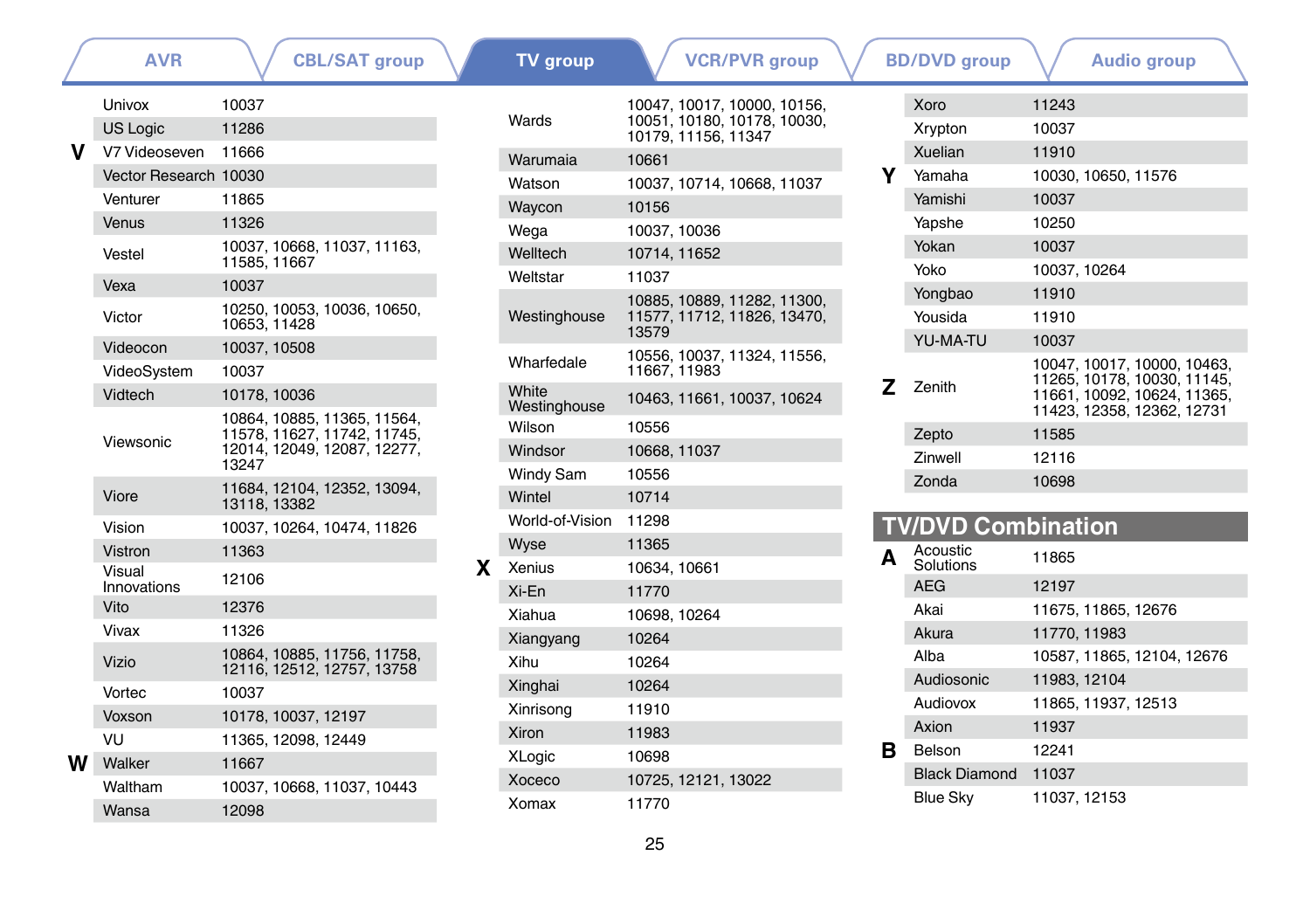|   | <b>AVR</b>           | <b>CBL/SAT group</b>                        |   | <b>TV</b> group     | <b>VCR/PVR</b> group                 |   | <b>BD/DVD</b> group  | <b>Audio group</b>                   |
|---|----------------------|---------------------------------------------|---|---------------------|--------------------------------------|---|----------------------|--------------------------------------|
|   | <b>Bush</b>          | 11037, 10698, 10587, 11556,                 |   | Hikona              | 11983                                |   | Otic                 | 11983                                |
|   |                      | 11983, 12104, 12676                         |   | Hitachi             | 11037.11667.12207.12676.             | P | Panasonic            | 11941.12170                          |
| C | cello                | 11770                                       |   |                     | 13317, 13456                         |   | <b>Philips</b>       | 11454, 10556, 11394, 12372           |
|   | Centrum              | 11037                                       |   | Hyundai             | 11770                                |   | Plustron             | 11770                                |
|   | Changhong            | 11243                                       |   | iLo                 | 11990                                |   | Polaroid             | 11523                                |
|   | Coby                 | 12315, 12340, 12343, 12344,<br>12347, 12350 |   | Initial             | 11990                                |   | Power Acoustik 11865 |                                      |
|   | Coradir              | 12844                                       |   | Insignia            | 11963, 12049, 12417                  |   | Powerpoint           | 10698, 11770                         |
|   | Crown                | 11037                                       |   | iSymphony           | 13094                                |   | Proscan              | 12256                                |
|   | Curtis               | 12466, 12855                                |   | J:COM               | 12811                                |   | Prosonic             | 11770, 11865, 12197, 12676           |
| D | D-Vision             | 12197                                       |   | <b>JVC</b><br>Lenco | 11774, 12271<br>10587, 11983         |   | R<br><b>RCA</b>      | 11447, 11948, 12187, 12746,<br>12932 |
|   | Denver               | 10587.11770.12197                           |   | LG                  | 11423                                | S | Salora               | 12197                                |
|   | Dew                  | 11770                                       |   | Linsar              | 12676                                |   | Samsung              | 12051                                |
|   | <b>DMTech</b>        | 11937                                       |   | Logik               | 11037, 11687, 11865, 12486           |   | Sansui               | 11670, 13564                         |
|   | Dual                 | 11037, 12241                                |   | Luxor               | 11037                                |   |                      | 12676                                |
|   | Dynaconnective 12811 |                                             |   |                     |                                      |   | Sanyo<br>Scott       | 11983                                |
|   | <b>Dynex</b>         | 11810, 12049, 12184                         | м | Magnavox            | 11866, 11944, 11963, 11990,<br>12372 |   |                      |                                      |
| Е | Easy Living          | 12104                                       |   | Marks &             | 11770                                |   | <b>SEG</b><br>Sens   | 11037<br>11865                       |
|   | Electrohome          | 11670                                       |   | Spencer<br>Matsui   |                                      |   | Sharp                | 10818, 12360, 12676                  |
|   | Elfunk               | 11037                                       |   | Medion              | 11037, 12486, 12676                  |   | Shinco               | 11990                                |
|   | Emerson              | 11394, 11864, 11886, 11963                  |   |                     | 12676                                |   |                      |                                      |
|   | <b>ESA</b>           | 11963                                       |   | Memorex             | 11670                                |   | Shinelco             | 12104                                |
|   | <b>Essentials</b>    | 12486                                       |   | Memory              | 11983                                |   | Sonig                | 12493                                |
| F | Ferguson             | 11037                                       |   | Mintek              | 11990                                |   | Sontech              | 11983                                |
|   | <b>Finlux</b>        | 11556                                       |   | Mitsubishi          | 13330                                |   | Sony                 | 12778                                |
|   | Funai                | 11963                                       |   | MTlogic             | 12104                                |   | Supersonic           | 12104                                |
| G | <b>GFM</b>           | 11963                                       |   | Mx Onda             | 11983                                |   | Swisstec             | 12104                                |
|   | Gold                 | 11770                                       | N | Naxa                | 12104, 13382                         |   | Sylvania             | 10171, 11394, 11864, 11886,<br>11963 |
|   | Goodmans             | 11037, 11687, 11983, 12676                  |   | Nimbro              | 12104                                |   | <b>Tauras</b>        | 12197                                |
| н | Haier                | 11748, 12309                                | O | Onn                 | 11770                                |   | <b>TCL</b>           | 11916                                |
|   | Hantarex             | 12197                                       |   | Onyx                | 11770                                |   |                      | 10698, 10587, 11770, 11983,          |
|   |                      |                                             |   | Opera               | 11770                                |   | Teac                 | 12241                                |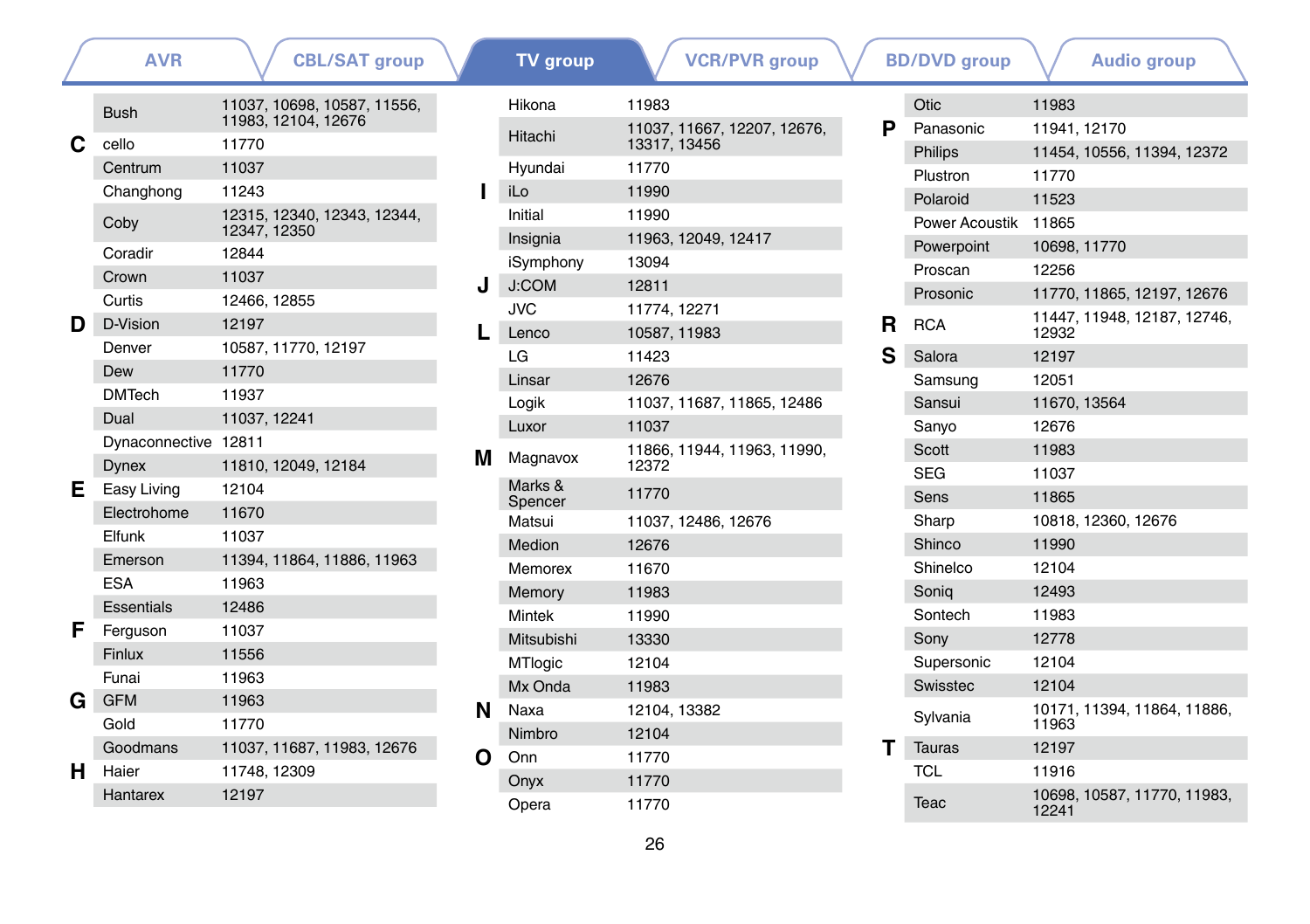|    | <b>AVR</b>                | <b>CBL/SAT group</b>                 |
|----|---------------------------|--------------------------------------|
|    | Technica                  | 11037                                |
|    | Technika                  | 11865, 11983, 12106                  |
|    | Telefunken                | 10698                                |
|    | <b>Teletech</b>           | 11037                                |
|    | Tevion                    | 12241                                |
|    | Thomson                   | 10625                                |
|    | Toshiba                   | 11256, 11524, 12006, 13105,<br>13492 |
|    | Tosumi                    | 11770                                |
|    | Transonic                 | 10587                                |
| U  | <b>UMC</b>                | 12106                                |
|    | United                    | 11037, 10587, 11770, 11983           |
| v  | Venturer                  | 11865                                |
|    | Vestel                    | 11037                                |
|    | Viewsonic                 | 10864, 12049                         |
|    | Viore                     | 12104, 12352, 13094, 13118,<br>13382 |
| w  | Weltstar                  | 11037                                |
|    | Westinghouse              | 11300, 11712                         |
|    | Wharfedale                | 11983                                |
| X. | Xiron                     | 11983                                |
|    | Xomax                     | 11770                                |
|    |                           |                                      |
|    | <b>TV/VCR Combination</b> |                                      |

| <b>TV/VCR Combination</b> |  |  |  |  |  |  |
|---------------------------|--|--|--|--|--|--|
|                           |  |  |  |  |  |  |

|   | Aiwa             | 11910, 11916 |
|---|------------------|--------------|
|   | America Action   | 10180        |
|   | Amstrad          | 10171        |
|   | Audiovox         | 10180        |
| в | <b>Blue Sky</b>  | 10624, 11916 |
|   | <b>Broksonic</b> | 10463        |
|   | Bush             | 11916        |

| <b>AVR</b> | <b>CBL/SAT group</b>                 |    | <b>TV</b> group      | <b>VCR/PVR</b> group       |   | <b>BD/DVD</b> group   | <b>Audio group</b>            |  |
|------------|--------------------------------------|----|----------------------|----------------------------|---|-----------------------|-------------------------------|--|
| ica        | 11037                                | С  | <b>Curtis Mathes</b> | 10051                      |   | Sansui                | 10463                         |  |
| ika        | 11865, 11983, 12106                  | D  | Daewoo               | 10624                      |   | Schneider             | 10556, 10037                  |  |
| nken       | 10698                                |    | Dantax               | 11916                      |   | <b>SEG</b>            | 10624                         |  |
| ch         | 11037                                | Е  | Emerson              | 10463, 10624               |   | Sharp                 | 10093                         |  |
|            | 12241                                | F  | Ferguson             | 10625                      |   | Siemens               | 10037                         |  |
| son        | 10625                                |    | Fidelity             | 10171                      |   | Sony                  | 10000, 11505                  |  |
| a          | 11256, 11524, 12006, 13105,<br>13492 |    | Firstline            | 10624                      | т | Tatung                | 11916                         |  |
| ۱İ         | 11770                                | G  | GE                   | 10047, 10051, 10093        |   | Teac                  | 10178, 10171, 10624           |  |
| onic       | 10587                                |    | GoldStar             | 10037                      |   | <b>Technics</b>       | 10556                         |  |
|            | 12106                                |    | Goodmans             | 10624, 11916               |   | Thomson               | 10625                         |  |
|            | 11037, 10587, 11770, 11983           |    | Gradiente            | 11804                      |   | Toshiba               | 11916, 11945, 12006           |  |
|            | 11865                                |    | Grandin              | 10624                      | u | United                | 11916                         |  |
| er         | 11037                                |    | Grundig              | 10556, 10037, 10195, 11916 | W | White<br>Westinghouse | 10624                         |  |
| onic       | 10864, 12049                         | н  | Hinari               | 10036, 10179               | z | Zenith                | 10017                         |  |
|            | 12104, 12352, 13094, 13118,          |    | Internal             | 10624                      |   |                       |                               |  |
|            | 13382                                |    | <b>JVC</b>           | 11253                      |   |                       | <b>TV/VCR/DVD Combination</b> |  |
| ar         | 11037                                |    | LG                   | 10178                      | Е | Emerson               | 11944, 11963                  |  |
| nghouse    | 11300, 11712                         | м  | Matsui               | 11916                      |   | <b>ESA</b>            | 11944                         |  |
| edale      | 11983                                |    | Memorex              | 10250                      |   | Insignia              | 11963                         |  |
|            | 11983                                |    | Mitsubishi           | 10093, 10556, 11150        | M | Magnavox              | 11944, 11963                  |  |
| X          | 11770                                | O  | Orion                | 10463, 11916               | P | Panasonic             | 11941, 11946                  |  |
|            |                                      | P  | Pacific              | 11916                      | R | <b>RCA</b>            | 11953                         |  |
|            | <b>Combination</b>                   |    | Panasonic            | 10250, 10051               | S | Superscan             | 11944                         |  |
|            | 11910, 11916                         |    | Penney               | 10051                      |   | Sylvania              | 11944                         |  |
| ca Action  | 10180                                |    | <b>Philips</b>       | 10556, 10037               |   | Symphonic             | 11944                         |  |
| ad         | 10171                                |    | Portland             | 10624                      |   | Toshiba               | 11945                         |  |
| /OX        | 10180                                | Q  | Quasar               | 10250, 10051               |   |                       |                               |  |
| iky        | 10624, 11916                         | R. | Radiola              | 10556                      |   |                       |                               |  |
| onic       | 10463                                |    | <b>RCA</b>           | 10047, 10051, 10093        |   |                       |                               |  |
|            | 11916                                |    | Roadstar             | 11916                      |   |                       |                               |  |
|            |                                      | S  | Saba                 | 10625                      |   |                       |                               |  |

|   | <b>BD/DVD</b> group   | Audio group         |  |
|---|-----------------------|---------------------|--|
|   | Sansui                | 10463               |  |
|   | Schneider             | 10556, 10037        |  |
|   | <b>SEG</b>            | 10624               |  |
|   | Sharp                 | 10093               |  |
|   | Siemens               | 10037               |  |
|   | Sony                  | 10000, 11505        |  |
|   | Tatung                | 11916               |  |
|   | Teac                  | 10178, 10171, 10624 |  |
|   | Technics              | 10556               |  |
|   | Thomson               | 10625               |  |
|   | Toshiba               | 11916, 11945, 12006 |  |
| U | United                | 11916               |  |
| W | White<br>Westinghouse | 10624               |  |
| z | Zenith                | 10017               |  |
|   |                       |                     |  |

### **TV/VCR/DVD Combination**<br>**E** Emerson 11944, 11963 **E** Emerson ESA 11944 **I** Insignia 11963<br>**M** Magnavox 11944, **M** Magnavox 11944, 11963<br>**P** Panasonic 11941, 11946 **P** Panasonic 11941, 11946<br>**R** RCA 11953 **R** RCA 11953<br>**S** Superscan 11944 Superscan 11944<br>Sylvania 11944 Sylvania 11944<br>Symphonic 11944 Symphonic **T** Toshiba <sup>11945</sup>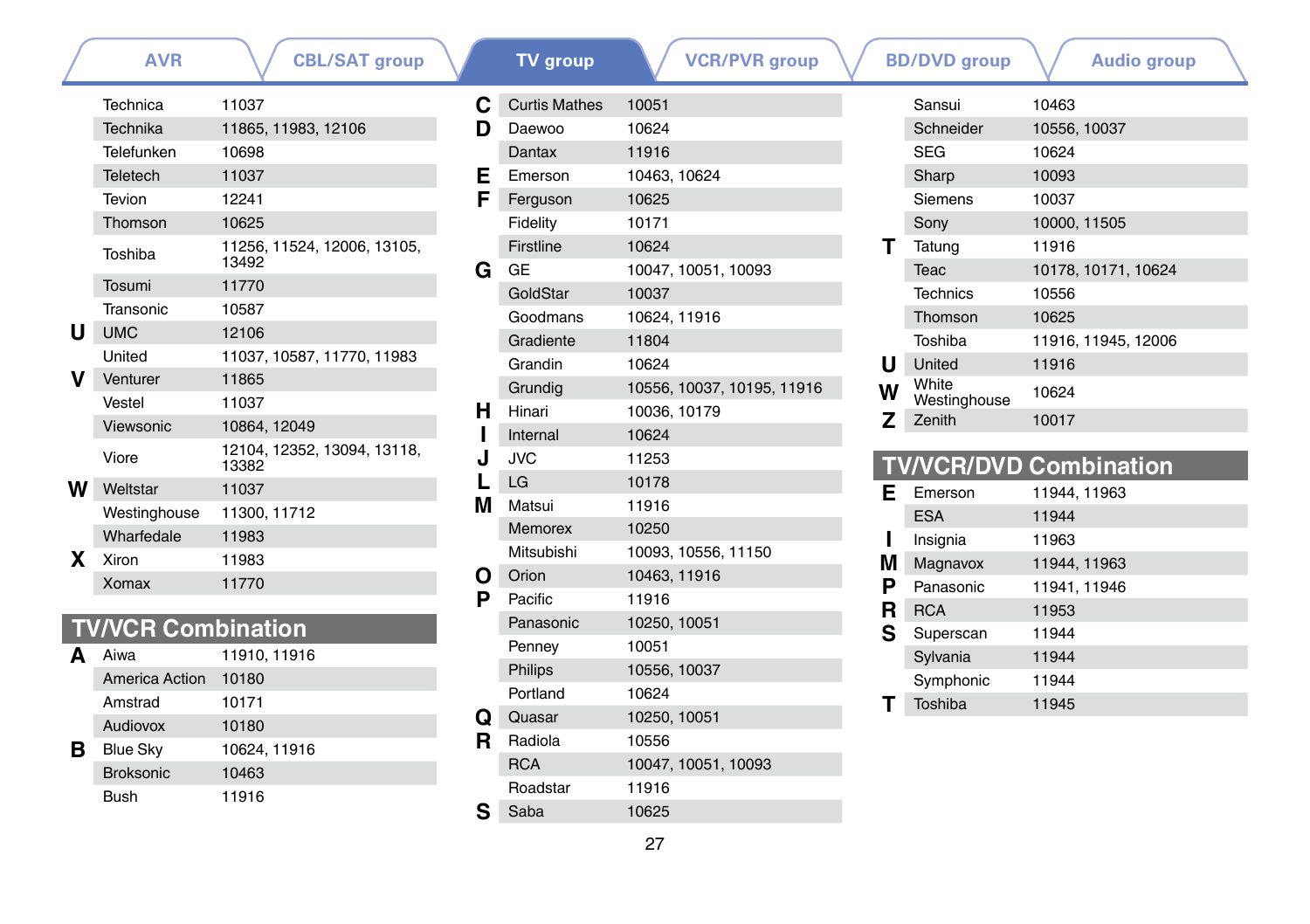L

# <span id="page-27-0"></span>**VCR/PVR group**

|   | CH             |                                                    |
|---|----------------|----------------------------------------------------|
| Δ | ABS            | 21972                                              |
|   | Accent         | 20072                                              |
|   | Accurian       | 20000                                              |
|   | Admiral        | 20048, 20209                                       |
|   | Adventura      | 20000                                              |
|   | Adyson         | 20072                                              |
|   | <b>AFG</b>     | 21593                                              |
|   | Aiko           | 20278                                              |
|   | Aim            | 20278.20642                                        |
|   | Aiwa           | 20037, 20032, 20000, 20209,<br>20041, 20742, 21137 |
|   | Akai           | 20037, 20240, 20000, 20041,<br>20642               |
|   | Akiba          | 20072                                              |
|   | Akura          | 20041, 20072                                       |
|   | Alba           | 20081.20000.20209.20072.<br>20278                  |
|   | Alienware      | 21972                                              |
|   | Allegro        | 20039, 21137                                       |
|   | Allorgan       | 20240                                              |
|   | Allstar        | 20081                                              |
|   | America Action | 20278                                              |
|   | American High  | 20035                                              |
|   | Amstrad        | 20000, 20072, 20278                                |
|   | Anam           | 20162, 20037, 20240, 20278,<br>21562               |
|   | Anitech        | 20072                                              |
|   | Ansonic        | 20000                                              |
|   | Aristona       | 20081                                              |

|   | <b>ASA</b>                    | 20037, 20081                                       |
|---|-------------------------------|----------------------------------------------------|
|   | Asha                          | 20240                                              |
|   | Asuka                         | 20037, 20081, 20000, 20072                         |
|   | Audiolab                      | 20081                                              |
|   | Audiosonic                    | 20278                                              |
|   | Audiovox                      | 20037, 20278                                       |
|   | <b>AVP</b>                    | 20000                                              |
|   | Awa                           | 20037. 20043. 20278. 20642.<br>20320               |
| в | <b>Baird</b>                  | 20000, 20104, 20041, 20278                         |
|   | <b>Basic Line</b>             | 20104, 20072, 20278                                |
|   | <b>Beaumark</b>               | 20240                                              |
|   | Bell & Howell                 | 20104                                              |
|   | <b>Bestar</b>                 | 20278                                              |
|   | Black Diamond                 | 20642                                              |
|   | <b>Black Panther</b>          | 20278                                              |
|   | Blaupunkt                     | 20162.20081                                        |
|   | <b>Blue Sky</b>               | 20037, 20209, 20072, 20278,<br>20642, 20742, 21137 |
|   | <b>Bondstec</b>               | 20072                                              |
|   | <b>Brandt</b>                 | 20041, 20320                                       |
|   | <b>Brandt</b><br>Electronique | 20041                                              |
|   | <b>Brinkmann</b>              | 20209                                              |
|   | <b>Broksonic</b>              | 20121, 20209, 20742                                |
|   | Bush                          | 20081, 20000, 20209, 20072,<br>20278.20642.20742   |
| С | Calix                         | 20037                                              |
|   | Canon                         | 20035                                              |
|   | Carena                        | 20081, 20209                                       |

|   | Carrefour            | 20045                                       |
|---|----------------------|---------------------------------------------|
|   | Carver               | 20081                                       |
|   | Casio                | 20000                                       |
|   | Cathay               | 20278                                       |
|   | <b>CCE</b>           | 20072, 20278                                |
|   | Centrum              | 20593, 21593                                |
|   | CGE                  | 20000, 20041                                |
|   | Changhong            | 20048.20081                                 |
|   | Cimline              | 20209, 20072                                |
|   | Cineral              | 20278                                       |
|   | CineVision           | 21137                                       |
|   | Citizen              | 20037, 20278                                |
|   | Clatronic            | 20000, 20072, 21593                         |
|   | Colt                 | 20072                                       |
|   | Condor               | 20278                                       |
|   | Craig                | 20037, 20047, 20240, 20072                  |
|   | Crosley              | 20081, 20000                                |
|   | Crown                | 20037, 20072, 20278                         |
|   | <b>Curtis Mathes</b> | 20060, 20035, 20162, 20240,<br>20041, 20278 |
|   | Cybernex             | 20240                                       |
|   | CyberPower           | 21972                                       |
|   | Cyrus                | 20081                                       |
| D | Daewoo               | 20045, 20104, 20209, 20278,<br>20642, 21137 |
|   | Dansai               | 20072, 20278                                |
|   | Dantax               | 20742                                       |
|   | Daytron              | 20278                                       |
|   | De Graaf             | 20048, 20081, 20042, 20104                  |
|   |                      |                                             |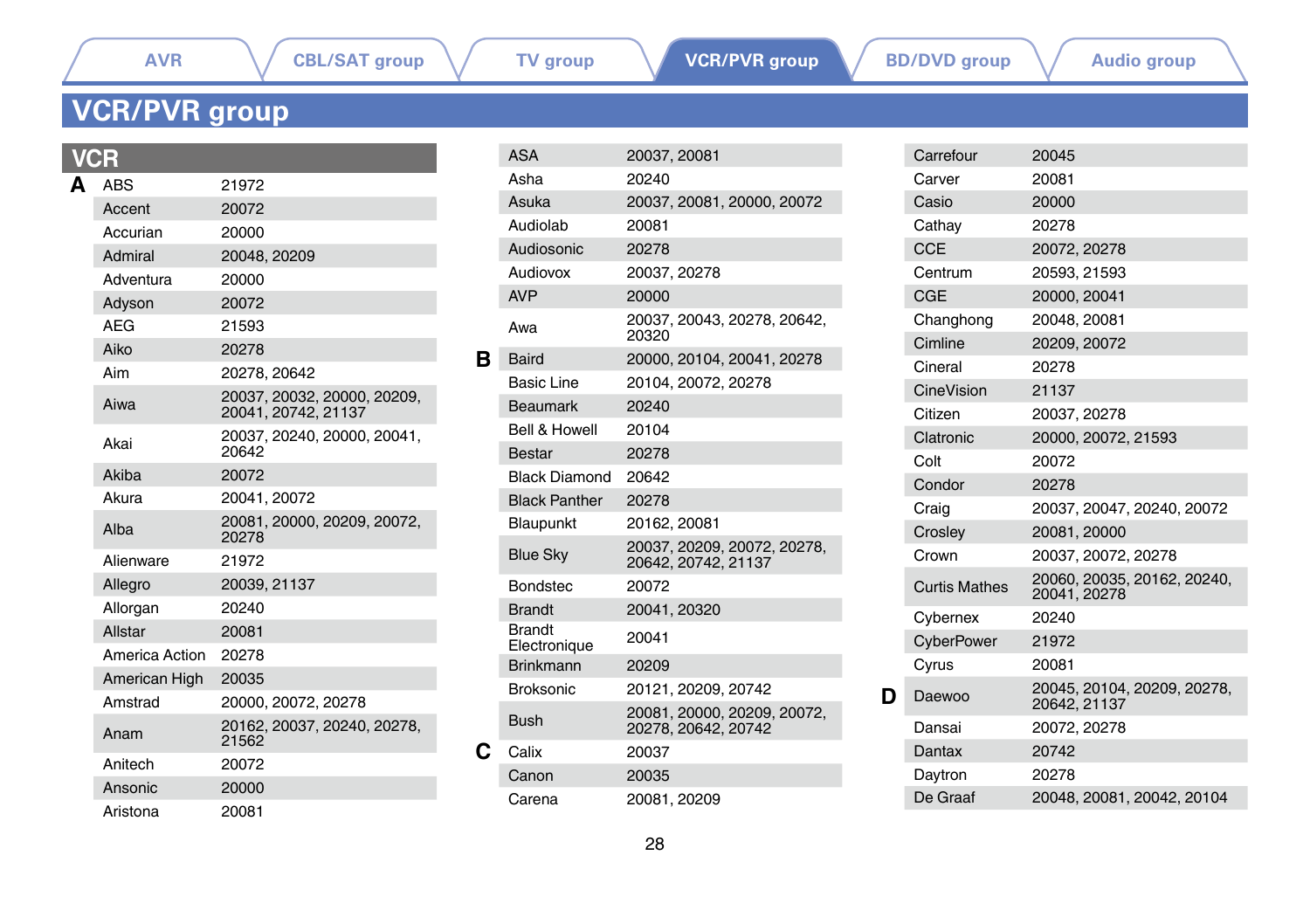|   | <b>AVR</b>     | <b>CBL/SAT group</b>                                      |   | <b>TV</b> group        | <b>VCR/PVR</b> group                                    |    | <b>BD/DVD</b> group       | <b>Audio group</b>                                 |
|---|----------------|-----------------------------------------------------------|---|------------------------|---------------------------------------------------------|----|---------------------------|----------------------------------------------------|
|   | Decca          | 20081, 20000, 20067, 20209,<br>20041                      |   | Finlandia              | 20037, 20048, 20081, 20000,<br>20042. 20104. 20043      |    | Granada                   | 20037, 20048, 20081, 20240,<br>20000. 20042. 20104 |
|   | <b>Deitron</b> | 20278                                                     |   | Finlux                 | 20081, 20000, 20042, 20104                              |    | Grandin                   | 20037, 20000, 20209, 20072,                        |
|   | Dell           | 21972                                                     |   | Firstline              | 20037, 20045, 20042, 20043,                             |    |                           | 20278, 20742                                       |
|   | Denko          | 20072                                                     |   |                        | 20209, 20072, 20278, 21137                              |    | Grundig                   | 20081, 20072, 20320, 20742                         |
|   | Denon          | 20042                                                     |   | Fisher                 | 20047, 20104                                            | н. | Hanseatic                 | 20037, 20081, 20209                                |
|   | Diamant        | 20037                                                     |   | Flint                  | 20209                                                   |    | Haojie                    | 20240                                              |
|   | Digitor        | 20642                                                     |   | Frontech               | 20072                                                   |    | Harley Davidson 20000     |                                                    |
|   | <b>DirecTV</b> | 20739                                                     |   | Fuji                   | 20035, 20033                                            |    | Harman/Kardon 20081       |                                                    |
|   | Domland        | 20209                                                     |   | Fujitsu                | 20045, 20000                                            |    | Harwood                   | 20072                                              |
|   | <b>DSE</b>     | 20000, 20642, 21593                                       |   | <b>Fujitsu General</b> | 20037                                                   |    | <b>HCM</b>                | 20072                                              |
|   | Dual           | 20081, 20000, 20041, 20278                                |   | Fujitsu Siemens 21972  |                                                         |    | Hewlett Packard 21972     |                                                    |
|   | Dumont         | 20081, 20000, 20104                                       |   | Funai                  | 20000, 20593, 21593                                     |    | $HI-Q$                    | 20047                                              |
|   | Durabrand      | 20039, 20642, 20593, 21593                                | G | Galaxi<br>Galaxis      | 20000<br>20278                                          |    | Hinari                    | 20240, 20209, 20041, 20072,<br>20278               |
|   | Dynatech       | 20000                                                     |   |                        |                                                         |    | Hisawa                    | 20209                                              |
| Е | E.S.C.         | 20240, 20278                                              |   | Garrard                | 20000                                                   |    | Hischito                  | 20045                                              |
|   | Elbe           | 20278                                                     |   | Gateway                | 21972                                                   |    |                           | 20037, 20081, 20240, 20000,                        |
|   | Elcatech       | 20072                                                     |   | <b>GE</b>              | 20060, 20035, 20048, 20240,<br>20320, 20202             |    | Hitachi                   | 20042, 20041, 20593                                |
|   | Electrohome    | 20037, 20043                                              |   | <b>GEC</b>             | 20081                                                   |    | Höher                     | 20278, 20642                                       |
|   | Electrophonic  | 20037                                                     |   | General                | 20045                                                   |    | Hornyphon                 | 20081                                              |
|   | <b>Elin</b>    | 20240                                                     |   | Genexxa                | 20104                                                   |    | Howard<br>Computers       | 21972                                              |
|   | Elsay          | 20072                                                     |   | <b>GFM</b>             | 21593                                                   |    | Hughes                    |                                                    |
|   | Elta           | 20072, 20278                                              |   | Go Video               | 20240.21137                                             |    | <b>Network</b><br>Systems | 20042                                              |
|   | Emerex         | 20032                                                     |   | GoldHand               | 20072                                                   |    | Humax                     | 20739                                              |
|   |                | 20035, 20037, 20240, 20045,                               |   | GoldStar               | 20037, 20000, 20209, 21137                              |    | Hush                      | 21972                                              |
|   | Emerson        | 20000. 20121. 20043. 20209.<br>20072, 20278, 20593, 21593 |   | Goodmans               | 20037.20081.20240.20000.<br>20209, 20072, 20278, 20642, |    | Hypson                    | 20037, 20000, 20209, 20072,<br>20278               |
|   | <b>ESA</b>     | 21137                                                     |   |                        | 20742                                                   |    |                           | 21972                                              |
|   | EuroLine       | 21593                                                     |   | <b>GPX</b>             | 20037                                                   |    | <b>iBUYPOWER</b>          |                                                    |
| F | Ferguson       | 20000, 20041, 20278, 20320,<br>20742                      |   | Gradiente              | 20000, 21137                                            |    | Imperial<br>Ingersoll     | 20000<br>20240, 20209                              |
|   | Fidelity       | 20240, 20000, 20072                                       |   | Graetz                 | 20240, 20104, 20041                                     |    | Inno Hit                  | 20072                                              |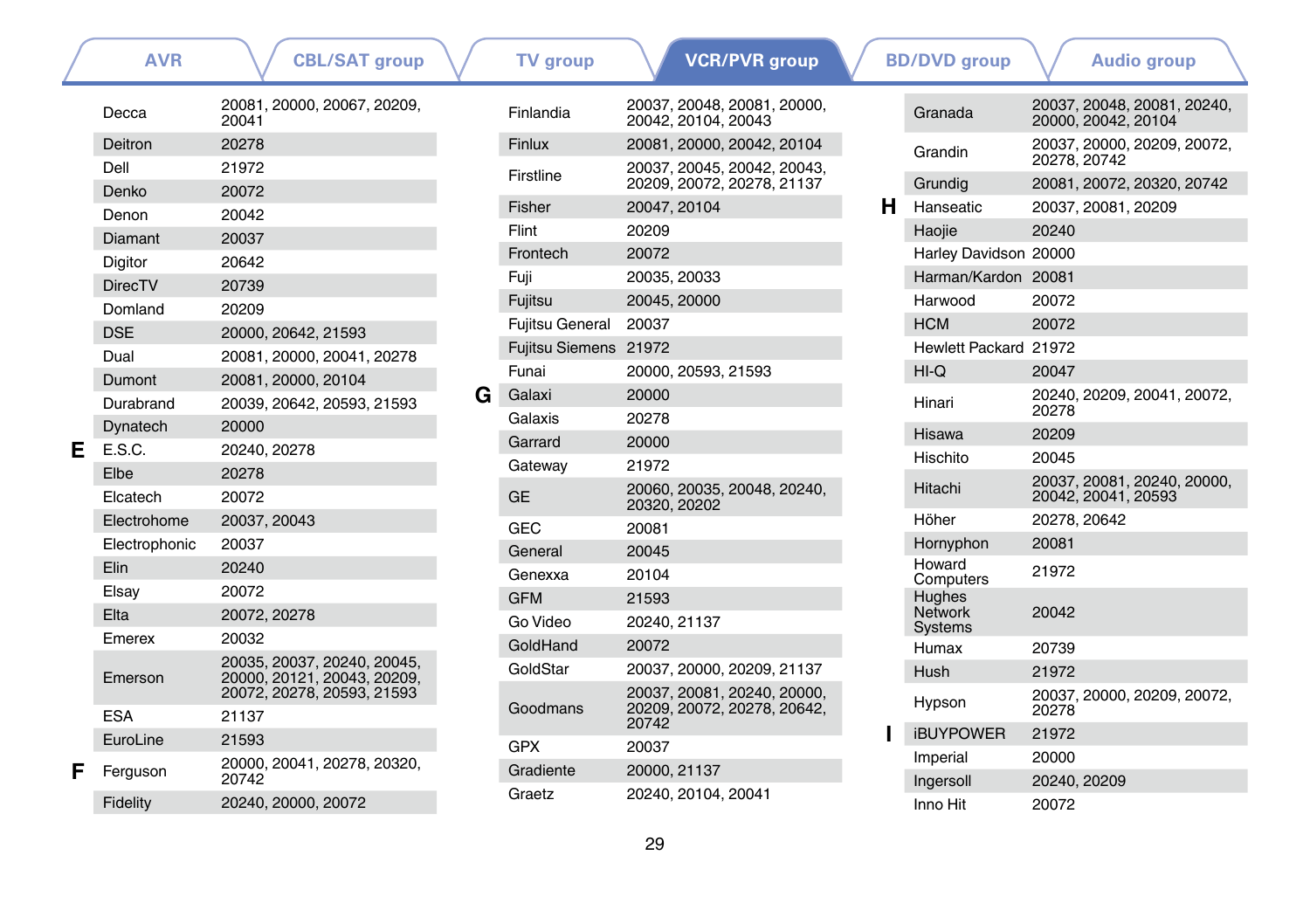### **[AVR](#page-0-0)** \ / [CBL/SAT group](#page-0-1) \ / [TV group](#page-13-0) \ <mark>/ VCR/PVR group \ /</mark> [BD/DVD group](#page-34-0) \ / [Audio group](#page-41-0)

|    | <b>Instant Replay</b> | 20035                                |
|----|-----------------------|--------------------------------------|
|    | Interbuy              | 20037, 20072                         |
|    | Interfunk             | 20081, 20104                         |
|    | Internal              | 20278                                |
|    | International         | 20037, 20278, 20642                  |
|    | Intervision           | 20037, 20000, 20209, 20278           |
|    | Irradio               | 20037, 20081, 20072, 21137           |
|    | ITT                   | 20240. 20104. 20041                  |
|    | <b>ITV</b>            | 20037, 20278                         |
| J  | JBL                   | 20278                                |
|    | Jensen                | 20041                                |
|    | JMB                   | 20209.20742                          |
|    | Joyce                 | 20000                                |
|    | JVC                   | 20081, 20045, 20067, 20041           |
| ĸ. | Kaisui                | 20072                                |
|    | Kambrook              | 20037                                |
|    | Karcher               | 20081, 20278, 20642                  |
|    | KEC                   | 20037.20278                          |
|    | Kendo                 | 20037, 20209, 20072, 20278,<br>20642 |
|    | Kenwood               | 20067, 20041                         |
|    | <b>KIC</b>            | 20000                                |
|    | Kimari                | 20047                                |
|    | KI H                  | 20072                                |
|    | Kneissel              | 20037, 20209, 20278                  |
|    | Kodak                 | 20035, 20037                         |
|    | Kolin                 | 20043, 20041                         |
|    | Kolster               | 20209                                |
|    | Korpel                | 20072                                |
|    | Kuba Electronic       | 20047                                |
|    | Kyoto                 | 20072                                |

| L | Lenco                     | 20278                                              |
|---|---------------------------|----------------------------------------------------|
|   | Leyco                     | 20072                                              |
|   | LG                        | 20037, 20045, 20000, 20042,<br>20209, 20278, 21137 |
|   | Lifetec                   | 20209                                              |
|   | Linksys                   | 21972                                              |
|   | Lloyd's                   | 20000                                              |
|   | Loewe                     | 21062, 20162, 20037, 20081,<br>21562               |
|   | Logik                     | 20240, 20209, 20072                                |
|   | Lumatron                  | 20593, 21137                                       |
|   | Lunatron                  | 21137                                              |
|   | Lux May                   | 20072                                              |
|   | Luxor                     | 20048, 20047, 20104, 20043,<br>20072               |
|   | LXI                       | 20037                                              |
| м | Magnasonic                | 20278, 20593                                       |
|   | Magnavox                  | 20035, 20039, 20081, 20000,<br>20642, 20593, 21593 |
|   | Magnin                    | 20240                                              |
|   | Magnum                    | 20642                                              |
|   | Manesth                   | 20081, 20045, 20209, 20072                         |
|   | Marantz                   | 20035, 20081, 20209                                |
|   | Mark                      | 20000, 20278                                       |
|   | Marta                     | 20037                                              |
|   | Mascom                    | 20642                                              |
|   | Mastec                    | 20642                                              |
|   | Master's                  | 20278                                              |
|   | Matsui                    | 20037. 20240. 20209. 20278.<br>20742               |
|   | Matsushita                | 20035, 20162                                       |
|   | <b>Media Center</b><br>РC | 21972                                              |

|   | Mediator                 | 20081                                                                      |
|---|--------------------------|----------------------------------------------------------------------------|
|   | Medion                   | 20209, 20642                                                               |
|   | MFI                      | 20035                                                                      |
|   | Melectronic              | 20037, 20000                                                               |
|   | Memorex                  | 20035, 20162, 20037, 20048,<br>20039, 20047, 20240, 20000,<br>20104, 20209 |
|   | Memphis                  | 20072                                                                      |
|   | Metronic                 | 20081                                                                      |
|   | <b>Metz</b>              | 21062, 20162, 20037, 20081,<br>21562, 20836, 20837                         |
|   | <b>MGA</b>               | 20240, 20043                                                               |
|   | <b>MGN</b><br>Technology | 20240                                                                      |
|   | Micromaxx                | 20209                                                                      |
|   | Microsoft                | 21972                                                                      |
|   | Migros                   | 20000                                                                      |
|   | Mind                     | 21972                                                                      |
|   | Minolta                  | 20042                                                                      |
|   | Mitsubishi               | 20048, 20081, 20000, 20067,<br>20043, 20041, 20642                         |
|   | Motorola                 | 20035, 20048                                                               |
|   | <b>MTC</b>               | 20240, 20000                                                               |
|   | Multitec                 | 20037                                                                      |
|   | Multitech                | 20000, 20072                                                               |
|   | Murphy                   | 20000                                                                      |
|   | Myryad                   | 20081                                                                      |
| N | <b>NAD</b>               | 20104                                                                      |
|   | Naiko                    | 20642                                                                      |
|   | <b>NAP</b>               | 20039                                                                      |
|   | Nebula<br>Electronics    | 20033                                                                      |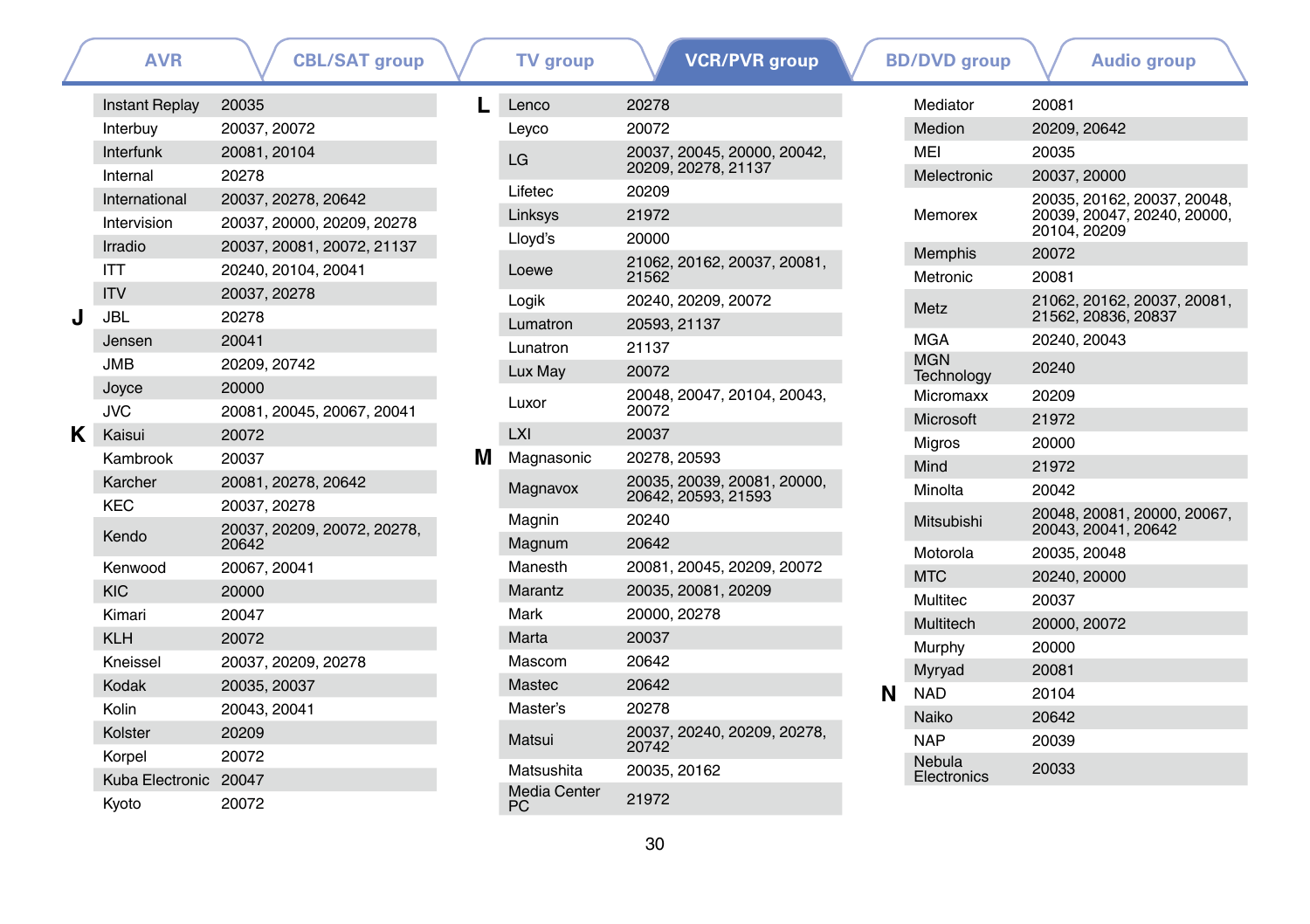|   | <b>AVR</b>                       | <b>CBL/SAT group</b>                                      |   | <b>TV</b> group  | <b>VCR/PVR</b> group                             |    | <b>BD/DVD</b> group   | <b>Audio group</b>                          |
|---|----------------------------------|-----------------------------------------------------------|---|------------------|--------------------------------------------------|----|-----------------------|---------------------------------------------|
|   | <b>NEC</b>                       | 20035. 20037. 20048. 20104.<br>20067, 20041, 20278, 21137 |   | Palsonic         | 20000. 20072. 20642                              | R. | Radialva              | 20037, 20048, 20081, 20072                  |
|   | Neckermann                       | 20081.20041                                               |   | Panasonic        | 21062, 20035, 20162, 21562,<br>20616.20836.20837 |    | Radiola<br>Radionette | 20081<br>20037, 21137                       |
|   | Nesco                            | 20000, 20072                                              |   | Pathe Cinema     | 20043                                            |    | RadioShack            | 20037, 20000                                |
|   | <b>Neufunk</b>                   | 20209, 21137                                              |   | Pathe Marconi    | 20041                                            |    | Radix                 | 20037                                       |
|   | Newave                           | 20037                                                     |   | Penney           | 20035, 20037, 20240, 20042                       |    | Randex                | 20037                                       |
|   | Nikkai                           | 20072, 20278                                              |   | Pentax           | 20042                                            |    | Rank                  | 20041                                       |
|   | Nikko                            | 20037                                                     |   | Perdio           | 20000.20209                                      |    | Rank Arena            | 20041                                       |
|   | Niveus Media                     | 21972                                                     |   | Philco           | 20035, 20000, 20209, 20072                       |    |                       | 20060, 20035, 20048, 20240,                 |
|   | <b>Noblex</b>                    | 20240                                                     |   | Philips          | 20035, 20081, 20000, 20593,<br>20739             |    | <b>RCA</b>            | 20000, 20042, 20320, 20202                  |
|   | <b>Nokia</b>                     | 20048, 20081, 20240, 20042,<br>20104, 20041, 20278        |   | Phoenix          | 20278                                            |    | Realistic             | 20035, 20037, 20048, 20047,<br>20000, 20104 |
|   | Nordmende                        | 20067.20041.20642.20320                                   |   | Phonola          | 20081                                            |    | ReplayTV              | 20616                                       |
|   | Northgate                        | 21972                                                     |   | Pilot            | 20037                                            |    | Rex                   | 20041                                       |
|   | Nu-Tec                           | 20209                                                     |   | Pioneer          | 20162, 20081, 20042, 20067                       |    | <b>RFT</b>            | 20072                                       |
| O | Oceanic                          | 20048, 20081, 20000, 20104,                               |   | Polk Audio       | 20081                                            |    | Ricavision            | 21972                                       |
|   |                                  | 20041, 20320                                              |   | Portland         | 20278                                            |    | Rio                   | 21137                                       |
|   | Okano                            | 20209, 20072, 20278                                       |   | Presidian        | 21593                                            |    | Roadstar              | 20037, 20081, 20240, 20072,                 |
|   | Olympus                          | 20035                                                     |   | Prinz            | 20000                                            |    |                       | 20278, 20742                                |
|   | Onimax                           | 20642                                                     |   | Pro Vision       | 20278                                            |    | Royal                 | 20072                                       |
|   | Optimus                          | 21062, 20162, 20037, 20048,<br>20104.20593                |   | Profitronic      | 20081.20240                                      |    | Runco                 | 20039                                       |
|   | Orbit                            | 20072                                                     |   | Proline          | 20000, 20278, 20642, 20320                       | s  | Saba                  | 20041, 20278, 20320                         |
|   | Orion                            | 20121, 20209, 20742                                       |   | Proscan          | 20060, 20202                                     |    | Saisho                | 20209                                       |
|   | Orson                            | 20000                                                     |   | Prosco           | 20278                                            |    | Salora                | 20104, 20043                                |
|   | Osaki                            | 20037, 20000, 20072                                       |   | Prosonic         | 20209, 20278                                     |    | Sampo                 | 20037.20048                                 |
|   | Osume                            | 20072                                                     |   | Protech          | 20081, 20072                                     |    | Samsung               | 20240, 20045, 20742                         |
|   | Otake                            | 20209                                                     |   | Pulsar           | 20039                                            |    | Sanky                 | 20048, 20039                                |
|   | Otto Versand                     | 20081                                                     |   | Pye              | 20081, 20000                                     |    | Sansei                | 20048                                       |
| Р | Pacific                          | 20000, 20642, 20742                                       | Q | Qisheng          | 20060                                            |    | Sansui                | 20000, 20067, 20209, 20041,<br>20072        |
|   | <b>Packard Bell</b><br>Palladium | 21972<br>20037, 20209, 20041, 20072                       |   | Quasar<br>Quelle | 20035, 20162, 20278<br>20081                     |    | Sanyo                 | 20048, 20047, 20240, 20104,<br>20067, 21137 |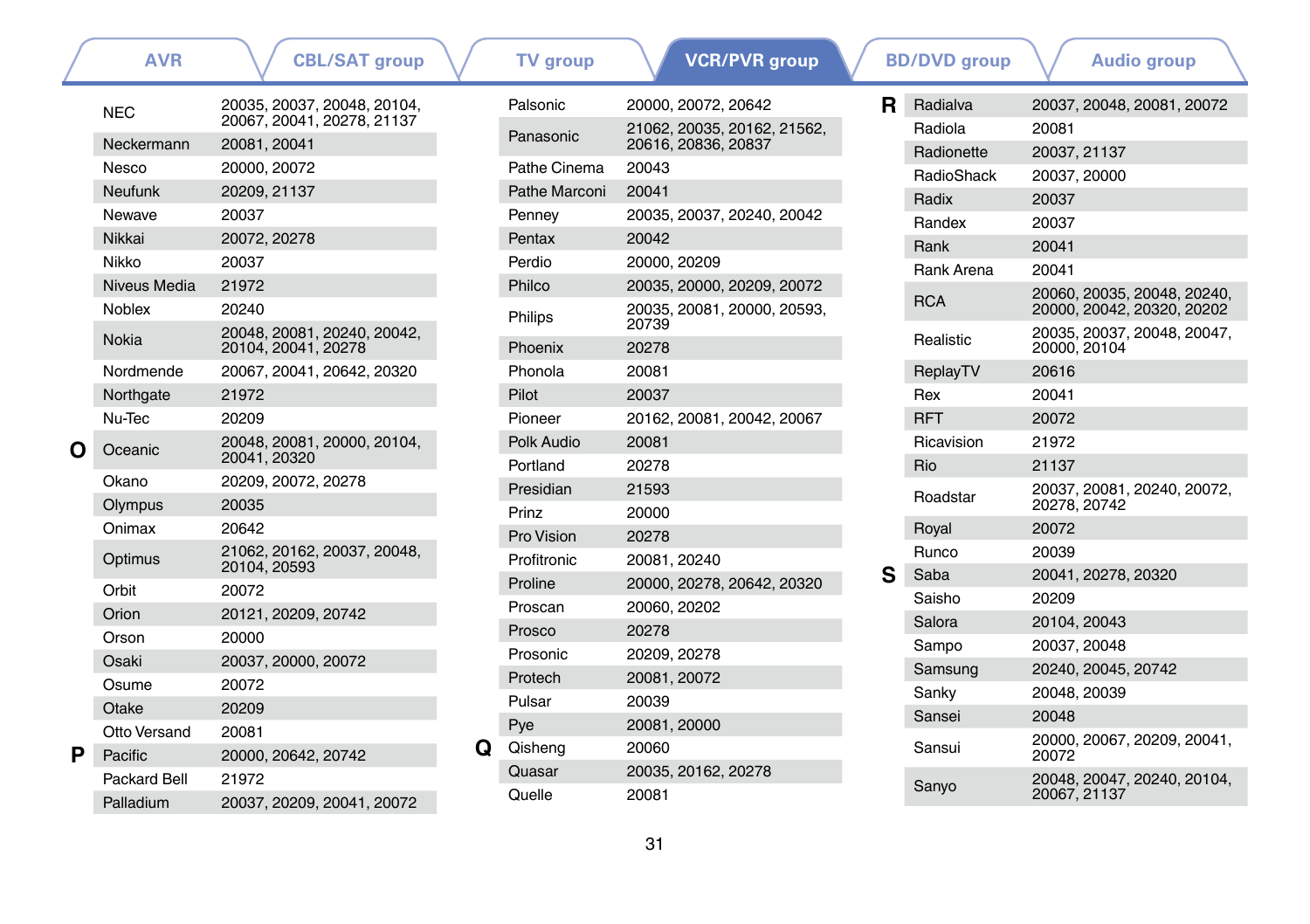| Saville       | 20240, 20278                                                        |
|---------------|---------------------------------------------------------------------|
| <b>SBR</b>    | 20081                                                               |
| ScanSonic     | 20240                                                               |
| Sceptre       | 20104                                                               |
| Schaub Lorenz | 20000. 20104. 20041                                                 |
| Schneider     | 20037, 20081, 20240, 20000,<br>20042, 20072, 20278, 20642,<br>21137 |
| Scott         | 20045, 20121, 20043, 20593                                          |
| Sears         | 20035, 20037, 20047, 20000,<br>20042, 20104                         |
| Seaway        | 20278                                                               |
| SEG           | 20081, 20240, 20072, 20278,<br>20642.20593                          |
| SFI           | 20081                                                               |
| Sei-Sinudyne  | 20081                                                               |
| Seleco        | 20037, 20041                                                        |
| Semivox       | 20045, 20209                                                        |
| Semp          | 20045                                                               |
| Semp Toshiba  | 20045                                                               |
| Sentra        | 20072                                                               |
| Setron        | 20072                                                               |
| Sharp         | 20037, 20048, 20209, 20848,<br>21137                                |
| Shinco        | 20000                                                               |
| Shintom       | 20104.20072                                                         |
| Shivaki       | 20037                                                               |
| Shogun        | 20240                                                               |
| Siemens       | 20037, 20081, 20104, 20320                                          |
| Siera         | 20081                                                               |
| Signature     | 20035                                                               |
| Silva         | 20037                                                               |

|   | Silva Schneider 21137 |                                             |  |
|---|-----------------------|---------------------------------------------|--|
|   | Silver                | 20278                                       |  |
|   | <b>SilverCrest</b>    | 20642                                       |  |
|   | Singer                | 20045, 20072                                |  |
|   | Sinudyne              | 20081, 20209                                |  |
|   | Sonic Blue            | 20616, 21137                                |  |
|   | Sonneclair            | 20072                                       |  |
|   | Sonolor               | 20048                                       |  |
|   | Sontec                | 20037, 20278                                |  |
|   | Sonwa                 | 20642                                       |  |
|   | Sony                  | 20035, 20032, 20033, 20000,<br>21032, 21972 |  |
|   | Soundwave             | 20037, 20209                                |  |
|   | <b>SR Standard</b>    | 20278                                       |  |
|   | Ssangyong             | 20072                                       |  |
|   | Stack 9               | 21972                                       |  |
|   | Stern                 | 20278                                       |  |
|   | <b>STS</b>            | 20042                                       |  |
|   | Sunkai                | 20209, 20278                                |  |
|   | Sunstar               | 20000                                       |  |
|   | Suntronic             | 20000                                       |  |
|   | Sunwood               | 20072                                       |  |
|   | Supra                 | 20037, 20278                                |  |
|   | Sylvania              | 20035, 20081, 20000, 20043,<br>20593, 21593 |  |
|   | Symphonic             | 20000, 20593, 21593                         |  |
|   | <b>Systemax</b>       | 21972                                       |  |
| т | $T+A$                 | 20162                                       |  |
|   | <b>Tagar Systems</b>  | 21972                                       |  |
|   | Taisho                | 20209                                       |  |
|   | Tandberg              | 20278                                       |  |

| AVR       | <b>CBL/SAT group</b>                 |   | TV group              |              | <u>VCR/PV</u> R group       | <b>BD/DVD</b> group |              | <b>Audio group</b>                                         |  |
|-----------|--------------------------------------|---|-----------------------|--------------|-----------------------------|---------------------|--------------|------------------------------------------------------------|--|
|           | 20240, 20278                         |   | Silva Schneider 21137 |              |                             | Tandy               | 20000.20104  |                                                            |  |
|           | 20081                                |   | Silver                | 20278        |                             | Tashiko             |              | 20037, 20048, 20081, 20240,                                |  |
| onic}     | 20240                                |   | <b>SilverCrest</b>    | 20642        |                             |                     | 20000        |                                                            |  |
| re        | 20104                                |   | Singer                | 20045, 20072 |                             | Tatung              |              | 20048, 20081, 20045, 20000,<br>20067, 20043, 20209, 20041, |  |
| b Lorenz  | 20000, 20104, 20041                  |   | Sinudyne              | 20081, 20209 |                             |                     | 20742        |                                                            |  |
|           | 20037, 20081, 20240, 20000,          |   | Sonic Blue            | 20616, 21137 |                             | Teac                |              | 20037, 20000, 20041, 20072,                                |  |
| ider      | 20042, 20072, 20278, 20642,<br>21137 |   | Sonneclair            | 20072        |                             |                     |              | 20278, 20642, 20593, 21593                                 |  |
|           | 20045, 20121, 20043, 20593           |   | Sonolor               | 20048        |                             | Tec                 | 20072        |                                                            |  |
|           | 20035, 20037, 20047, 20000,          |   | Sontec                | 20037, 20278 |                             | <b>Tech Line</b>    | 20072        |                                                            |  |
|           | 20042, 20104                         |   | Sonwa                 | 20642        |                             | <b>Technics</b>     |              | 20035, 20162, 20081                                        |  |
| зу        | 20278                                |   |                       |              | 20035, 20032, 20033, 20000, | Teco                |              | 20035, 20037, 20048, 20041                                 |  |
|           | 20081, 20240, 20072, 20278,          |   | Sony                  | 21032, 21972 |                             | <b>Tedelex</b>      |              | 20037, 20209, 20642                                        |  |
|           | 20642, 20593                         |   | Soundwave             | 20037, 20209 |                             | Teknika             |              | 20035, 20037, 20000                                        |  |
|           | 20081                                |   | <b>SR Standard</b>    | 20278        |                             | Teleavia            | 20041        |                                                            |  |
| nudyne    | 20081                                |   | Ssangyong             | 20072        |                             | Telefunken          |              | 20209, 20041, 20278, 20642,                                |  |
|           | 20037, 20041                         |   | Stack 9               | 21972        |                             |                     | 20320, 20593 |                                                            |  |
| <b>XO</b> | 20045, 20209                         |   | <b>Stern</b>          | 20278        |                             | Telestar            | 20037        |                                                            |  |
|           | 20045                                |   | <b>STS</b>            | 20042        |                             | Teletech            |              | 20000, 20072, 20278                                        |  |
| Toshiba   | 20045                                |   | Sunkai                | 20209, 20278 |                             | Tenosal             | 20072        |                                                            |  |
|           | 20072                                |   | Sunstar               | 20000        |                             | Tensai              |              | 20037, 20000, 20072, 20278                                 |  |
|           | 20072                                |   | Suntronic             | 20000        |                             | Tesla               | 20081        |                                                            |  |
|           | 20037, 20048, 20209, 20848,          |   | Sunwood               | 20072        |                             | <b>Tevion</b>       | 20209.20642  |                                                            |  |
|           | 21137                                |   | Supra                 | 20037, 20278 |                             | Texet               | 20278        |                                                            |  |
|           | 20000                                |   |                       |              | 20035, 20081, 20000, 20043, | <b>Thomas</b>       | 20000        |                                                            |  |
| m         | 20104, 20072                         |   | Sylvania              | 20593, 21593 |                             | Thomson             |              | 20060, 20067, 20041, 20278,                                |  |
| ςi.       | 20037                                |   | Symphonic             |              | 20000, 20593, 21593         |                     | 20320, 20202 |                                                            |  |
| ın        | 20240                                |   | Systemax              | 21972        |                             | Thorn               |              | 20037, 20104, 20041                                        |  |
| ns        | 20037, 20081, 20104, 20320           | т | $T+A$                 | 20162        |                             | TiVo                | 20739        |                                                            |  |
|           | 20081                                |   | <b>Tagar Systems</b>  | 21972        |                             | <b>TMK</b>          | 20240        |                                                            |  |
| '⊔r≏      | 20035                                |   | <b>Taicho</b>         | 20200        |                             | Tokai               |              | 20037, 20104, 20041, 20072                                 |  |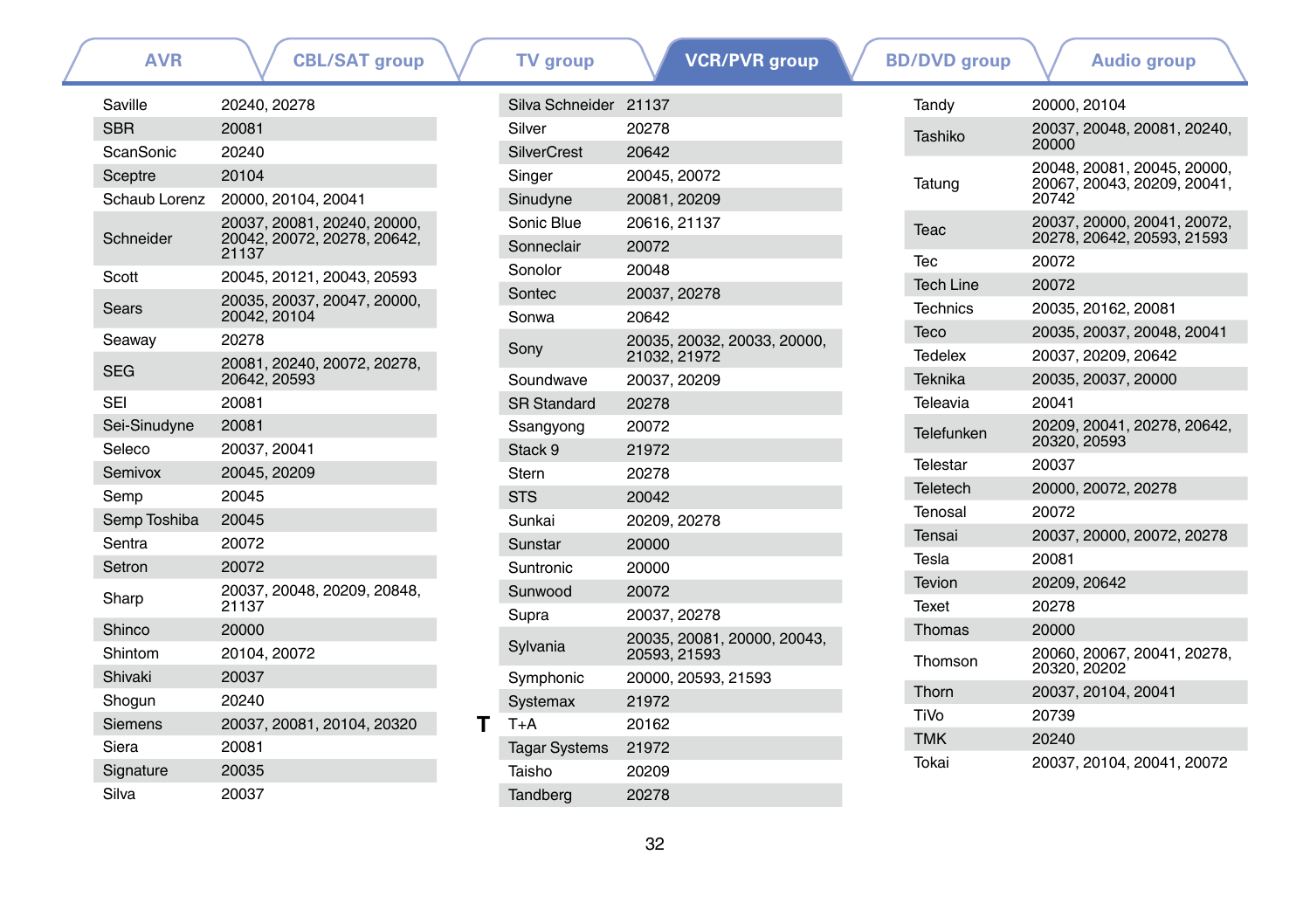|   | AVK                   | <b>CBL/SAI group</b>                                                                     |
|---|-----------------------|------------------------------------------------------------------------------------------|
|   | Toshiba               | 20081, 20045, 20042, 20067,<br>20043, 20209, 20041, 20742,<br>21972                      |
|   | Totevision            | 20037, 20240                                                                             |
|   | Touch                 | 21972                                                                                    |
|   | Towada                | 20072                                                                                    |
|   | Toyoda                | 20278                                                                                    |
|   | Tradex                | 20081                                                                                    |
|   | <b>Triad</b>          | 20278                                                                                    |
| U | Uher                  | 20240                                                                                    |
|   | Ultravox              | 20278                                                                                    |
|   | Unitech               | 20240                                                                                    |
|   | United                | 20742, 21593                                                                             |
|   | Universum             | 20037, 20081, 20240, 20000,<br>20104, 20209, 21137                                       |
|   | Vector                | 20045                                                                                    |
|   | VIA<br>Technologies   | 21972                                                                                    |
|   | Victor                | 20067, 20041                                                                             |
|   | <b>Video Concepts</b> | 20045                                                                                    |
|   | Video Technic         | 20000                                                                                    |
|   | Videomagic            | 20037                                                                                    |
|   | Videosonic            | 20240                                                                                    |
|   | Viewsonic             | 21972                                                                                    |
|   | Villain               | 20000                                                                                    |
|   | Voodoo                | 21972                                                                                    |
| w | Wards                 | 20060, 20035, 20048, 20039,<br>20047, 20081, 20033, 20240,<br>20045, 20000, 20042, 20072 |
|   | Watson                | 20081, 20642                                                                             |
|   | Weltblick             | 20037                                                                                    |
|   | Wharfedale            | 20642, 20593                                                                             |

|    | White                     | 20209, 20072, 20278         |
|----|---------------------------|-----------------------------|
| x. | Westinghouse<br>XR-1000   | 20035, 20000, 20072         |
| Y  | Yamaha                    | 20041                       |
|    | Yamishi                   | 20072, 20278                |
|    | Yokan                     | 20072                       |
|    | Yoko                      | 20037, 20240, 20072         |
|    | Yoshita                   | 20072                       |
|    |                           | 20037, 20039, 20033, 20000, |
| z  | Zenith                    | 20209, 21137                |
|    | <b>ZT Group</b>           | 21972                       |
|    | ΖX                        | 20209                       |
|    |                           |                             |
| P  |                           |                             |
| A  | ABS                       | 21972                       |
|    | Alienware                 | 21972                       |
| С  | CyberPower                | 21972                       |
| D  | Dell                      | 21972                       |
|    | <b>DirecTV</b>            | 20739                       |
| G  | Gateway                   | 21972                       |
| н  | Hewlett Packard 21972     |                             |
|    | Howard<br>Computers       | 21972                       |
|    | Humax                     | 20739                       |
|    | Hush                      | 21972                       |
| ı  | <b>iBUYPOWER</b>          | 21972                       |
| L  | Linksys                   | 21972                       |
| м  | <b>Media Center</b><br>PC | 21972                       |
|    | Microsoft                 | 21972                       |
|    | Mind                      | 21972                       |
| N  | Niveus Media              | 21972                       |
|    | Northgate                 | 21972                       |
|    |                           |                             |

| <b>AVR</b>     | <b>CBL/SAT group</b>                                      |   | <b>TV</b> group       | <b>VCR/PVR</b> group        |   | <b>BD/DVD</b> group        |              | <b>Audio group</b>  |  |
|----------------|-----------------------------------------------------------|---|-----------------------|-----------------------------|---|----------------------------|--------------|---------------------|--|
|                | 20081, 20045, 20042, 20067,                               |   | White<br>Westinghouse | 20209, 20072, 20278         | P | Panasonic                  | 20616        |                     |  |
| a              | 20043, 20209, 20041, 20742,<br>21972                      | X | XR-1000               | 20035, 20000, 20072         |   | Philips                    | 20739        |                     |  |
| sion           | 20037, 20240                                              | Υ | Yamaha                | 20041                       | R | ReplayTV                   | 20616        |                     |  |
|                | 21972                                                     |   | Yamishi               | 20072, 20278                | S | Sonic Blue                 | 20616        |                     |  |
| la             | 20072                                                     |   | Yokan                 | 20072                       |   | Sony                       | 21972        |                     |  |
| a              | 20278                                                     |   | Yoko                  | 20037, 20240, 20072         |   | Stack 9                    | 21972        |                     |  |
| Ć              | 20081                                                     |   | Yoshita               | 20072                       |   | Systemax                   | 21972        |                     |  |
|                | 20278                                                     | z | Zenith                | 20037, 20039, 20033, 20000, |   | <b>Tagar Systems</b>       | 21972        |                     |  |
|                | 20240                                                     |   |                       | 20209, 21137                |   | TiVo                       | 20739        |                     |  |
| ΟХ             | 20278                                                     |   | <b>ZT Group</b>       | 21972                       |   | Toshiba                    | 21972        |                     |  |
| ۰h             | 20240                                                     |   | <b>ZX</b>             | 20209                       |   | Touch                      | 21972        |                     |  |
|                | 20742, 21593                                              |   |                       |                             | v | Viewsonic                  | 21972        |                     |  |
| sum            | 20037, 20081, 20240, 20000,                               |   | <b>PVR</b>            |                             |   | Voodoo                     | 21972        |                     |  |
|                | 20104, 20209, 21137                                       | A | <b>ABS</b>            | 21972                       | z | <b>ZT Group</b>            | 21972        |                     |  |
|                | 20045                                                     |   | Alienware             | 21972                       |   |                            |              |                     |  |
| ologies        | 21972                                                     | С | CyberPower            | 21972                       |   | <b>SAT/PVR Combination</b> |              |                     |  |
|                | 20067, 20041                                              | D | Dell                  | 21972                       | D | DirecTV                    | 20739        |                     |  |
| Concepts 20045 |                                                           |   | <b>DirecTV</b>        | 20739                       |   |                            |              |                     |  |
| <b>Technic</b> | 20000                                                     | G | Gateway               | 21972                       |   | <b>TV/VCR Combination</b>  |              |                     |  |
| magic          | 20037                                                     | н | Hewlett Packard 21972 |                             | A | Aiwa                       |              | 20000, 20742, 21137 |  |
| sonic          | 20240                                                     |   | Howard<br>Computers   | 21972                       |   | America Action             | 20278        |                     |  |
| onic           | 21972                                                     |   | Humax                 | 20739                       |   | Amstrad                    | 20000        |                     |  |
|                | 20000                                                     |   | Hush                  | 21972                       |   | Audiovox                   | 20278        |                     |  |
| O              | 21972                                                     |   | <b>iBUYPOWER</b>      | 21972                       | в | <b>Bestar</b>              | 20278        |                     |  |
|                | 20060, 20035, 20048, 20039,                               |   | Linksys               | 21972                       |   | <b>Blue Sky</b>            | 20278, 20742 |                     |  |
|                | 20047, 20081, 20033, 20240,<br>20045, 20000, 20042, 20072 | M | Media Center<br>PC.   | 21972                       |   | <b>Broksonic</b>           | 20742        |                     |  |
| n              | 20081, 20642                                              |   | Microsoft             | 21972                       |   | <b>Bush</b>                | 20742        |                     |  |
| ick            | 20037                                                     |   | Mind                  | 21972                       | С | Citizen                    | 20278        |                     |  |
| edale          | 20642, 20593                                              | N | Niveus Media          | 21972                       |   | Colt                       | 20072        |                     |  |
|                |                                                           |   | Northaate             | 21072                       |   | <b>Curtis Mathes</b>       | 20035        |                     |  |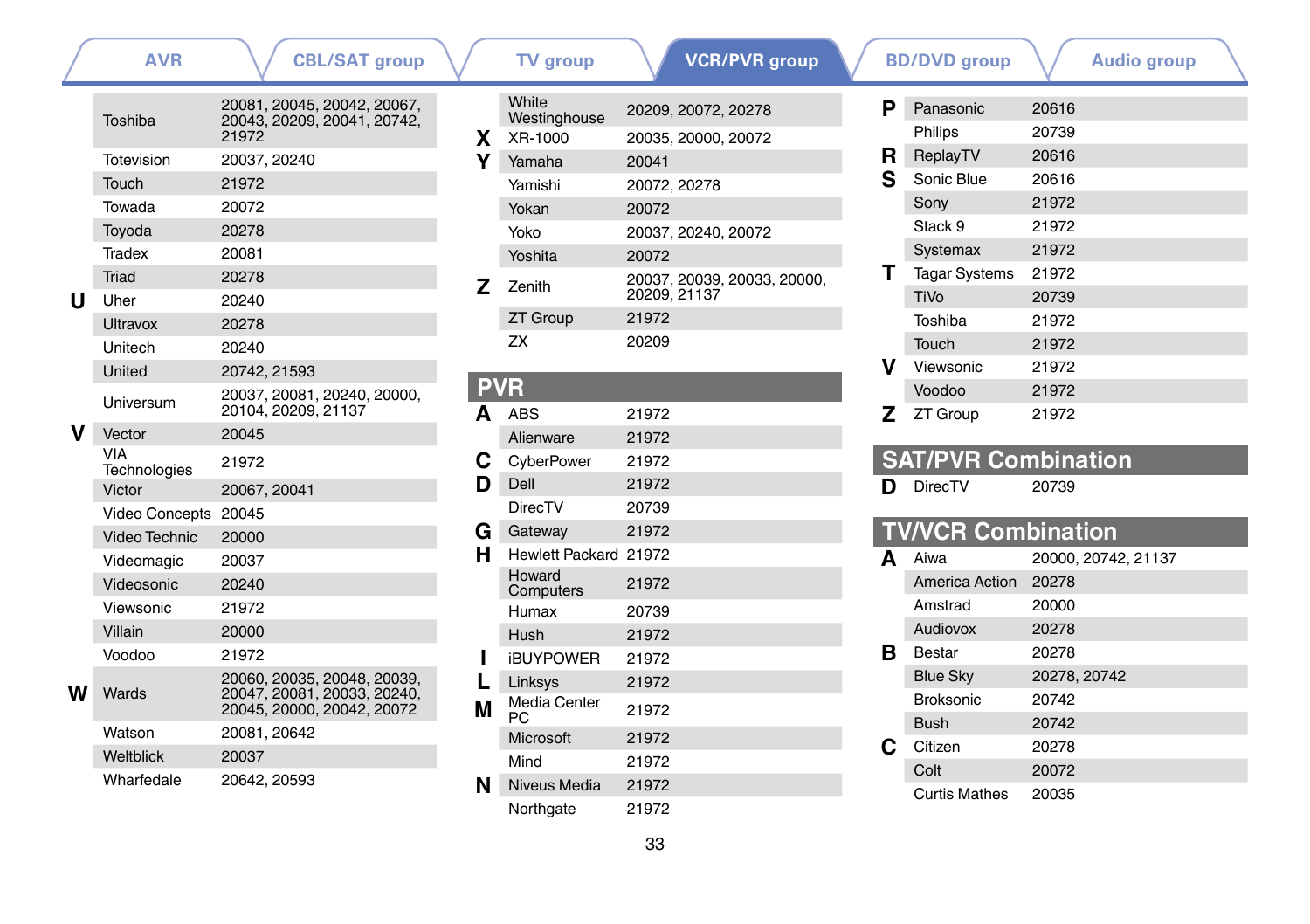|   | <b>AVR</b>            | <b>CBL/SAT group</b>       |    | <b>TV</b> group | <b>VCR/PVR</b> group       |   | <b>BD/DVD</b> group   |       | <b>Audio group</b> |  |
|---|-----------------------|----------------------------|----|-----------------|----------------------------|---|-----------------------|-------|--------------------|--|
| D | Daewoo                | 20278                      |    | Orion           | 20742                      | W | White<br>Westinghouse | 20278 |                    |  |
|   | Dantax                | 20742                      | P  | Pacific         | 20742                      | Z | Zenith                | 20000 |                    |  |
| Е | Emerson               | 20278, 20593               |    | Palsonic        | 20000                      |   |                       |       |                    |  |
| F | Ferguson              | 20000, 20278, 20742        |    | Panasonic       | 20035, 20162               |   |                       |       |                    |  |
|   | Fidelity              | 20000                      |    | Penney          | 20035, 20037, 20240        |   |                       |       |                    |  |
|   | Firstline             | 20278                      |    | Philips         | 20081                      |   |                       |       |                    |  |
|   | Funai                 | 20000, 20593               | Q  | Quasar          | 20035, 20162               |   |                       |       |                    |  |
| G | GE                    | 20060, 20035, 20048, 20240 | R. | Radiola         | 20081                      |   |                       |       |                    |  |
|   | GoldStar              | 20037                      |    | RadioShack      | 20000                      |   |                       |       |                    |  |
|   | Goodmans              | 20278, 20742               |    | <b>RCA</b>      | 20060, 20035, 20048, 20240 |   |                       |       |                    |  |
|   | Gradiente             | 21137                      |    | Roadstar        | 20742                      |   |                       |       |                    |  |
|   | Grandin               | 20278, 20742               | S  | Saba            | 20320                      |   |                       |       |                    |  |
|   | Grundig               | 20081, 20742               |    | Samsung         | 20240, 20742               |   |                       |       |                    |  |
| н | Harley Davidson 20000 |                            |    | Sansui          | 20000                      |   |                       |       |                    |  |
|   | Hitachi               | 20000, 20593               |    | Sanyo           | 20240                      |   |                       |       |                    |  |
|   | Hypson                | 20037                      |    | Schneider       | 20081, 20000               |   |                       |       |                    |  |
|   | Internal              | 20278                      |    | Sears           | 20037, 20000               |   |                       |       |                    |  |
| J | <b>JBL</b>            | 20278                      |    | Sharp           | 20037, 20048               |   |                       |       |                    |  |
| Κ | Kambrook              | 20037                      |    | Shivaki         | 20037                      |   |                       |       |                    |  |
|   | Kneissel              | 20278                      |    | <b>Siemens</b>  | 20081                      |   |                       |       |                    |  |
| L | LG                    | 20037                      |    | Sony            | 20032, 20000               |   |                       |       |                    |  |
|   | Lloyd's               | 20000                      |    | Sylvania        | 20081, 20593               |   |                       |       |                    |  |
|   | Loewe                 | 20037                      |    | Symphonic       | 20000, 20593               |   |                       |       |                    |  |
| м | Magnasonic            | 20278, 20593               | т  | Tatung          | 20742                      |   |                       |       |                    |  |
|   | Magnavox              | 20081, 20000, 20593        |    | Teac            | 20037, 20000, 20642, 20593 |   |                       |       |                    |  |
|   | Magnin                | 20240                      |    | <b>Technics</b> | 20081                      |   |                       |       |                    |  |
|   | Matsui                | 20742                      |    | Telefunken      | 20278                      |   |                       |       |                    |  |
|   | Memorex               | 20162, 20037               |    | Thomas          | 20000                      |   |                       |       |                    |  |
|   | <b>MGA</b>            | 20240                      |    | Thomson         | 20278                      |   |                       |       |                    |  |
|   | Mitsubishi            | 20048, 20081, 20043        |    | Toshiba         | 20742                      |   |                       |       |                    |  |
| O | Optimus               | 20162, 20593               | U  | United          | 20742                      |   |                       |       |                    |  |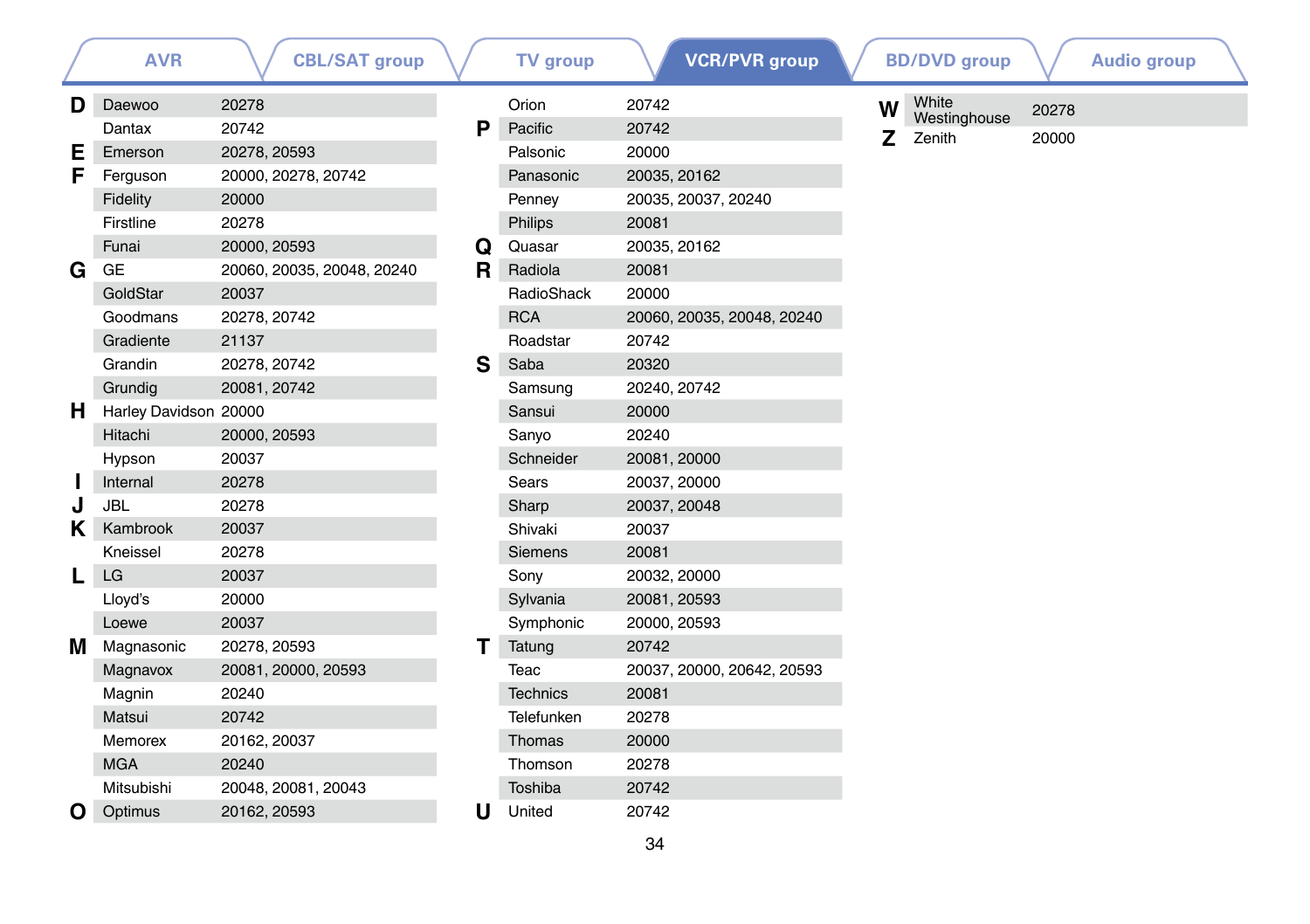### <span id="page-34-0"></span>**BD/DVD group**

### **DVD**<br>3 3D **3** 3D LAB 30539<br>**A** Accurian 30675 Accurian Acoustic<br>Solutions Solutions 30730, 30713, 32082 AEG 30770, 30790, 30675, 31233, 32173 Afreey 30698 Aim 30672 Airis 30672, 31107 Aiwa 30533, 30641 Akai 30770, 30695, 30790, 30675, 30884, 31233 Akura 31233, 31383 Alba 30672, 30539, 30717, 30695, 30730, 30713, 30884 Alco 30790 Amitech 30770, 32187 Amstrad 30770, 30790, 30713, 32139 AMW 30872 Ansonic 30831 Apex Digital 30672, 30717, 30796, 31061 Aristona 30539, 30646 Arrgo 31023 ASDA 32213 Audio Authority 32555 Audiosonic 31383 Audiovox 30717, 30790 Audioworld 30790 Audix 30713

|    | Autovox                    | 30713                                              |
|----|----------------------------|----------------------------------------------------|
|    | AVideo                     | 32173                                              |
|    | Awa                        | 30730, 30872, 32587                                |
|    | Axil                       | 32139                                              |
|    | Axion                      | 30730                                              |
| в. | Basic Line                 | 30713                                              |
|    | <b>Bel Canto</b><br>Design | 31571                                              |
|    | Belson                     | 32139                                              |
|    | <b>Berthen</b>             | 31643                                              |
|    | Best Buy                   | 32139                                              |
|    | <b>Black Diamond</b>       | 30713, 30884                                       |
|    | Blaupunkt                  | 30717                                              |
|    | Blu:sens                   | 31233                                              |
|    | <b>Blue Parade</b>         | 30571                                              |
|    | <b>Blue Sky</b>            | 30672, 30651, 30695, 30790,<br>30713, 30884, 32623 |
|    | <b>Brainwave</b>           | 30770                                              |
|    | <b>Brandt</b>              | 30503, 30651, 30551                                |
|    | <b>Broksonic</b>           | 30695                                              |
|    | Bush                       | 30672, 30717, 30730, 30831,<br>30713, 30884, 31383 |
|    | Byd:sign                   | 30872                                              |
|    | California Audio<br>Labs   | 30490                                              |
|    | <b>CCE</b>                 | 30730                                              |
|    | Centrex                    | 30672                                              |
|    | Centrum                    | 30675, 30713                                       |
|    | Changhong                  | 30627, 31061                                       |
|    | Cinea                      | 30831                                              |

|   | Cineral               | 30730                      |
|---|-----------------------|----------------------------|
|   | Cinetec               | 30713, 30872               |
|   | Citizen               | 30695                      |
|   | CJ Digital            | 31643, 32173               |
|   | Classic               | 30730                      |
|   | Clatronic             | 30672, 30675, 31233        |
|   | Clayton               | 30713                      |
|   | <b>CMX</b>            | 31643                      |
|   | Coby                  | 30730, 31107, 31628, 32494 |
|   | Codex                 | 31233                      |
|   | Compacks              | 31107                      |
|   | Conia                 | 30672                      |
|   | Contel                | 32331                      |
|   | Continental<br>Edison | 30831, 30872               |
|   | Craig                 | 30831                      |
|   | Crown                 | 30770, 30713               |
|   | Cybercom              | 30831                      |
|   | CyberHome             | 31023                      |
|   | Cytron                | 30651                      |
| D | Daenyx                | 30872                      |
|   | Daewoo                | 30770, 30872, 32187        |
|   | Dansai                | 30770                      |
|   | Dantax                | 30539, 30790, 30713        |
|   | Datsun                | 31233                      |
|   | Daytek                | 30872                      |
|   | Dayton Audio          | 30872                      |
|   | <b>DCE</b>            | 30831                      |
|   | Decca                 | 30770                      |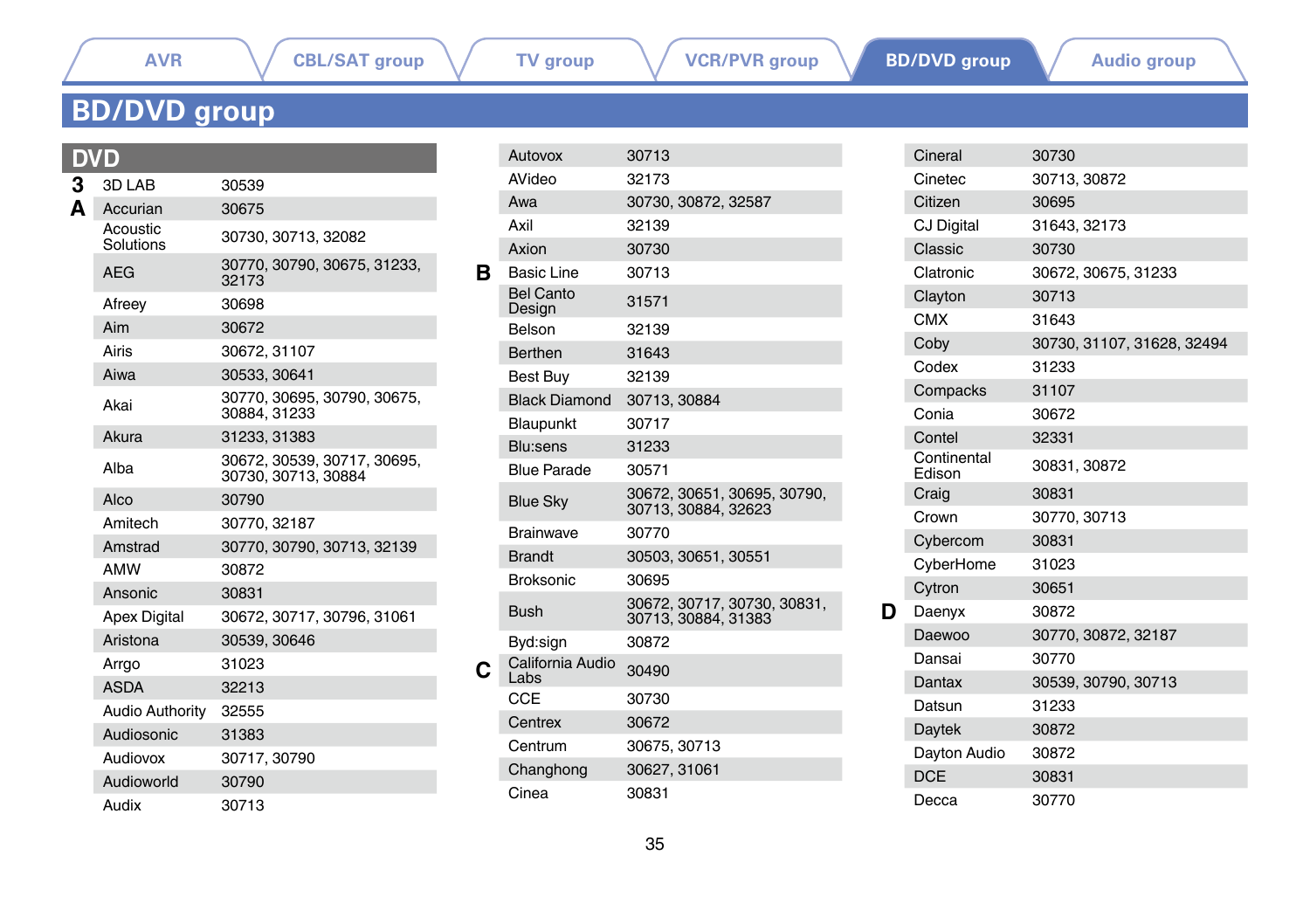|   | <b>AVR</b>              | <b>CBL/SAT group</b>                               |   | <b>TV</b> group            | <b>VCR/PVR</b> group                       |   | <b>BD/DVD</b> group     |              | <b>Audio group</b>                                        |
|---|-------------------------|----------------------------------------------------|---|----------------------------|--------------------------------------------|---|-------------------------|--------------|-----------------------------------------------------------|
|   | Denon                   | 30490, 31634, 32258, 32748,                        |   | Emerson                    | 30675, 32213                               |   | Henss                   | 30713        |                                                           |
|   |                         | 33698                                              |   | Encore                     | 30698                                      |   | Hikona                  | 31383        |                                                           |
|   | Denver                  | 30672, 31107                                       |   | EuroLine                   | 30675, 31233, 31643                        |   | Hitachi                 |              | 30573, 30664, 30695, 30713,                               |
|   | <b>D</b> gtec           | 30672                                              | F | Fenner                     | 30651                                      |   |                         | 30884        |                                                           |
|   | Diamond                 | 30651, 30790                                       |   | Ferguson                   | 30651, 30695, 30713, 30884                 |   | Hitech                  | 33523        |                                                           |
|   | <b>Dicra</b>            | 32173                                              |   | Finlux                     | 30672, 30741, 30770                        |   | <b>Hiteker</b>          | 30672        |                                                           |
|   | Digihome                | 30713                                              |   | Firstline                  | 30713                                      |   | Höher                   | 32173        | 30651, 30831, 30713, 31643,                               |
|   | DigiLogic               | 30713                                              |   | Funai                      | 30695, 30675                               |   | Home                    |              |                                                           |
|   | digiRED                 | 30717                                              | G | G-Hanz                     | 32213                                      |   | Electronics             | 30770, 30730 |                                                           |
|   | Digital                 | 32173                                              |   | G-HanzS                    | 32213                                      |   | Home Tech<br>Industries | 31107, 31643 |                                                           |
|   | DigitalMax              | 31738                                              |   | <b>GE</b>                  | 30522, 30717                               |   | Humax                   | 30646        |                                                           |
|   | Digitor                 | 30651                                              |   | <b>GFM</b>                 | 30675                                      |   | <b>HYD</b>              | 31233        |                                                           |
|   | <b>Digitrex</b>         | 30672                                              |   | Go Video                   | 30744, 30741, 31044, 31075                 |   | Hyundai                 | 31061        |                                                           |
|   | <b>DiK</b>              | 30831                                              |   | GoldStar                   | 30741                                      |   | lekei                   | 31107        |                                                           |
|   | Disney                  | 30831, 30675, 31270                                |   | Goodmans                   | 30651, 30730, 30790, 30713,                |   | Ingersoll               | 31023        |                                                           |
|   | <b>DK Digital</b>       | 30831, 31643, 32095                                |   |                            | 30884, 31383                               |   | Initial                 | 30717        |                                                           |
|   | <b>DMTech</b>           | 32173, 32187                                       |   | GoWell                     | 31643                                      |   | Inno Hit                | 30713        |                                                           |
|   | Dragon                  | 30831                                              |   | <b>GPX</b>                 | 30741                                      |   |                         |              | 30741, 30675, 32095, 32428,                               |
|   | <b>DSE</b>              | 30675, 32095                                       |   | Gradiente                  | 30651                                      |   | Insignia                | 32596        |                                                           |
|   | Dual                    | 30651, 30730, 30831, 30790,<br>30713, 30884, 31023 |   | <b>Gran Prix</b>           | 30831                                      |   | Integra                 |              | 30571, 30627, 31634, 31769,                               |
|   |                         |                                                    |   | Grandin                    | 30713, 31233, 32173                        |   |                         | 32147        |                                                           |
|   | Durabrand<br><b>DVS</b> | 30831, 30675, 30713, 31023<br>30672                |   | Greenhill                  | 30717                                      |   | Irradio                 | 30646, 31233 |                                                           |
|   |                         | 32596                                              |   | Grundig                    | 30539, 30651, 30551, 30695,                |   | <b>ISP</b>              | 30695        |                                                           |
| E | Dynex                   |                                                    |   | Grunkel                    | 30790, 30713, 31643<br>30770, 30831, 30790 |   | iť's                    | 30717        |                                                           |
|   | E:max<br><b>ECC</b>     | 30770, 31233, 31643<br>30730                       |   | <b>GVG</b>                 | 30770                                      |   | <b>ITT</b>              | 31233        |                                                           |
|   |                         |                                                    |   |                            |                                            | J | <b>JDB</b>              | 30730        |                                                           |
|   | Elfunk                  | 30713, 30884                                       | н | H&B                        | 30713, 31233, 32173                        |   | <b>JMB</b>              | 30695        |                                                           |
|   | Elin                    | 30770                                              |   | Hanseatic                  | 30741, 30790                               |   | <b>JNC</b>              | 30672        |                                                           |
|   | Elite                   | 32854                                              |   | Harman/Kardon 31229, 32927 |                                            |   | <b>JVC</b>              |              | 30503, 30539, 30623, 30867,<br>31164, 31602, 32365, 32855 |
|   | Elta                    | 30672, 30770, 31233, 31643,<br>32173               |   | <b>HE</b>                  | 30730<br>30831                             |   | jWin                    | 30672        |                                                           |
|   | Eltax                   | 31233                                              |   | Hello Kitty                |                                            |   |                         |              |                                                           |

36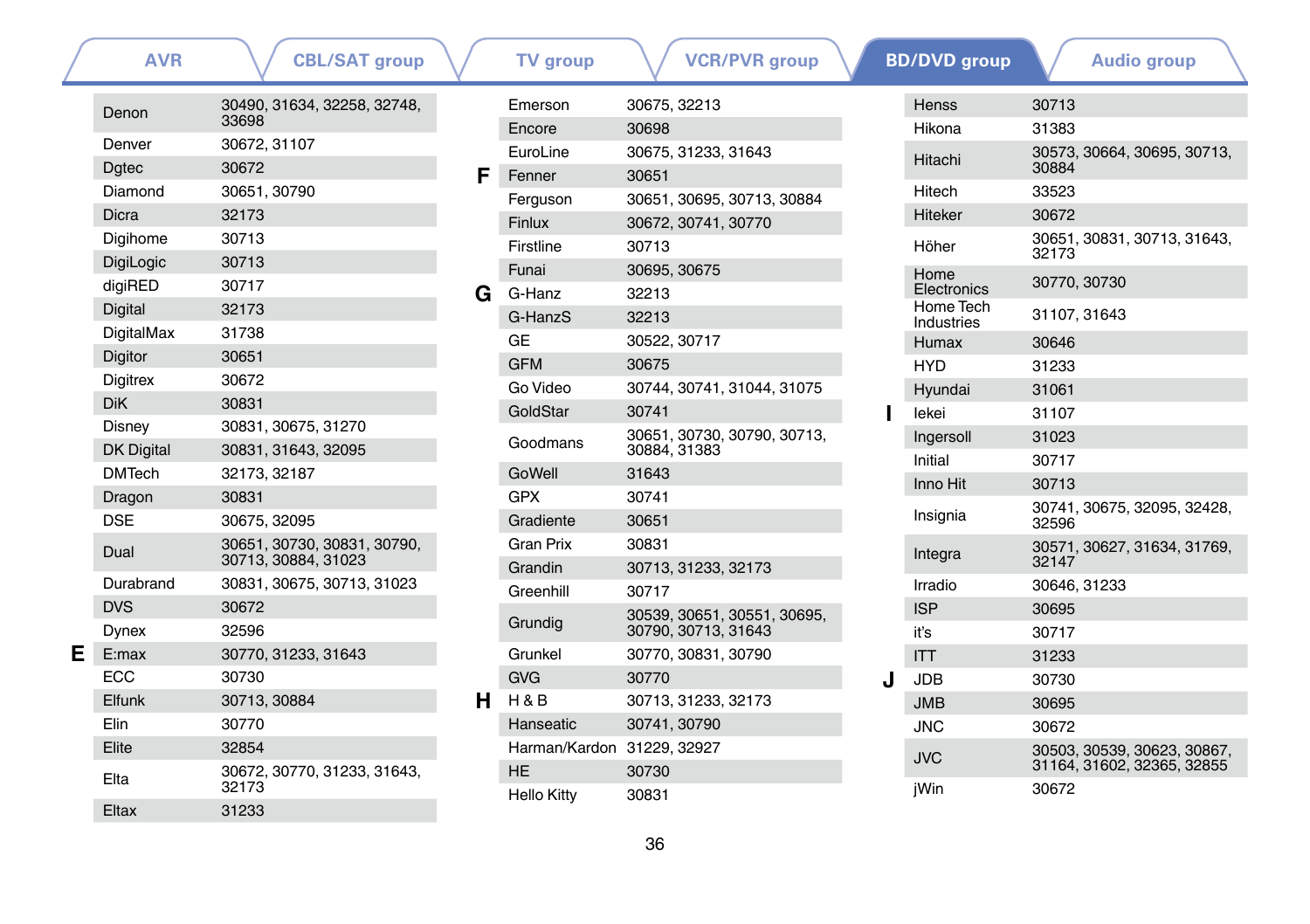|   | <b>AVR</b>               | <b>CBL/SAT group</b>       | <b>TV</b> group  | <b>VCR/PVR</b> group                        |   | <b>BD/DVD</b> group | <b>Audio group</b>                          |
|---|--------------------------|----------------------------|------------------|---------------------------------------------|---|---------------------|---------------------------------------------|
| Κ | Kansai                   | 31107                      | Magnavox         | 30503, 30539, 30646, 30675,                 |   | Mizuda              | 30770                                       |
|   | Kansas                   | 31233                      |                  | 30713, 31354, 31506                         |   | <b>Mustek</b>       | 30730                                       |
|   | Technologies<br>Kawasaki | 30790                      | Magnum           | 31382                                       |   | Muvid               | 31643, 32173                                |
|   | Kendo                    | 30672, 30831, 30713        | Majestic         | 31107                                       |   | Mx Onda             | 30651, 31383                                |
|   |                          |                            | Manhattan        | 30713                                       |   | <b>Mystral</b>      | 30831                                       |
|   | Kennex                   | 30770, 30713               | Marantz          | 30539, 31627, 32414                         | N | <b>NAD</b>          | 30741                                       |
|   | Kenwood                  | 30490, 30534               | Mark             | 30713                                       |   | Naiko               | 30770                                       |
|   | KeyPlug                  | 31643                      | Marguant         | 30770, 31628                                |   | <b>NEC</b>          | 30741, 30785, 31602                         |
|   | Kiiro                    | 30770                      | Matsui           | 30672, 30651, 30695, 30713,                 |   | Neom                | 31643                                       |
|   | King D'Home              | 30796                      |                  | 30884                                       |   | <b>Nesa</b>         | 30717                                       |
|   | King Vision              | 31643                      | Maxim            | 30713, 30872                                |   | <b>Nevir</b>        | 30672, 30770, 30831                         |
|   | <b>KLH</b>               | 30717, 30790               | <b>MBO</b>       | 30730                                       |   | <b>Nexius</b>       | 30790                                       |
|   | Koss                     | 30651                      | McIntosh         | 31533                                       |   | Noblex              | 31233                                       |
|   | <b>KXD</b>               | 31107                      | <b>MDS</b>       | 30713                                       |   | Norcent             | 30872, 31107                                |
|   | Lazer                    | 32173                      | Mecotek          | 30770                                       |   | Nordmende           | 30831                                       |
|   | Leiker                   | 30872                      | Medion           | 30651, 30630, 30741, 30831,<br>31107, 31270 |   | Nortek              | 31643, 32173                                |
|   | Lenco                    | 30651, 30770, 30713, 31383 | <b>MEI</b>       | 30790                                       |   | Ölevia              | 32331                                       |
|   | Lexicon                  | 32545                      |                  |                                             | Ω |                     |                                             |
|   | LG                       | 30741, 30790, 31233, 31602 | Memorex          | 30695, 30831, 31270, 32213,<br>32331, 33153 |   | Olidata             | 30672                                       |
|   | Lifetec                  | 30651, 30831               | Memory           | 31383                                       |   | Omni                | 30698                                       |
|   | LiteOn                   | 31738                      | Metz             | 30571, 30713                                |   | One For All         | 32555                                       |
|   | LM                       | 31643                      | <b>Micromaxx</b> | 30695                                       |   | Onkyo               | 30503, 30627, 31627, 31769,<br>32147, 32562 |
|   | Lodos                    | 30713, 30884               | Micromedia       | 30503, 30539                                |   | Oppo                | 32545                                       |
|   | Loewe                    | 30539, 30741               | Micromega        | 30539                                       |   | Orbit               | 30872, 31643                                |
|   | Logik                    | 30713, 30884, 32594        | Microsoft        | 30522                                       |   | Orion               | 30695, 30713, 31233                         |
|   | Logitech                 | 32639                      | Microstar        | 30831                                       |   | Oritron             | 30651                                       |
|   | Lumatron                 | 30741, 30695, 30713        | Minax            | 30713                                       |   | Ormond              | 30713                                       |
|   | Lunatron                 | 30741                      | Minoka           | 30770                                       |   | Otic                | 31383                                       |
|   | Luxman                   | 30573                      | Mintek           | 30717                                       | Р | Pacific             | 30831, 30790, 30713                         |
|   | Luxor                    | 30717, 30713, 30884        | Miray            | 33506                                       |   | <b>Packard Bell</b> | 30831                                       |
| M | Magnasonic               | 30651                      | Mitsubishi       | 31521, 30713, 33133                         |   | Palladium           | 30695, 30713                                |
|   |                          |                            |                  |                                             |   |                     |                                             |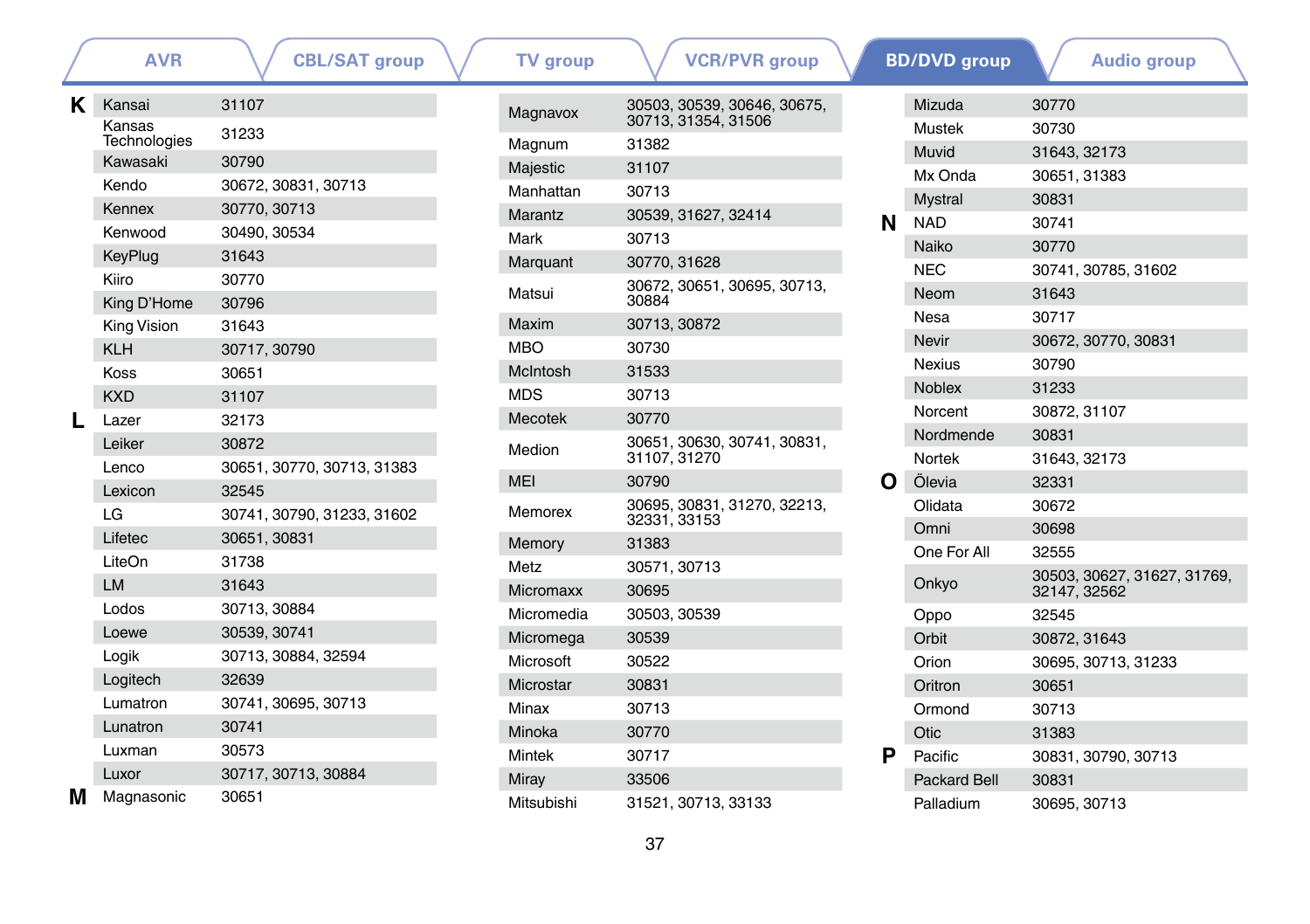|   | AVR                    | <b>CBL/SAT group</b>                                                                                             |
|---|------------------------|------------------------------------------------------------------------------------------------------------------|
|   | Palsonic               | 30672                                                                                                            |
|   | Panasonic              | 30503, 30490, 31579, 31641,<br>31762, 32523, 32710, 32859,<br>33641.33944.33949                                  |
|   | Panda                  | 30717, 31107                                                                                                     |
|   | Pelican<br>Accessories | 30533                                                                                                            |
|   | Philco                 | 30790, 30675                                                                                                     |
|   | Philips                | 30503, 30539, 30646, 30675,<br>30713, 31267, 31340, 31354,<br>31506, 32056, 32084, 32334,<br>32434, 32789, 32791 |
|   | Pioneer                | 30571, 30142, 30631, 31531,<br>31571, 32442, 32854                                                               |
|   | Play It                | 31643                                                                                                            |
|   | Polaroid               | 31061                                                                                                            |
|   | Polk Audio             | 30539                                                                                                            |
|   | Portland               | 30770                                                                                                            |
|   | Powerpoint             | 30872                                                                                                            |
|   | Presidian              | 30675, 31738                                                                                                     |
|   | Prinz                  | 30831                                                                                                            |
|   | Prism                  | 30831                                                                                                            |
|   | PrivateLabel           | 32616                                                                                                            |
|   | Pro Vision             | 30730, 31107                                                                                                     |
|   | Proceed                | 30672                                                                                                            |
|   | Proline                | 30672, 30651, 31643, 31738,<br>32082, 32616                                                                      |
|   | Proscan                | 30522                                                                                                            |
|   | Proson                 | 30713                                                                                                            |
|   | Prosonic               | 32082, 32187                                                                                                     |
|   | Pye                    | 30539, 30646                                                                                                     |
| Q | QONIX                  | 30790                                                                                                            |
|   | Qwestar                | 30651                                                                                                            |
| R | Radionette             | 30741                                                                                                            |
|   |                        |                                                                                                                  |

| <b>AVR</b>  | <b>CBL/SAT group</b>                                       |   | <b>TV</b> group | <b>VCR/PVR</b> group                                       | <b>BD/DVD</b> group          | <b>Audio group</b>                               |
|-------------|------------------------------------------------------------|---|-----------------|------------------------------------------------------------|------------------------------|--------------------------------------------------|
| ic          | 30672                                                      |   | Radiotone       | 30713                                                      | <b>SEG</b>                   | 30713, 30872, 30884                              |
|             | 30503, 30490, 31579, 31641,                                |   |                 | 30522, 30571, 30717, 30790,                                | Semp                         | 30503                                            |
| onic        | 31762, 32523, 32710, 32859,<br>33641, 33944, 33949         |   | <b>RCA</b>      | 30822, 31769, 32213, 32587,<br>32592, 32594                | Shanghai                     | 30672                                            |
|             | 30717, 31107                                               |   | RE-BL           | 32555                                                      | Sharp                        | 30630, 30675, 30713, 3<br>32479, 32652, 33313, 3 |
| n<br>sories | 30533                                                      |   | <b>REC</b>      | 30490                                                      | Sherwood                     | 30717, 30741, 30770, 3                           |
|             | 30790, 30675                                               |   | Recco           | 30698                                                      | Shinco                       | 30717                                            |
|             | 30503, 30539, 30646, 30675,                                |   | Red             | 32213                                                      | Shinsonic                    | 30533                                            |
|             | 30713, 31267, 31340, 31354,<br>31506, 32056, 32084, 32334, |   | <b>Red Star</b> | 30770, 31107                                               | Siemssen                     | 31382                                            |
|             | 32434, 32789, 32791                                        |   | Richmond        | 31233                                                      | Sigmatek                     | 32139                                            |
|             | 30571, 30142, 30631, 31531,                                |   | Roadstar        | 30672, 30730, 30713                                        | Silva Schneider 30741, 30831 |                                                  |
| эr          | 31571, 32442, 32854                                        |   | Ronin           | 30872                                                      | <b>SilverCrest</b>           | 32173                                            |
|             | 31643                                                      |   | Rotel           | 30623                                                      | <b>Sistemas</b>              | 30672                                            |
| id          | 31061                                                      |   | Rowa            | 30717, 30872                                               | Skantic                      | 30539, 30713                                     |
| udio        | 30539                                                      | S | Saba            | 30651, 30551, 31643, 32173                                 | Skymaster                    | 30730                                            |
| nd          | 30770                                                      |   | Saivod          | 30831                                                      | <b>SM Electronic</b>         | 30730                                            |
| point       | 30872                                                      |   | Salora          | 30741                                                      | Smart                        | 30713                                            |
| lian        | 30675, 31738                                               |   | Sampo           | 30698                                                      | Sogo                         | 30672                                            |
|             | 30831                                                      |   |                 | 30490, 30573, 30744, 33195,<br>32951, 32942, 32843, 32556, | Sonashi                      | 30831                                            |
|             | 30831                                                      |   | Samsung         | 32489, 32329, 32107, 32069,                                | Sonig                        | 30831                                            |
| eLabel      | 32616                                                      |   |                 | 31635, 31470, 31075, 31044,<br>30820, 30199                | Sontech                      | 31383                                            |
| sion        | 30730, 31107                                               |   | Sansui          | 30695, 32082                                               |                              | 30533, 31533, 30864, 3                           |
| ed          | 30672                                                      |   | Sanyo           | 30695, 30713                                               | Sony                         | 31033, 31070, 31431, 3                           |
|             | 30672, 30651, 31643, 31738,<br>32082, 32616                |   | ScanMagic       | 30730                                                      |                              | 31536, 31633, 32132, 3<br>32180, 32504, 33519, 3 |
| аn          | 30522                                                      |   | Schaub Lorenz   | 30770, 31643, 32173                                        | Sound Color                  | 31233                                            |
| n           | 30713                                                      |   |                 | 30539, 30646, 30651, 30831,                                | Soundwave                    | 30713                                            |
| nic         | 32082, 32187                                               |   | Schneider       | 30790, 30713                                               | Spectra                      | 30872                                            |
|             | 30539, 30646                                               |   | Schöntech       | 30713                                                      | <b>SR Standard</b>           | 30651, 30831                                     |
| X.          | 30790                                                      |   | Scott           | 30672, 30651, 31233, 31383,                                | <b>Strato</b>                | 31382                                            |
| tar         | 30651                                                      |   | Seeltech        | 32173<br>31643                                             | Strong                       | 30713                                            |
| natta       | 307/11                                                     |   |                 |                                                            | Sunkai                       | 30770                                            |

| y o v o group        |              | Auulu yrvup                                                                                                             |
|----------------------|--------------|-------------------------------------------------------------------------------------------------------------------------|
| <b>SEG</b>           |              | 30713, 30872, 30884                                                                                                     |
| Semp                 | 30503        |                                                                                                                         |
| Shanghai             | 30672        |                                                                                                                         |
| Sharp                |              | 30630, 30675, 30713, 32250,<br>32479, 32652, 33313, 33314                                                               |
| Sherwood             |              | 30717, 30741, 30770, 31043                                                                                              |
| Shinco               | 30717        |                                                                                                                         |
| Shinsonic            | 30533        |                                                                                                                         |
| Siemssen             | 31382        |                                                                                                                         |
| Sigmatek             | 32139        |                                                                                                                         |
| Silva Schneider      | 30741, 30831 |                                                                                                                         |
| <b>SilverCrest</b>   | 32173        |                                                                                                                         |
| <b>Sistemas</b>      | 30672        |                                                                                                                         |
| Skantic              | 30539, 30713 |                                                                                                                         |
| Skymaster            | 30730        |                                                                                                                         |
| <b>SM Flectronic</b> | 30730        |                                                                                                                         |
| Smart                | 30713        |                                                                                                                         |
| Sogo                 | 30672        |                                                                                                                         |
| Sonashi              | 30831        |                                                                                                                         |
| Sonia                | 30831        |                                                                                                                         |
| Sontech              | 31383        |                                                                                                                         |
| Sony                 |              | 30533, 31533, 30864, 30772,<br>31033, 31070, 31431, 31516,<br>31536, 31633, 32132, 32178,<br>32180, 32504, 33519, 33939 |
| Sound Color          | 31233        |                                                                                                                         |
| Soundwave            | 30713        |                                                                                                                         |
| Spectra              | 30872        |                                                                                                                         |
| <b>SR Standard</b>   | 30651.30831  |                                                                                                                         |
| Strato               | 31382        |                                                                                                                         |
| Strong               | 30713        |                                                                                                                         |
| Sunkai               | 30770        |                                                                                                                         |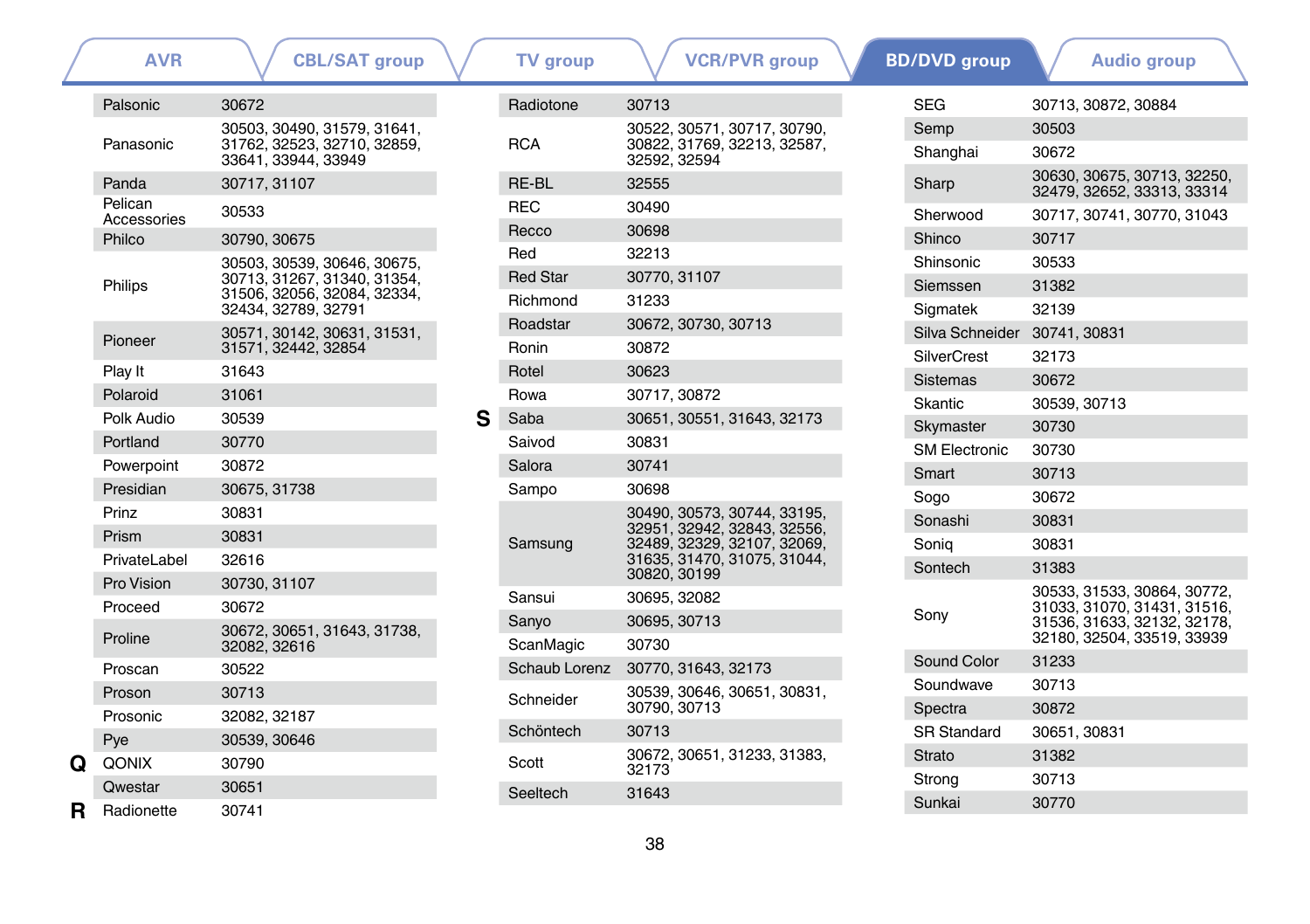|  | <b>AVR</b>           | <b>CBL/SAT group</b>                               |   | <b>TV</b> group       | <b>VCR/PVR</b> group                                      |    | <b>BD/DVD</b> group | <b>Audio group</b>          |
|--|----------------------|----------------------------------------------------|---|-----------------------|-----------------------------------------------------------|----|---------------------|-----------------------------|
|  | Sunstech             | 30831, 32139                                       |   | Thomson               | 30522, 30551, 30831                                       |    | Wilson              | 30831, 31233                |
|  | Superior             | 31643.32173                                        |   | <b>Thule Audio</b>    | 30551                                                     |    | Windsor             | 30713                       |
|  | Supersonic           | 33946                                              |   | Tokai                 | 30790, 30698, 31233                                       |    | Windy Sam           | 30573                       |
|  | Supratech            | 32139                                              |   | Tokaido               | 30698                                                     |    | Woxter              | 32139                       |
|  | <b>SVA</b>           | 30672, 30717                                       |   |                       | 30503, 30695, 31154, 31510,                               | X. | X-View              | 31233                       |
|  | Swisstec             | 32187                                              |   | Toshiba               | 31769, 32006, 32277, 32551,<br>32705, 33157               |    | <b>Xbox</b>         | 30522                       |
|  | Sylvania             | 30630, 30675                                       |   | <b>TRANS-</b>         | 30831, 30872, 31233                                       |    | <b>Xenius</b>       | 30790                       |
|  | Symphonic            | 30675                                              |   | continents            |                                                           |    | Xiron               | 31383                       |
|  | Sytech               | 30831, 32139                                       |   | Transonic             | 30730                                                     |    | <b>XMS</b>          | 30770                       |
|  | Tandberg             | 30713                                              |   | Trent                 | 31643                                                     |    | Yamada              | 30872, 32139                |
|  | Targa                | 30741                                              |   | Trevi                 | 30831                                                     |    | Yamaha              | 30490, 30539, 30646, 30545, |
|  | Tatung               | 30770                                              |   | <b>TVE</b>            | 30713                                                     |    |                     | 30817, 31354, 32298, 32558  |
|  | TBoston              | 32139                                              | U | <b>UMC</b>            | 32187                                                     |    | Yamakawa            | 30872                       |
|  | Tchibo               | 30741                                              |   | United                | 30695, 30730, 30675, 30713,<br>30884, 31233, 31383, 31643 |    | <b>YBA</b>          | 30872                       |
|  | <b>TCL</b>           | 32587                                              |   | Universum             | 30741.30790.30713                                         |    | Yukai               | 30730                       |
|  | <b>TCM</b>           | 30741, 30790                                       |   | Urban Concepts 30503  |                                                           | 7  | Zenith              | 30503, 30741                |
|  | Teac                 | 30571, 30717, 30741, 30790,<br>30675, 31383, 32139 | v | Venturer              | 30790, 31769, 32082                                       |    | <b>Blu-ray Disc</b> |                             |
|  | Technica             | 30713, 30884                                       |   | Vestel                | 30713, 30884                                              | D  | Denon               | 32258. 32748. 33698. 32661  |
|  | <b>Technics</b>      | 30490                                              |   | Viore                 | 32553                                                     | Ε  | Elite               | 32854                       |
|  | Technika             | 30770, 30831, 31383, 32187                         |   | <b>Vizio</b>          | 32563                                                     | F  | Funai               | 30675                       |
|  | Technisson           | 30672                                              |   | Voxson                | 30730, 30831                                              | н  | Harman/Kardon 32927 |                             |
|  | Technosonic          | 30730                                              |   | <b>Vtrek</b>          | 32587                                                     |    | Insignia            | 30675, 32428, 32596         |
|  | TechnoStar           | 31643                                              | w | Waitec                | 30730.31233                                               |    | Integra             | 32147                       |
|  | Techwood             | 30713                                              |   | Walkvision            | 30717                                                     |    | <b>JVC</b>          | 32365.32855                 |
|  | <b>TELE System</b>   | 32173                                              |   | Waltham               | 30713                                                     |    | Lexicon             | 32545                       |
|  | <b>Telefunken</b>    | 30551, 30790                                       |   | <b>WB Electronics</b> | 32555                                                     |    | LG                  | 30741, 31602                |
|  | Teletech             | 30713, 30884                                       |   | Welkin                | 30831                                                     | м  | Magnavox            | 30675                       |
|  | Tensai               | 30651, 30770                                       |   | Wellington            | 30713                                                     |    | Marantz             | 32534, 32414                |
|  | Tevion               | 30651, 31382                                       |   | Weltstar              | 30713                                                     |    | Memorex             | 32331                       |
|  | <b>Theta Digital</b> | 30571                                              |   | Wharfedale            | 30790, 30698, 30713, 31383                                |    | Mitsubishi          | 33133                       |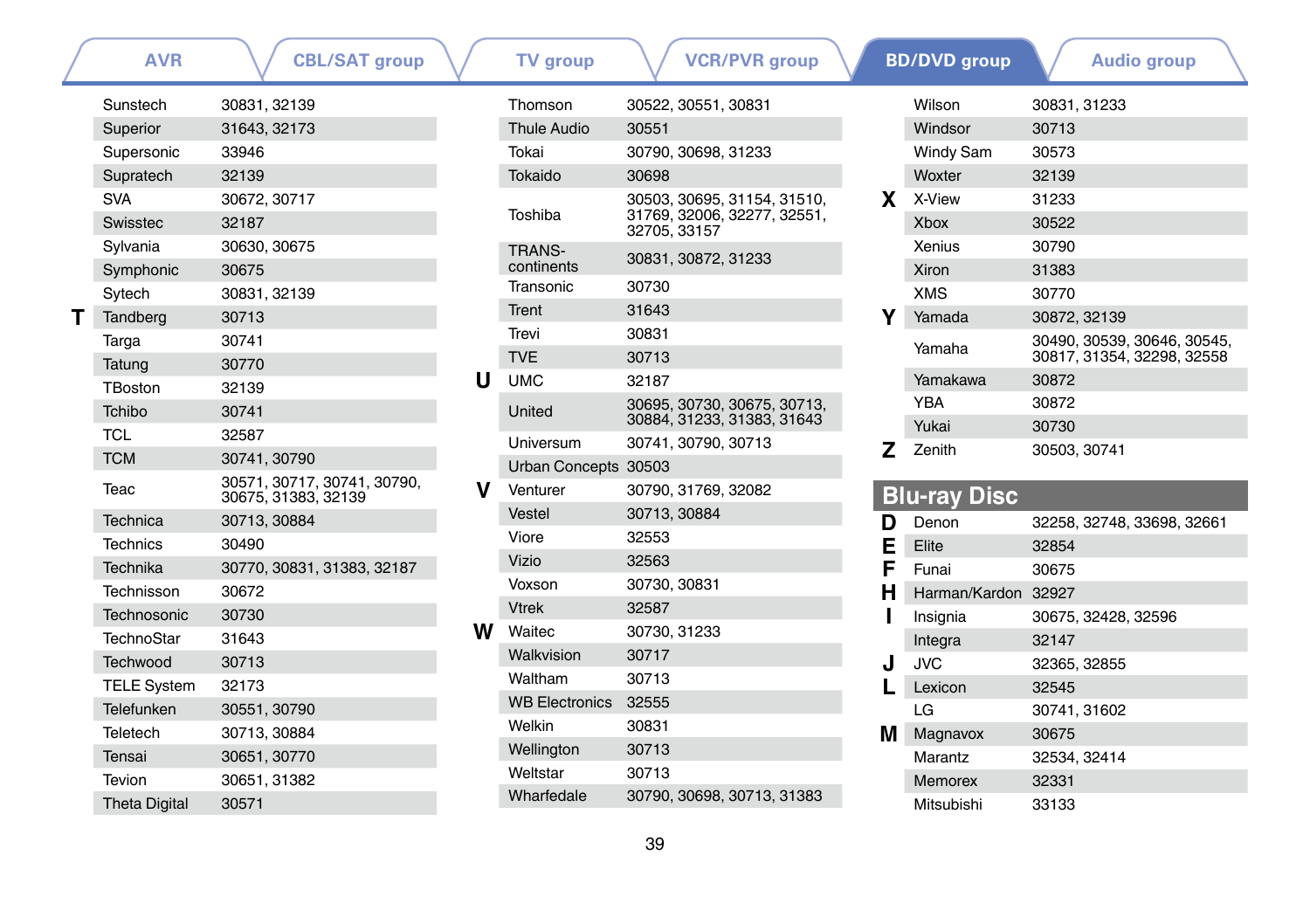|   | AVR       | UDL/ƏAT Group                                    |
|---|-----------|--------------------------------------------------|
| O | Ölevia    | 32331                                            |
|   | Onkyo     | 32147, 32562                                     |
|   | Oppo      | 32545                                            |
| Р | Panasonic | 31641, 32523, 32710, 32859,<br>33641.33944.33949 |
|   | Philips   | 32084, 32434, 32789                              |
|   | Pioneer   | 30142, 32442, 32854                              |
| s | Samsung   | 30199, 32951, 33195                              |
|   | Sharp     | 32250, 32479, 32652, 33313,<br>33314             |
|   | Sony      | 31516, 32178, 32180, 32504,<br>33519, 33939      |
|   | Sylvania  | 30675                                            |
| т | Toshiba   | 32551, 32705, 33157                              |
|   | Viore     | 32553                                            |
|   | Vizio     | 32563                                            |
|   | Yamaha    | 32298                                            |
|   |           |                                                  |

### **DVD-R**

| A  | Accurian          | 30675 |
|----|-------------------|-------|
|    | Aristona          | 30646 |
| D  | Denon             | 30490 |
|    | <b>DigitalMax</b> | 31738 |
| E. | Emerson           | 30675 |
| F  | Funai             | 30675 |
| G  | Go Video          | 30741 |
|    | <b>GPX</b>        | 30741 |
| н  | Humax             | 30646 |
|    | Irradio           | 30646 |
| J  | JVC               | 31164 |
|    | LG                | 30741 |
|    |                   |       |

| AVR  | <b>CBL/SAT group</b>                 |    | <b>TV</b> group | <b>VCR/PVR</b> group                 |    | <b>BD/DVD</b> group       | <b>Audio group</b>  |  |
|------|--------------------------------------|----|-----------------|--------------------------------------|----|---------------------------|---------------------|--|
|      | 32331                                |    | LiteOn          | 31738                                | R. | <b>RCA</b>                | 31769               |  |
|      | 32147, 32562                         |    | Loewe           | 30741                                |    | Toshiba                   | 31769               |  |
|      | 32545                                | м  | Magnavox        | 30646, 30675, 31506                  |    |                           |                     |  |
| onic | 31641, 32523, 32710, 32859,          |    | Medion          | 30741                                |    | <b>TV/DVD Combination</b> |                     |  |
|      | 33641.33944.33949                    |    | Mitsubishi      | 33133                                | A  | Acoustic                  | 32082               |  |
|      | 32084, 32434, 32789                  | P  | Panasonic       | 30490, 31579, 32523, 32710,          |    | Solutions<br>Akai         | 30695               |  |
| эr   | 30142, 32442, 32854                  |    |                 | 32859, 33944, 33949                  |    | Akura                     | 31383               |  |
| ung  | 30199, 32951, 33195                  |    | Philips         | 30646, 31340, 31506                  |    | Alba                      | 30695, 30884        |  |
|      | 32250, 32479, 32652, 33313,<br>33314 |    | Pioneer         | 30631                                |    |                           |                     |  |
|      | 31516, 32178, 32180, 32504,          |    | Presidian       | 31738                                |    | Audiosonic                | 31383               |  |
|      | 33519, 33939                         |    | Proline         | 31738                                | в  | <b>Black Diamond</b>      | 30713, 30884        |  |
| iia  | 30675                                |    | Pye             | 30646                                |    | Blue Sky                  | 30713, 30884        |  |
| a    | 32551, 32705, 33157                  | R. | <b>RCA</b>      | 30522                                |    | <b>Broksonic</b>          | 30695               |  |
|      | 32553                                | S  | Samsung         | 30490. 31470. 31635. 32107.          |    | <b>Bush</b>               | 30713, 30884, 31383 |  |
|      | 32563                                |    |                 | 32489, 32942                         |    | Centrum                   | 30713               |  |
| ٦a   | 32298                                |    | Schneider       | 30646                                |    | Citizen                   | 30695               |  |
|      |                                      |    | Sharp           | 30630, 30675, 32479, 33313,<br>33314 |    | Crown                     | 30713               |  |
|      |                                      |    |                 | 31033, 31070, 31431, 31516,          | D  | Dual                      | 30713, 30884        |  |
|      | 30675                                |    | Sony            | 31536, 31633, 32132, 32178,          | Е  | Elfunk                    | 30713, 30884        |  |
| an   |                                      |    |                 | 32180, 33519, 33939                  |    | Emerson                   | 30675               |  |
| na   | 30646                                |    | Sylvania        | 30675                                | F  | Ferguson                  | 30695, 30713, 30884 |  |
|      | 30490                                |    | Targa           | 30741                                | G  | Goodmans                  | 30713, 30884, 31383 |  |
| Max  | 31738                                |    | Thomson         | 30551                                |    | Grandin                   | 30713               |  |
| on;  | 30675                                |    | Toshiba         | 31510, 32277, 32551                  |    | Grundig                   | 30539, 30695        |  |
|      | 30675                                |    | Yamaha          | 30646                                | н  | Hikona                    | 31383               |  |
| leo  | 30741                                |    | Zenith          | 30741                                |    | Hitachi                   | 30713, 30884        |  |
|      | 30741                                |    |                 |                                      |    | Lenco                     | 31383               |  |
| x    | 30646                                |    | <b>HD-DVD</b>   |                                      |    | Logik                     | 30713, 30884        |  |
|      | $\sim$ $\sim$ $\sim$                 |    |                 |                                      |    |                           |                     |  |

|    | <b>DVD Combination</b> |                     |
|----|------------------------|---------------------|
| A  | Acoustic<br>Solutions  | 32082               |
|    | Akai                   | 30695               |
|    | Akura                  | 31383               |
|    | Alba                   | 30695, 30884        |
|    | Audiosonic             | 31383               |
| в. | <b>Black Diamond</b>   | 30713, 30884        |
|    | <b>Blue Sky</b>        | 30713, 30884        |
|    | <b>Broksonic</b>       | 30695               |
|    | <b>Bush</b>            | 30713, 30884, 31383 |
| С  | Centrum                | 30713               |
|    | Citizen                | 30695               |
|    | Crown                  | 30713               |
| D  | Dual                   | 30713, 30884        |
| E. | Elfunk                 | 30713, 30884        |
|    | Emerson                | 30675               |
| F. | Ferguson               | 30695, 30713, 30884 |
| G  | Goodmans               | 30713, 30884, 31383 |
|    | Grandin                | 30713               |
|    | Grundia                | 30539, 30695        |
| н  | Hikona                 | 31383               |
|    | Hitachi                | 30713.30884         |
| L  | Lenco                  | 31383               |
|    | Logik                  | 30713, 30884        |
|    | Luxor                  | 30713, 30884        |
| М  | Matsui                 | 30713, 30884        |
|    | Memory                 | 31383               |

Memory

**L** LG <sup>30741</sup>

**I** Integra 31769<br> **L** LG 30741

**O** Onkyo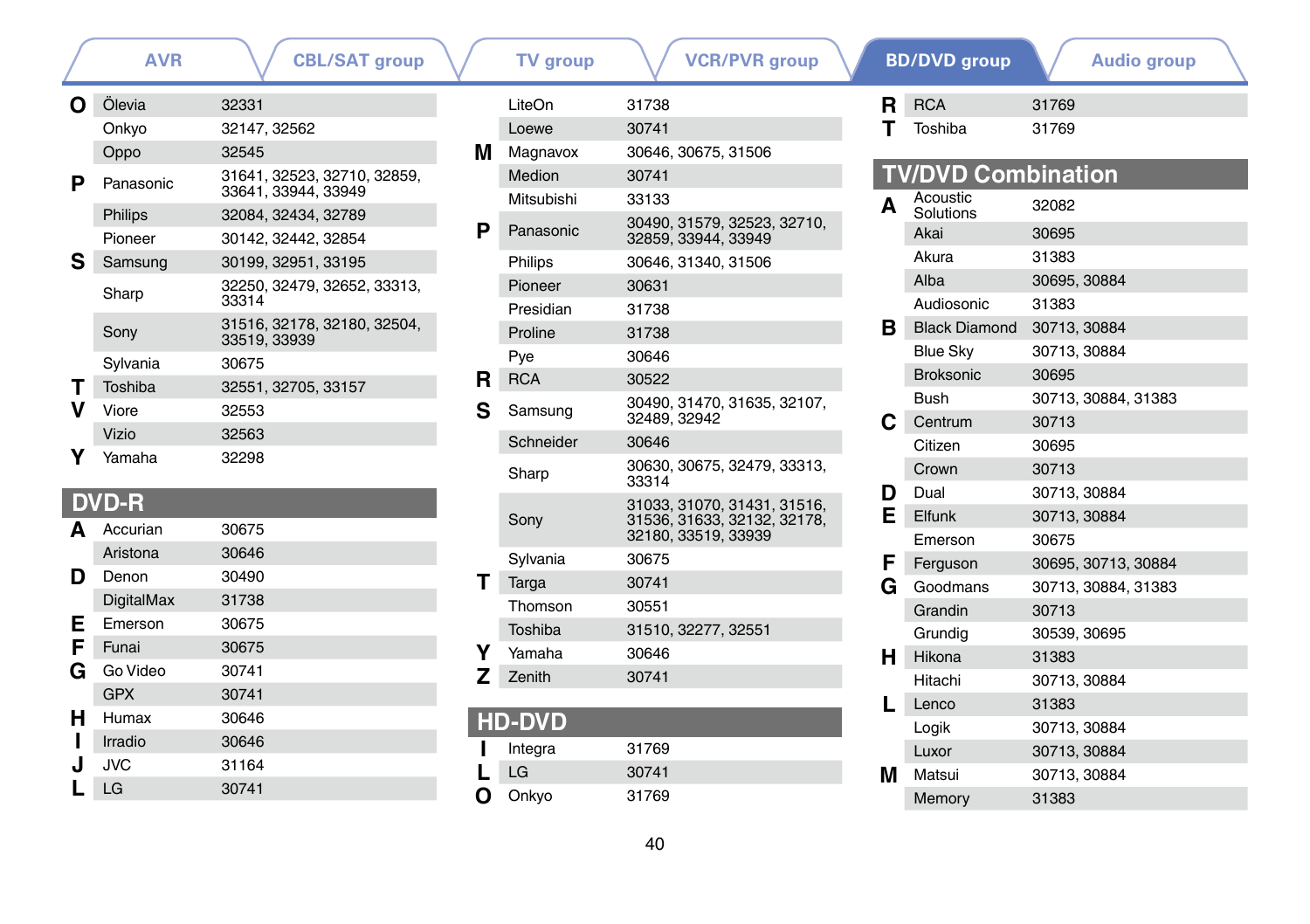|          | <b>AVR</b> | <b>CBL/SAT group</b> |              | <b>TV</b> group               |       | <b>VCR/PVR group</b> | <b>BD/DVD</b> group | <b>Audio group</b> |
|----------|------------|----------------------|--------------|-------------------------------|-------|----------------------|---------------------|--------------------|
|          | Mx Onda    | 31383                |              | <b>TV/VCR/DVD Combination</b> |       |                      |                     |                    |
| O        | Orion      | 30695                | F            | Ferguson                      | 30695 |                      |                     |                    |
|          | Otic       | 31383                | M            | Matsui                        | 30695 |                      |                     |                    |
| P        | Philips    | 30539                | $\mathbf{s}$ | Sharp                         | 30630 |                      |                     |                    |
|          | Proline    | 32082                |              |                               |       |                      |                     |                    |
|          | Prosonic   | 32082                |              |                               |       |                      |                     |                    |
| S        | Sansui     | 30695, 32082         |              |                               |       |                      |                     |                    |
|          | Scott      | 31383                |              |                               |       |                      |                     |                    |
|          | <b>SEG</b> | 30713, 30884         |              |                               |       |                      |                     |                    |
|          | Sontech    | 31383                |              |                               |       |                      |                     |                    |
|          | Supersonic | 33946                |              |                               |       |                      |                     |                    |
|          | Sylvania   | 30630, 30675         |              |                               |       |                      |                     |                    |
|          | Teac       | 31383                |              |                               |       |                      |                     |                    |
|          | Technica   | 30713, 30884         |              |                               |       |                      |                     |                    |
|          | Technika   | 31383                |              |                               |       |                      |                     |                    |
|          | Teletech   | 30713, 30884         |              |                               |       |                      |                     |                    |
|          | Thomson    | 30551                |              |                               |       |                      |                     |                    |
|          | Toshiba    | 30695                |              |                               |       |                      |                     |                    |
| U        | United     | 30713, 30884, 31383  |              |                               |       |                      |                     |                    |
|          | Universum  | 30713                |              |                               |       |                      |                     |                    |
| v        | Venturer   | 32082                |              |                               |       |                      |                     |                    |
|          | Vestel     | 30884                |              |                               |       |                      |                     |                    |
| W        | Weltstar   | 30713                |              |                               |       |                      |                     |                    |
|          | Wharfedale | 31383                |              |                               |       |                      |                     |                    |
| <b>X</b> | Xiron      | 31383                |              |                               |       |                      |                     |                    |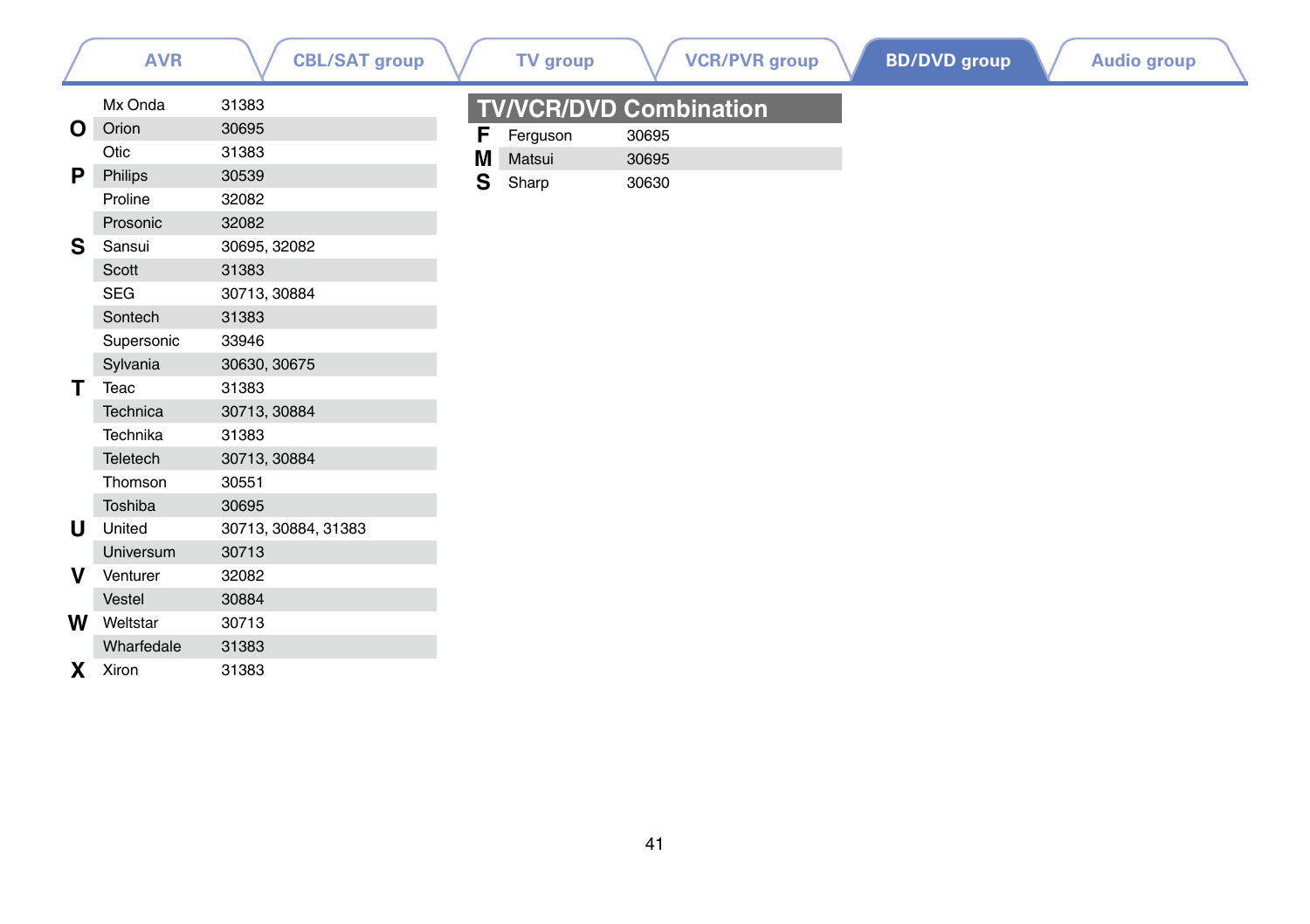**[AVR](#page-0-0)**  $\bigvee$  **[CBL/SAT group](#page-0-1)**  $\bigvee$  **[TV group](#page-13-0)**  $\bigvee$  **[VCR/PVR group](#page-27-0)**  $\bigvee$  **[BD/DVD group](#page-34-0)** 

# <span id="page-41-0"></span>**Audio group**

### **CD**

|                  | Acoustic<br>Research                       | 40420                      |
|------------------|--------------------------------------------|----------------------------|
| A<br>в<br>C<br>D | Advantage                                  | 40032                      |
|                  | AH!                                        | 40157                      |
|                  | Aiwa                                       | 40157                      |
|                  | Arcam                                      | 41985, 40157               |
|                  | Atoll<br>Electronique                      | 40157                      |
|                  | Audio Research                             | 40157                      |
|                  | Audiolab                                   | 40157                      |
|                  | Audiomeca                                  | 40157                      |
|                  | Audioton                                   | 40157                      |
|                  | <b>AVI</b>                                 | 40157                      |
|                  | <b>Balanced Audio</b><br><b>Technology</b> | 40157                      |
|                  | <b>Burmester</b>                           | 40420                      |
|                  | Cairn                                      | 40157                      |
|                  | California Audio<br>Labs                   | 40029, 40303               |
|                  | Cambridge                                  | 40157                      |
|                  | Cambridge<br>Audio                         | 40157                      |
|                  | Carver                                     | 40157                      |
|                  | <b>CCE</b>                                 | 40157                      |
|                  | CDC                                        | 40420                      |
|                  | CEC                                        | 40420                      |
|                  | Cyrus                                      | 40157                      |
|                  | Denon                                      | 40626, 40003, 42867, 42868 |
|                  | <b>DKK</b>                                 | 40000                      |
|                  | <b>DMX</b><br>Electronics                  | 40157                      |

|   | Dual                       | 40003                                |
|---|----------------------------|--------------------------------------|
|   | Dynaco                     | 40157                                |
| G | Garrard                    | 40420                                |
|   | Genexxa                    | 40000, 40032                         |
|   | Goldmund                   | 40157                                |
|   | Grundia                    | 40157                                |
| н | Harman/Kardon 40157, 40173 |                                      |
|   | Hitachi                    | 40032                                |
| ı | Inkel                      | 40180                                |
|   | Integra                    | 40101                                |
| J | <b>JVC</b>                 | 40072                                |
| Κ | Kenwood                    | 40626, 40157, 40028, 40036           |
|   | Krell                      | 40157                                |
| L | Linn                       | 40157                                |
|   | Loewe                      | 40157                                |
|   | Lyngdorf                   | 42766                                |
| М | Magnavox                   | 40157                                |
|   | Marantz                    | 41985, 40626, 40029, 40157,<br>40180 |
|   | Matsui                     | 40157                                |
|   | <b>MCS</b>                 | 40029                                |
|   | <b>Memorex</b>             | 40032, 40180                         |
|   | Meridian                   | 40157                                |
|   | Micromega                  | 40157                                |
|   | Miro                       | 40000                                |
|   | <b>Mission</b>             | 40157                                |
|   | <b>MTC</b>                 | 40420                                |
|   | Myryad                     | 40157                                |
| N | <b>NAD</b>                 | 40000                                |
|   |                            |                                      |

|   | Naim          | 40157               |
|---|---------------|---------------------|
|   | <b>NSM</b>    | 40157               |
| O | Onkyo         | 40101               |
|   | Optimus       | 40000, 40032, 40420 |
| Р | Panasonic     | 40029, 40303, 40752 |
|   | Parasound     | 40420               |
|   | Philips       | 40626, 40157        |
|   | Pioneer       | 40032, 40101        |
|   | Polk Audio    | 40157               |
|   | Primare       | 40157               |
|   | Proceed       | 40420               |
|   | Proton        | 40157               |
| Q | QED           | 40157               |
|   | Quad          | 40157               |
|   | Quasar        | 40029               |
| R | Radiola       | 40157               |
|   | <b>RCA</b>    | 40032, 40420        |
|   | Realistic     | 40180, 40420        |
|   | <b>Restek</b> | 40157               |
|   | Revox         | 40157               |
|   | Roksan        | 40420               |
|   | Rotel         | 40157, 40420        |
|   | Royal         | 40420               |
| s | <b>SAE</b>    | 40157               |
|   | Sansui        | 40157               |
|   | <b>SAST</b>   | 40157               |
|   | Sharp         | 40180               |
|   | Sherwood      | 40180               |